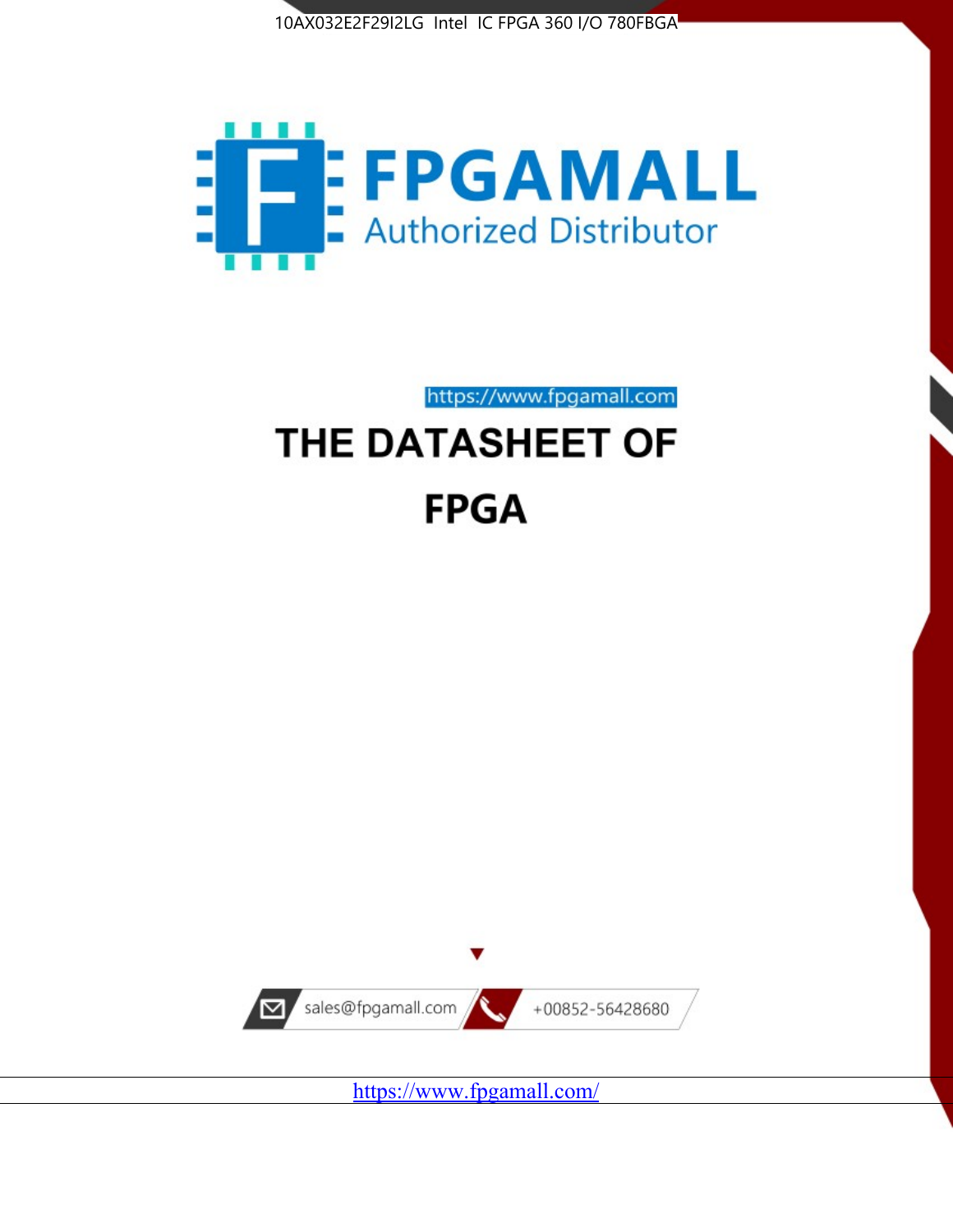10AX032E2F29I2LG Intel IC FPGA 360 I/O 780FBGA



# **Intel® Arria® 10 Device Overview**



**A10-OVERVIEW | 2018.12.06** Latest document on the web: **[PDF](https://www.intel.com/content/dam/www/programmable/us/en/pdfs/literature/hb/arria-10/a10_overview.pdf)** | **[HTML](https://www.intel.com/content/www/us/en/programmable/documentation/sam1403480274650.html)**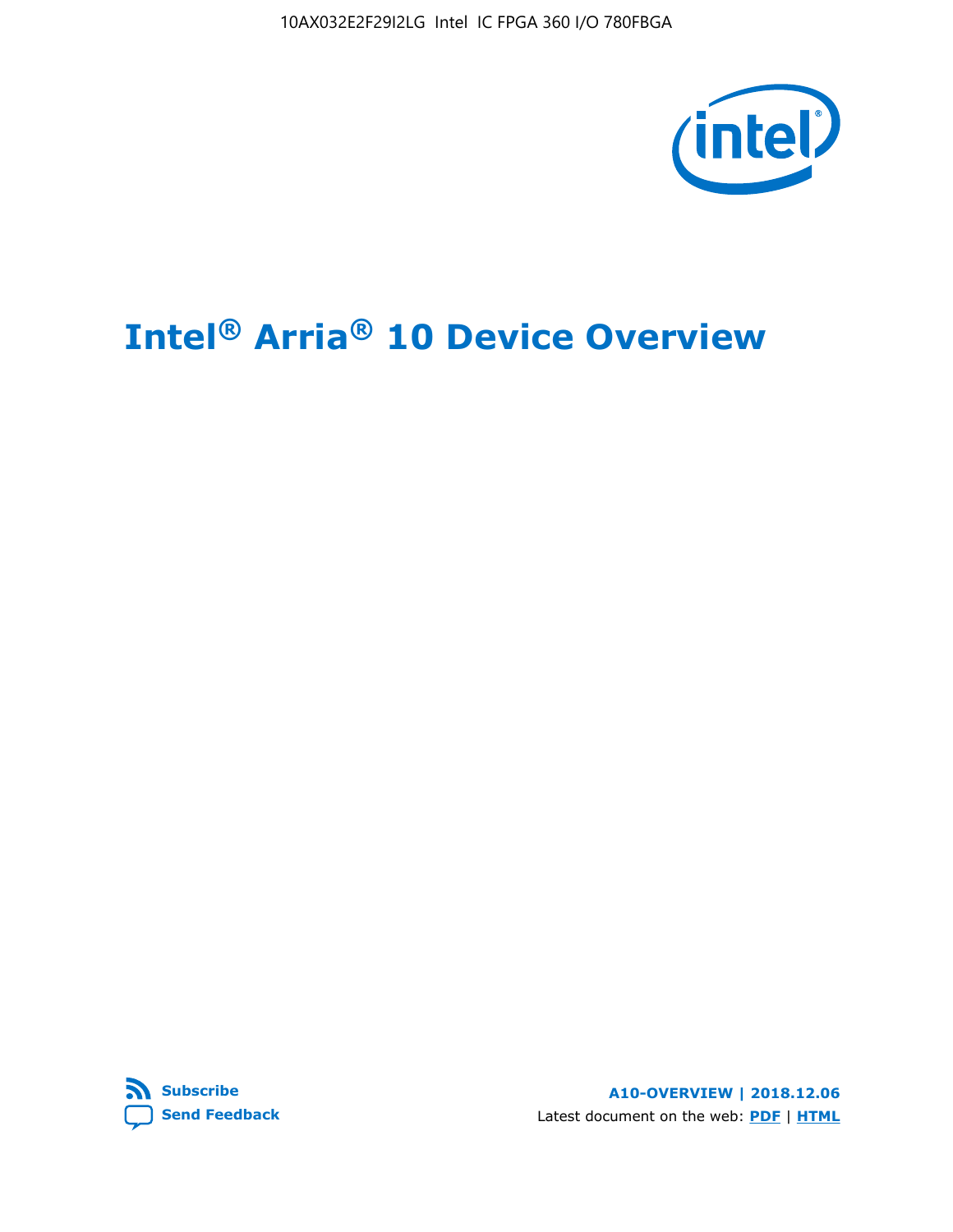

**Contents** 



**Contents**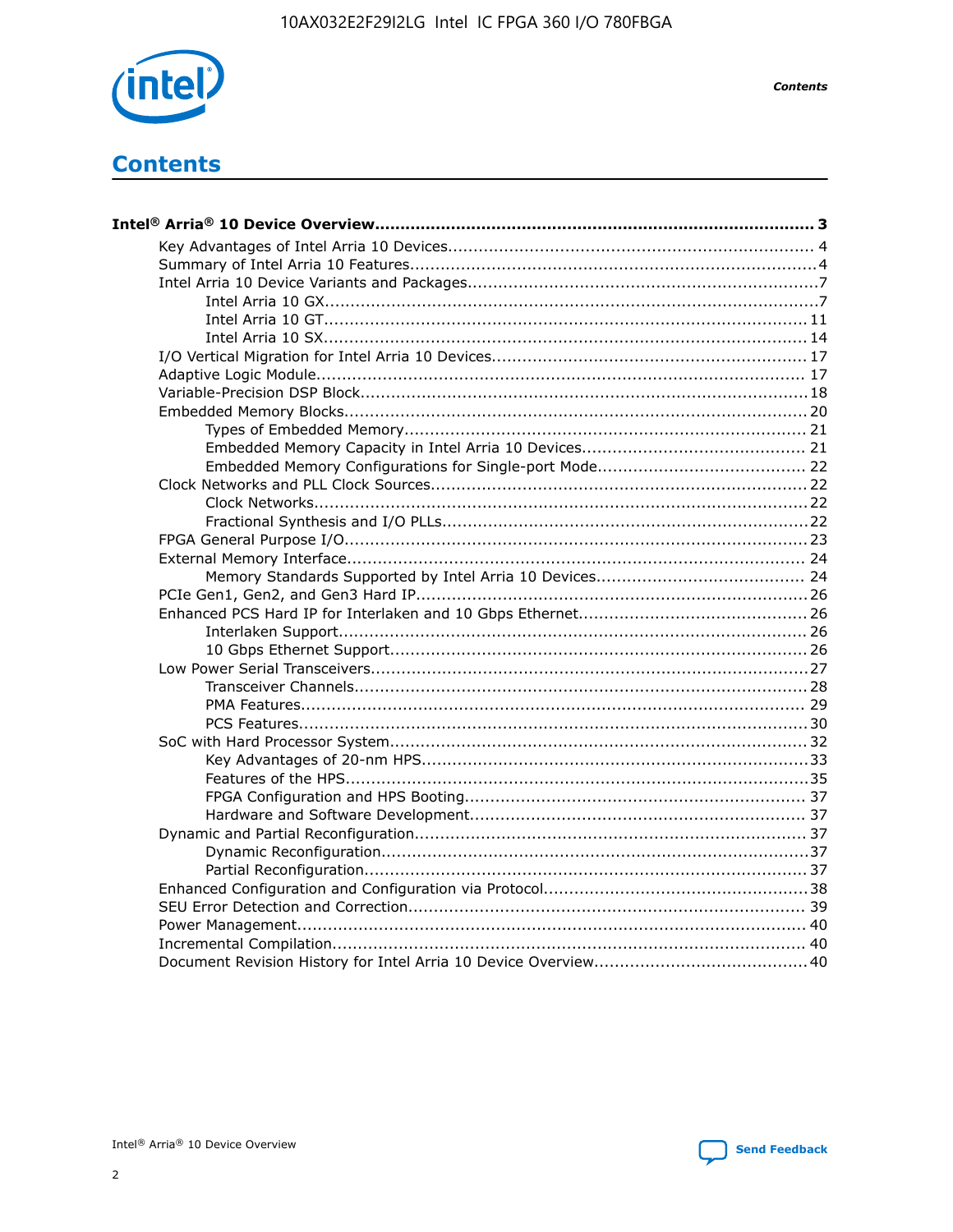**A10-OVERVIEW | 2018.12.06**

**[Send Feedback](mailto:FPGAtechdocfeedback@intel.com?subject=Feedback%20on%20Intel%20Arria%2010%20Device%20Overview%20(A10-OVERVIEW%202018.12.06)&body=We%20appreciate%20your%20feedback.%20In%20your%20comments,%20also%20specify%20the%20page%20number%20or%20paragraph.%20Thank%20you.)**



# **Intel® Arria® 10 Device Overview**

The Intel<sup>®</sup> Arria<sup>®</sup> 10 device family consists of high-performance and power-efficient 20 nm mid-range FPGAs and SoCs.

Intel Arria 10 device family delivers:

- Higher performance than the previous generation of mid-range and high-end FPGAs.
- Power efficiency attained through a comprehensive set of power-saving technologies.

The Intel Arria 10 devices are ideal for high performance, power-sensitive, midrange applications in diverse markets.

| <b>Market</b>         | <b>Applications</b>                                                                                               |
|-----------------------|-------------------------------------------------------------------------------------------------------------------|
| Wireless              | Channel and switch cards in remote radio heads<br>٠<br>Mobile backhaul<br>٠                                       |
| Wireline              | 40G/100G muxponders and transponders<br>٠<br>100G line cards<br>٠<br><b>Bridging</b><br>٠<br>Aggregation<br>٠     |
| <b>Broadcast</b>      | Studio switches<br>٠<br>Servers and transport<br>٠<br>Videoconferencing<br>٠<br>Professional audio and video<br>٠ |
| Computing and Storage | Flash cache<br>٠<br>Cloud computing servers<br>٠<br>Server acceleration<br>٠                                      |
| Medical               | Diagnostic scanners<br>٠<br>Diagnostic imaging<br>٠                                                               |
| Military              | Missile guidance and control<br>٠<br>Radar<br>٠<br>Electronic warfare<br>٠<br>Secure communications<br>٠          |

#### **Table 1. Sample Markets and Ideal Applications for Intel Arria 10 Devices**

#### **Related Information**

- [Intel Arria 10 Device Handbook: Known Issues](http://www.altera.com/support/kdb/solutions/rd07302013_646.html) Lists the planned updates to the *Intel Arria 10 Device Handbook* chapters.
- [Intel Arria 10 GX/GT Device Errata and Design Recommendations](https://www.intel.com/content/www/us/en/programmable/documentation/agz1493851706374.html#yqz1494433888646)
- [Intel Arria 10 SX Device Errata and Design Recommendations](https://www.intel.com/content/www/us/en/programmable/documentation/cru1462832385668.html#cru1462832558642)

Intel Corporation. All rights reserved. Intel, the Intel logo, Altera, Arria, Cyclone, Enpirion, MAX, Nios, Quartus and Stratix words and logos are trademarks of Intel Corporation or its subsidiaries in the U.S. and/or other countries. Intel warrants performance of its FPGA and semiconductor products to current specifications in accordance with Intel's standard warranty, but reserves the right to make changes to any products and services at any time without notice. Intel assumes no responsibility or liability arising out of the application or use of any information, product, or service described herein except as expressly agreed to in writing by Intel. Intel customers are advised to obtain the latest version of device specifications before relying on any published information and before placing orders for products or services. \*Other names and brands may be claimed as the property of others.

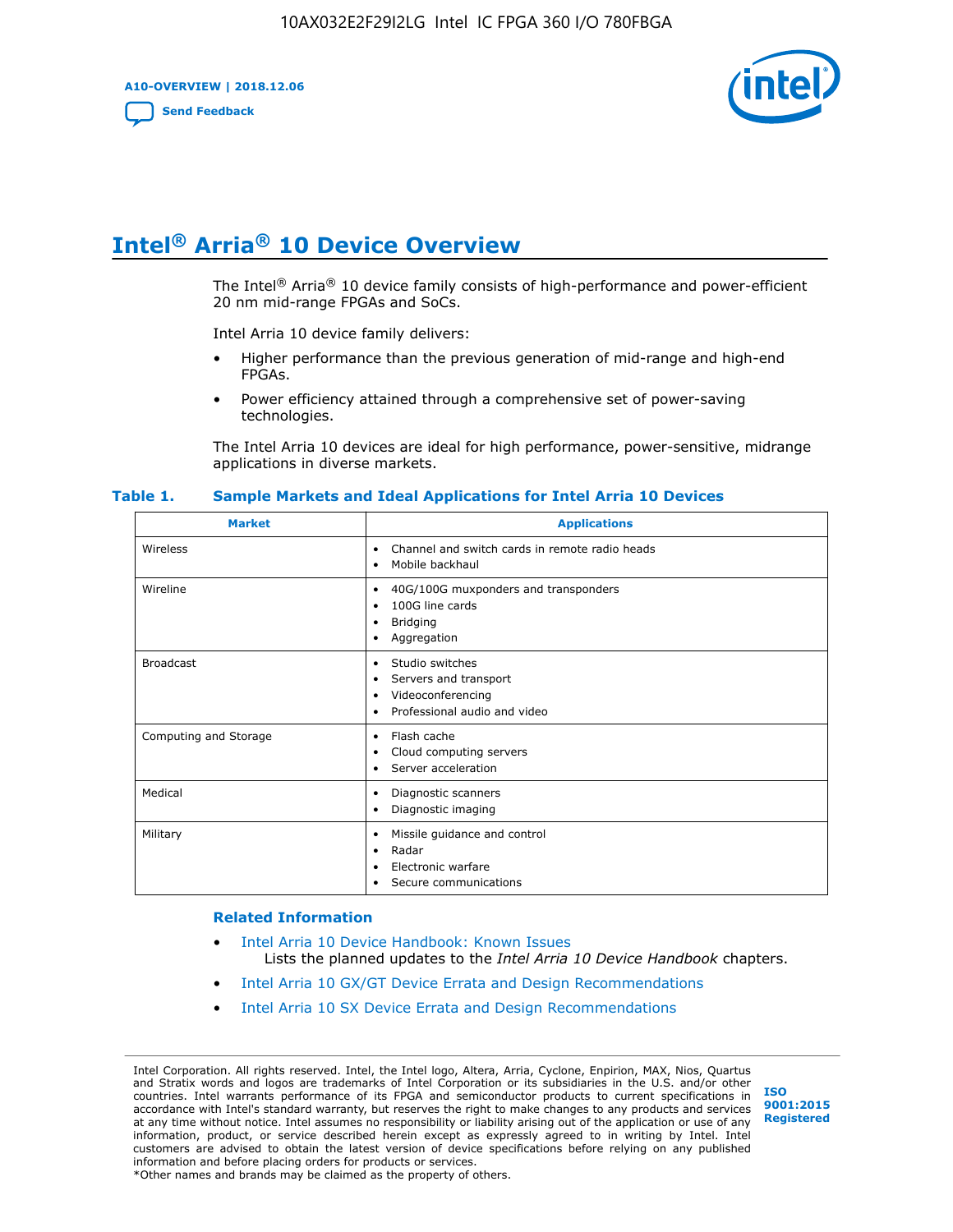

# **Key Advantages of Intel Arria 10 Devices**

# **Table 2. Key Advantages of the Intel Arria 10 Device Family**

| <b>Advantage</b>                                                                                          | <b>Supporting Feature</b>                                                                                                                                                                                                                                                                                                |
|-----------------------------------------------------------------------------------------------------------|--------------------------------------------------------------------------------------------------------------------------------------------------------------------------------------------------------------------------------------------------------------------------------------------------------------------------|
| Enhanced core architecture                                                                                | Built on TSMC's 20 nm process technology<br>٠<br>60% higher performance than the previous generation of mid-range FPGAs<br>٠<br>15% higher performance than the fastest previous-generation FPGA<br>٠                                                                                                                    |
| High-bandwidth integrated<br>transceivers                                                                 | Short-reach rates up to 25.8 Gigabits per second (Gbps)<br>٠<br>Backplane capability up to 12.5 Gbps<br>٠<br>Integrated 10GBASE-KR and 40GBASE-KR4 Forward Error Correction (FEC)<br>٠                                                                                                                                   |
| Improved logic integration and<br>hard IP blocks                                                          | 8-input adaptive logic module (ALM)<br>٠<br>Up to 65.6 megabits (Mb) of embedded memory<br>٠<br>Variable-precision digital signal processing (DSP) blocks<br>Fractional synthesis phase-locked loops (PLLs)<br>Hard PCI Express Gen3 IP blocks<br>Hard memory controllers and PHY up to 2,400 Megabits per second (Mbps) |
| Second generation hard<br>processor system (HPS) with<br>integrated ARM* Cortex*-A9*<br>MPCore* processor | Tight integration of a dual-core ARM Cortex-A9 MPCore processor, hard IP, and an<br>٠<br>FPGA in a single Intel Arria 10 system-on-a-chip (SoC)<br>Supports over 128 Gbps peak bandwidth with integrated data coherency between<br>$\bullet$<br>the processor and the FPGA fabric                                        |
| Advanced power savings                                                                                    | Comprehensive set of advanced power saving features<br>٠<br>Power-optimized MultiTrack routing and core architecture<br>٠<br>Up to 40% lower power compared to previous generation of mid-range FPGAs<br>٠<br>Up to 60% lower power compared to previous generation of high-end FPGAs                                    |

# **Summary of Intel Arria 10 Features**

## **Table 3. Summary of Features for Intel Arria 10 Devices**

| <b>Feature</b>                  | <b>Description</b>                                                                                                                                                                                                                                                                                                                                                                                       |
|---------------------------------|----------------------------------------------------------------------------------------------------------------------------------------------------------------------------------------------------------------------------------------------------------------------------------------------------------------------------------------------------------------------------------------------------------|
| Technology                      | TSMC's 20-nm SoC process technology<br>٠<br>Allows operation at a lower $V_{\text{CC}}$ level of 0.82 V instead of the 0.9 V standard $V_{\text{CC}}$ core voltage                                                                                                                                                                                                                                       |
| Packaging                       | 1.0 mm ball-pitch Fineline BGA packaging<br>0.8 mm ball-pitch Ultra Fineline BGA packaging<br>Multiple devices with identical package footprints for seamless migration between different<br><b>FPGA</b> densities<br>Devices with compatible package footprints allow migration to next generation high-end<br>Stratix $\mathcal{R}$ 10 devices<br>RoHS, leaded $(1)$ , and lead-free (Pb-free) options |
| High-performance<br>FPGA fabric | Enhanced 8-input ALM with four registers<br>٠<br>Improved multi-track routing architecture to reduce congestion and improve compilation time<br>Hierarchical core clocking architecture<br>Fine-grained partial reconfiguration                                                                                                                                                                          |
| Internal memory<br>blocks       | M20K-20-Kb memory blocks with hard error correction code (ECC)<br>Memory logic array block (MLAB)-640-bit memory                                                                                                                                                                                                                                                                                         |
|                                 | continued                                                                                                                                                                                                                                                                                                                                                                                                |



<sup>(1)</sup> Contact Intel for availability.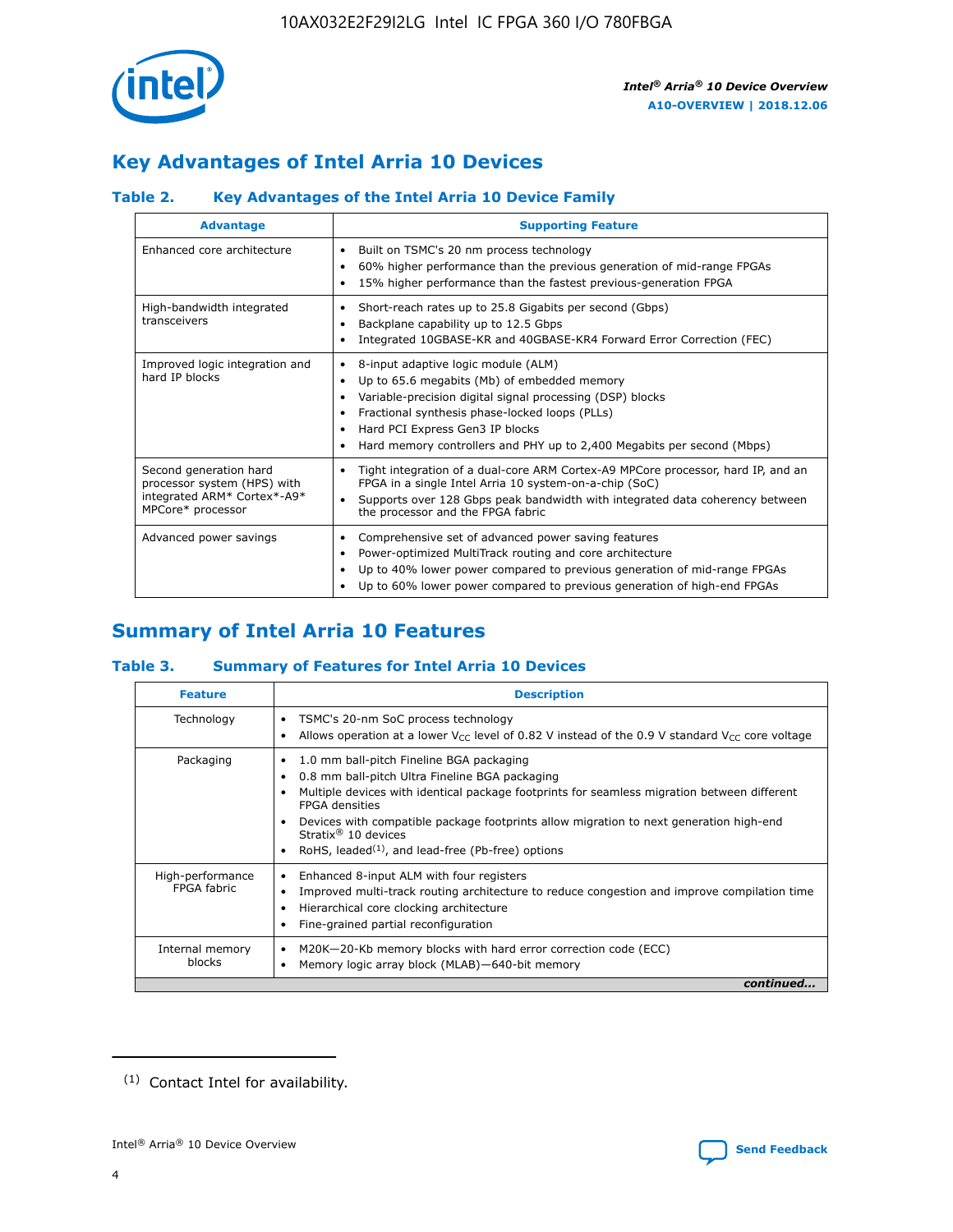$\mathsf{r}$ 



| <b>Feature</b>                         |                                                                                                                | <b>Description</b>                                                                                                                                                                                                                                                                                                                                                                                                                                                                                                                                                                                                                                                                                                                                                                                                                          |
|----------------------------------------|----------------------------------------------------------------------------------------------------------------|---------------------------------------------------------------------------------------------------------------------------------------------------------------------------------------------------------------------------------------------------------------------------------------------------------------------------------------------------------------------------------------------------------------------------------------------------------------------------------------------------------------------------------------------------------------------------------------------------------------------------------------------------------------------------------------------------------------------------------------------------------------------------------------------------------------------------------------------|
| Embedded Hard IP<br>blocks             | Variable-precision DSP                                                                                         | Native support for signal processing precision levels from $18 \times 19$ to<br>$\bullet$<br>54 x 54<br>Native support for 27 x 27 multiplier mode<br>64-bit accumulator and cascade for systolic finite impulse responses<br>(FIRS)<br>Internal coefficient memory banks<br>٠<br>Preadder/subtractor for improved efficiency<br>Additional pipeline register to increase performance and reduce<br>power<br>Supports floating point arithmetic:<br>- Perform multiplication, addition, subtraction, multiply-add,<br>multiply-subtract, and complex multiplication.<br>- Supports multiplication with accumulation capability, cascade<br>summation, and cascade subtraction capability.<br>- Dynamic accumulator reset control.<br>- Support direct vector dot and complex multiplication chaining<br>multiply floating point DSP blocks. |
|                                        | Memory controller                                                                                              | DDR4, DDR3, and DDR3L                                                                                                                                                                                                                                                                                                                                                                                                                                                                                                                                                                                                                                                                                                                                                                                                                       |
|                                        | PCI Express*                                                                                                   | PCI Express (PCIe*) Gen3 (x1, x2, x4, or x8), Gen2 (x1, x2, x4, or x8)<br>and Gen1 (x1, x2, x4, or x8) hard IP with complete protocol stack,<br>endpoint, and root port                                                                                                                                                                                                                                                                                                                                                                                                                                                                                                                                                                                                                                                                     |
|                                        | Transceiver I/O                                                                                                | 10GBASE-KR/40GBASE-KR4 Forward Error Correction (FEC)<br>PCS hard IPs that support:<br>- 10-Gbps Ethernet (10GbE)<br>- PCIe PIPE interface<br>- Interlaken<br>- Gbps Ethernet (GbE)<br>- Common Public Radio Interface (CPRI) with deterministic latency<br>support<br>- Gigabit-capable passive optical network (GPON) with fast lock-<br>time support<br>13.5G JESD204b<br>8B/10B, 64B/66B, 64B/67B encoders and decoders<br>Custom mode support for proprietary protocols                                                                                                                                                                                                                                                                                                                                                                |
| Core clock networks                    | $\bullet$                                                                                                      | Up to 800 MHz fabric clocking, depending on the application:<br>- 667 MHz external memory interface clocking with 2,400 Mbps DDR4 interface<br>- 800 MHz LVDS interface clocking with 1,600 Mbps LVDS interface<br>Global, regional, and peripheral clock networks<br>Clock networks that are not used can be gated to reduce dynamic power                                                                                                                                                                                                                                                                                                                                                                                                                                                                                                 |
| Phase-locked loops<br>(PLLs)           | High-resolution fractional synthesis PLLs:<br>$\bullet$<br>Integer PLLs:<br>- Adjacent to general purpose I/Os | - Precision clock synthesis, clock delay compensation, and zero delay buffering (ZDB)<br>- Support integer mode and fractional mode<br>- Fractional mode support with third-order delta-sigma modulation<br>- Support external memory and LVDS interfaces                                                                                                                                                                                                                                                                                                                                                                                                                                                                                                                                                                                   |
| FPGA General-purpose<br>$I/Os$ (GPIOs) | On-chip termination (OCT)<br>$\bullet$                                                                         | 1.6 Gbps LVDS-every pair can be configured as receiver or transmitter<br>1.2 V to 3.0 V single-ended LVTTL/LVCMOS interfacing                                                                                                                                                                                                                                                                                                                                                                                                                                                                                                                                                                                                                                                                                                               |
| <b>External Memory</b><br>Interface    |                                                                                                                | Hard memory controller- DDR4, DDR3, and DDR3L support<br>$-$ DDR4 $-$ speeds up to 1,200 MHz/2,400 Mbps<br>- DDR3-speeds up to 1,067 MHz/2,133 Mbps<br>Soft memory controller—provides support for RLDRAM $3^{(2)}$ , QDR IV $(2)$ , and QDR II+<br>continued                                                                                                                                                                                                                                                                                                                                                                                                                                                                                                                                                                               |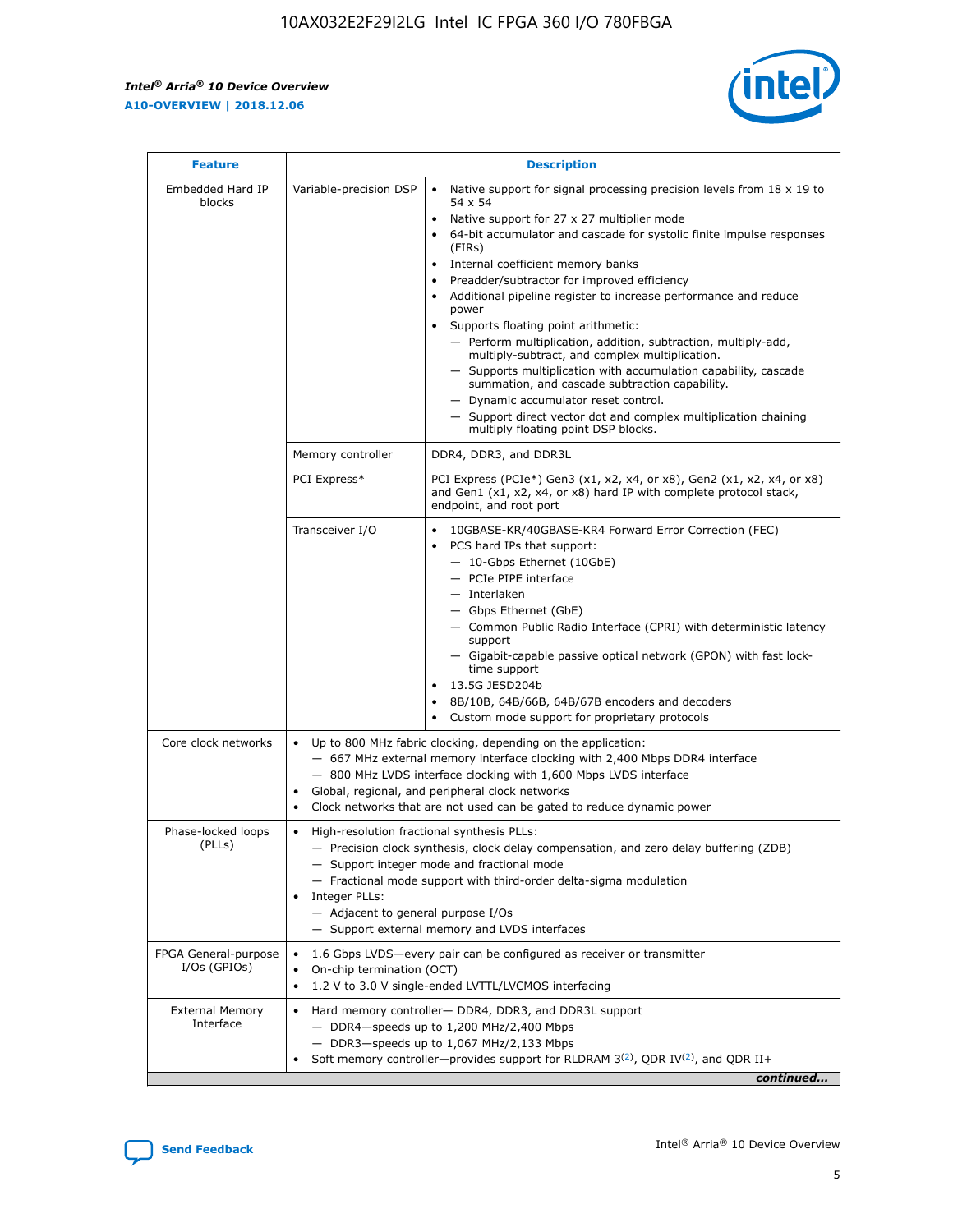

| <b>Feature</b>                                     | <b>Description</b>                                                                                                                                                                                                                                                                                                                                                                                                                                                                                                                                                                                                                                      |
|----------------------------------------------------|---------------------------------------------------------------------------------------------------------------------------------------------------------------------------------------------------------------------------------------------------------------------------------------------------------------------------------------------------------------------------------------------------------------------------------------------------------------------------------------------------------------------------------------------------------------------------------------------------------------------------------------------------------|
| Low-power serial<br>transceivers                   | • Continuous operating range:<br>- Intel Arria 10 GX-1 Gbps to 17.4 Gbps<br>- Intel Arria 10 GT-1 Gbps to 25.8 Gbps<br>Backplane support:<br>$-$ Intel Arria 10 GX-up to 12.5<br>- Intel Arria 10 GT-up to 12.5<br>Extended range down to 125 Mbps with oversampling<br>ATX transmit PLLs with user-configurable fractional synthesis capability<br>• Electronic Dispersion Compensation (EDC) support for XFP, SFP+, OSFP, and CFP optical<br>module<br>Adaptive linear and decision feedback equalization<br>$\bullet$<br>Transmitter pre-emphasis and de-emphasis<br>$\bullet$<br>Dynamic partial reconfiguration of individual transceiver channels |
| <b>HPS</b><br>(Intel Arria 10 SX)<br>devices only) | • Dual-core ARM Cortex-A9 MPCore processor-1.2 GHz CPU with<br>Processor and system<br>1.5 GHz overdrive capability<br>256 KB on-chip RAM and 64 KB on-chip ROM<br>$\bullet$<br>System peripherals—general-purpose timers, watchdog timers, direct<br>$\bullet$<br>memory access (DMA) controller, FPGA configuration manager, and<br>clock and reset managers<br>• Security features-anti-tamper, secure boot, Advanced Encryption<br>Standard (AES) and authentication (SHA)<br>ARM CoreSight* JTAG debug access port, trace port, and on-chip<br>$\bullet$<br>trace storage                                                                          |
|                                                    | <b>External interfaces</b><br>Hard memory interface-Hard memory controller (2,400 Mbps DDR4,<br>$\bullet$<br>and 2,133 Mbps DDR3), Quad serial peripheral interface (QSPI) flash<br>controller, NAND flash controller, direct memory access (DMA)<br>controller, Secure Digital/MultiMediaCard (SD/MMC) controller<br>Communication interface-10/100/1000 Ethernet media access<br>$\bullet$<br>control (MAC), USB On-The-GO (OTG) controllers, I <sup>2</sup> C controllers,<br>UART 16550, serial peripheral interface (SPI), and up to 62<br>HPS GPIO interfaces (48 direct-share I/Os)                                                              |
|                                                    | Interconnects to core<br>• High-performance ARM AMBA* AXI bus bridges that support<br>simultaneous read and write<br>HPS-FPGA bridges-include the FPGA-to-HPS, HPS-to-FPGA, and<br>$\bullet$<br>lightweight HPS-to-FPGA bridges that allow the FPGA fabric to issue<br>transactions to slaves in the HPS, and vice versa<br>Configuration bridge that allows HPS configuration manager to<br>configure the core logic via dedicated 32-bit configuration port<br>FPGA-to-HPS SDRAM controller bridge-provides configuration<br>interfaces for the multiport front end (MPFE) of the HPS SDRAM<br>controller                                             |
| Configuration                                      | Tamper protection—comprehensive design protection to protect your valuable IP investments<br>Enhanced 256-bit advanced encryption standard (AES) design security with authentication<br>٠<br>Configuration via protocol (CvP) using PCIe Gen1, Gen2, or Gen3<br>continued                                                                                                                                                                                                                                                                                                                                                                               |

<sup>(2)</sup> Intel Arria 10 devices support this external memory interface using hard PHY with soft memory controller.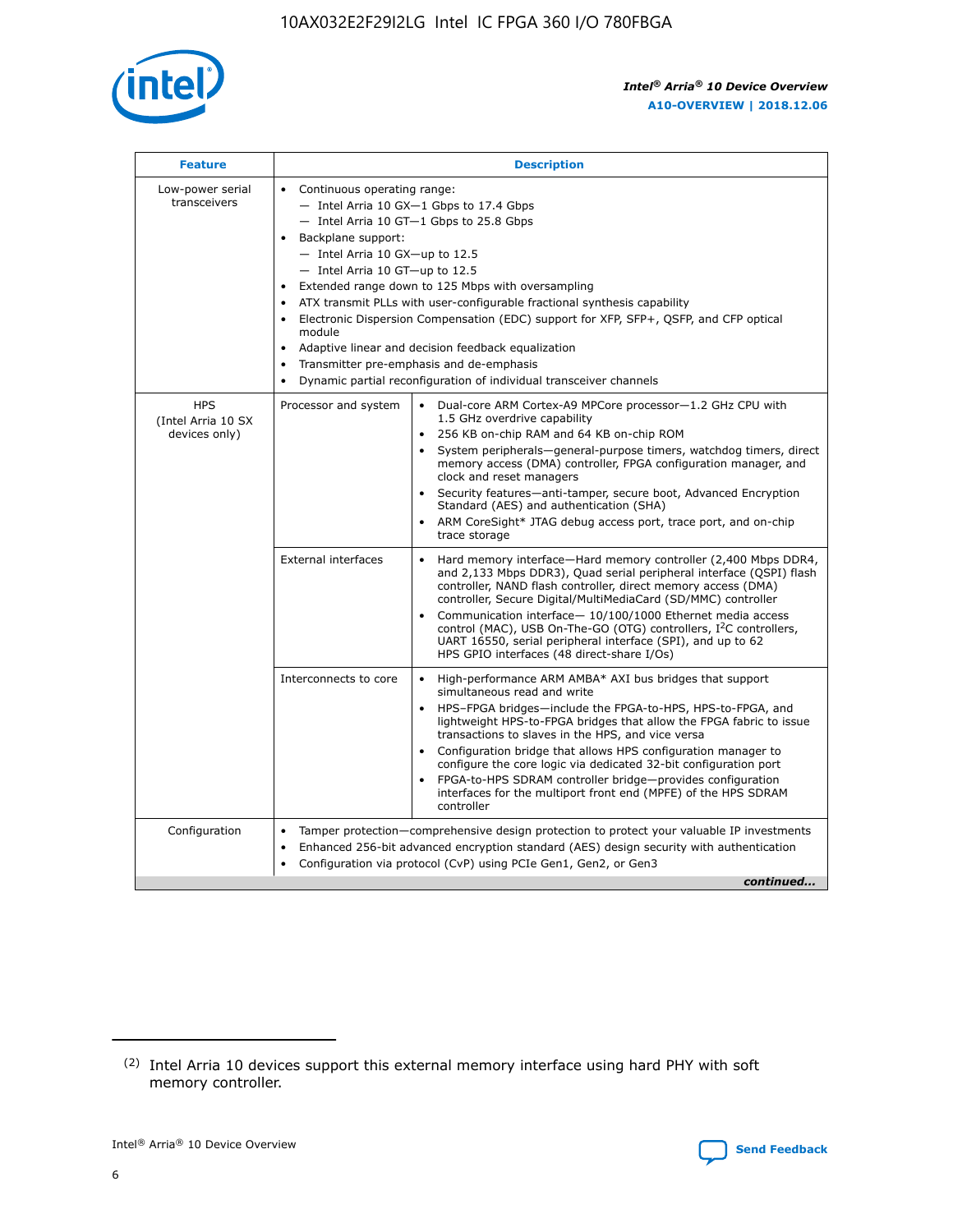

| <b>Feature</b>     | <b>Description</b>                                                                                                                                                                                               |
|--------------------|------------------------------------------------------------------------------------------------------------------------------------------------------------------------------------------------------------------|
|                    | Dynamic reconfiguration of the transceivers and PLLs<br>Fine-grained partial reconfiguration of the core fabric<br>Active Serial x4 Interface                                                                    |
| Power management   | SmartVID<br>Low static power device options<br>Programmable Power Technology<br>Intel Quartus <sup>®</sup> Prime integrated power analysis                                                                       |
| Software and tools | Intel Quartus Prime design suite<br>Transceiver toolkit<br>Platform Designer system integration tool<br>DSP Builder for Intel FPGAs<br>OpenCL <sup>™</sup> support<br>Intel SoC FPGA Embedded Design Suite (EDS) |

# **Related Information**

[Intel Arria 10 Transceiver PHY Overview](https://www.intel.com/content/www/us/en/programmable/documentation/nik1398707230472.html#nik1398706768037) Provides details on Intel Arria 10 transceivers.

# **Intel Arria 10 Device Variants and Packages**

#### **Table 4. Device Variants for the Intel Arria 10 Device Family**

| <b>Variant</b>    | <b>Description</b>                                                                                                                                                                                                     |
|-------------------|------------------------------------------------------------------------------------------------------------------------------------------------------------------------------------------------------------------------|
| Intel Arria 10 GX | FPGA featuring 17.4 Gbps transceivers for short reach applications with 12.5 backplane driving<br>capability.                                                                                                          |
| Intel Arria 10 GT | FPGA featuring:<br>17.4 Gbps transceivers for short reach applications with 12.5 backplane driving capability.<br>25.8 Gbps transceivers for supporting CAUI-4 and CEI-25G applications with CFP2 and CFP4<br>modules. |
| Intel Arria 10 SX | SoC integrating ARM-based HPS and FPGA featuring 17.4 Gbps transceivers for short reach<br>applications with 12.5 backplane driving capability.                                                                        |

# **Intel Arria 10 GX**

This section provides the available options, maximum resource counts, and package plan for the Intel Arria 10 GX devices.

The information in this section is correct at the time of publication. For the latest information and to get more details, refer to the Intel FPGA Product Selector.

#### **Related Information**

#### [Intel FPGA Product Selector](http://www.altera.com/products/selector/psg-selector.html) Provides the latest information on Intel products.

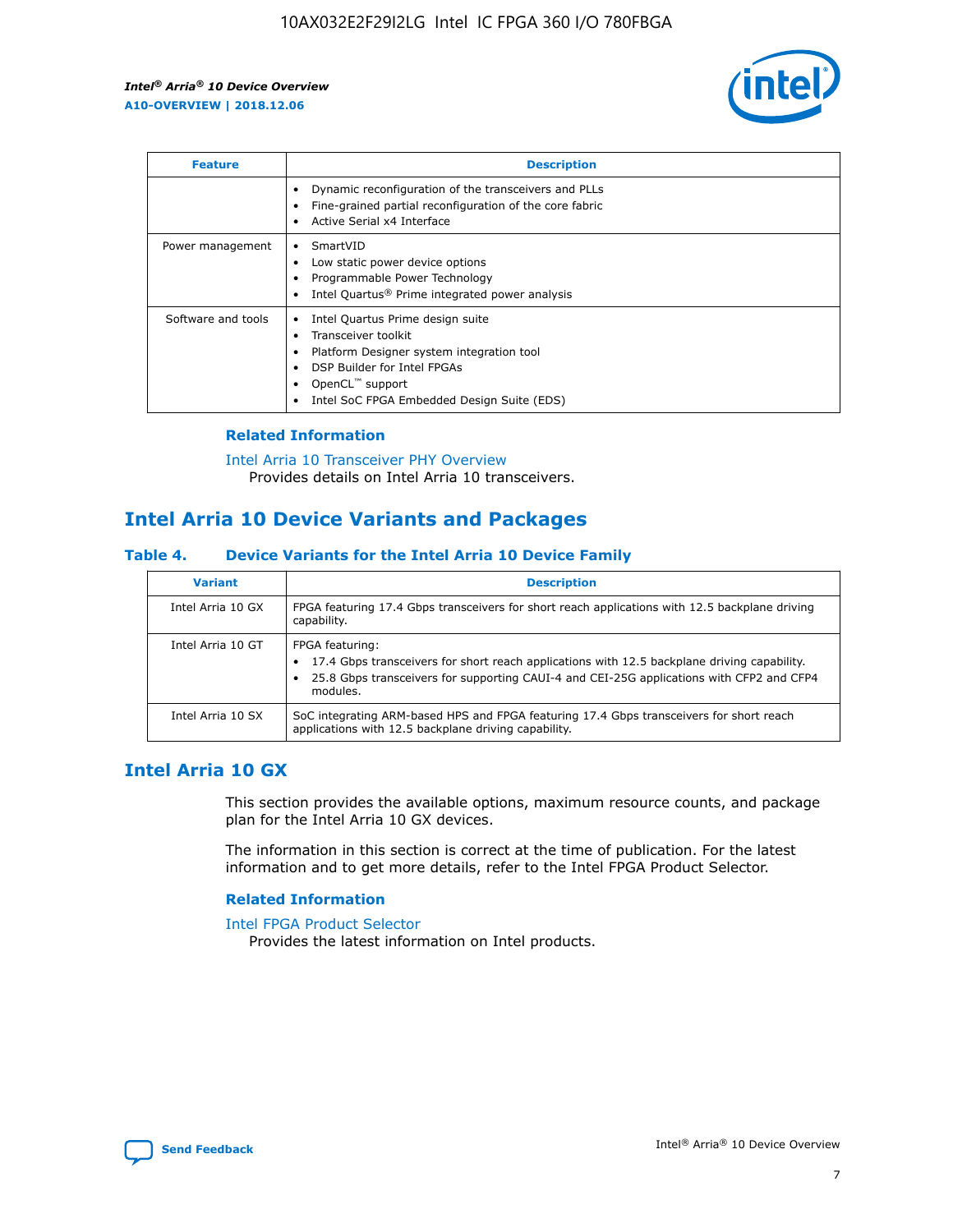

# **Available Options**





#### **Related Information**

[Transceiver Performance for Intel Arria 10 GX/SX Devices](https://www.intel.com/content/www/us/en/programmable/documentation/mcn1413182292568.html#mcn1413213965502) Provides more information about the transceiver speed grade.

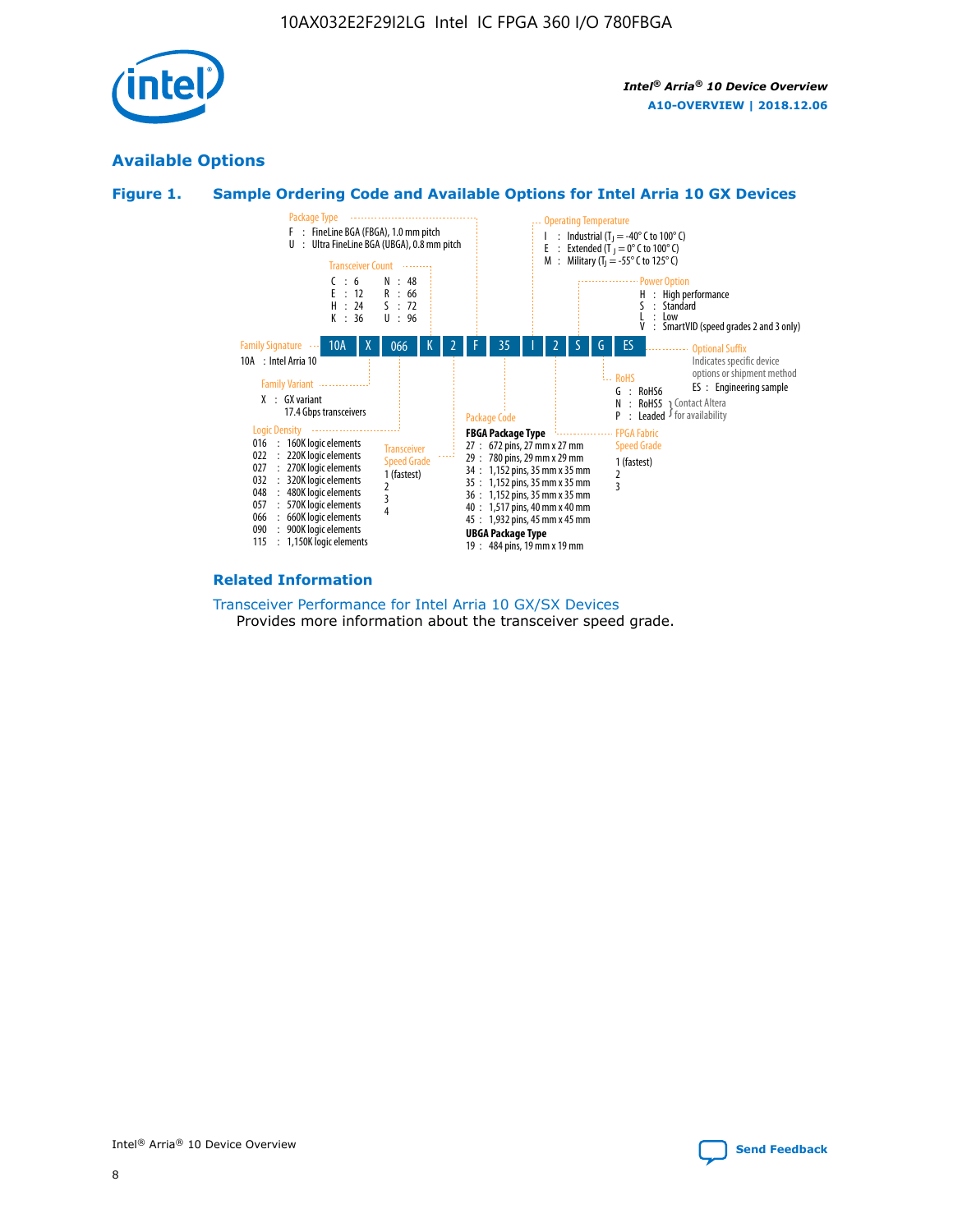

# **Maximum Resources**

#### **Table 5. Maximum Resource Counts for Intel Arria 10 GX Devices (GX 160, GX 220, GX 270, GX 320, and GX 480)**

| <b>Resource</b>              |                         | <b>Product Line</b> |                    |                |                |               |  |  |
|------------------------------|-------------------------|---------------------|--------------------|----------------|----------------|---------------|--|--|
|                              |                         | <b>GX 160</b>       | <b>GX 220</b>      | <b>GX 270</b>  | <b>GX 320</b>  | <b>GX 480</b> |  |  |
| Logic Elements (LE) (K)      |                         | 160                 | 220                | 270            | 320            | 480           |  |  |
| <b>ALM</b>                   |                         | 61,510              | 80,330             | 101,620        | 119,900        | 183,590       |  |  |
| Register                     |                         | 246,040             | 321,320<br>406,480 |                | 479,600        | 734,360       |  |  |
| Memory (Kb)                  | M <sub>20</sub> K       | 8,800               | 11,740             | 15,000         | 17,820         | 28,620        |  |  |
|                              | <b>MLAB</b>             | 1,050               | 1,690              | 2,452          | 2,727          | 4,164         |  |  |
| Variable-precision DSP Block |                         | 156                 | 192<br>830<br>985  |                | 1,368          |               |  |  |
| 18 x 19 Multiplier           |                         | 312                 | 384                | 1,660          | 1,970          | 2,736         |  |  |
| PLL                          | Fractional<br>Synthesis | 6                   | 6                  | 8              | 8              | 12            |  |  |
|                              | I/O                     | 6                   | 6                  | 8              | 8              | 12            |  |  |
| 17.4 Gbps Transceiver        |                         | 12                  | 12                 | 24             | 24             | 36            |  |  |
| GPIO <sup>(3)</sup>          |                         | 288                 | 288                | 384<br>384     |                | 492           |  |  |
| LVDS Pair $(4)$              |                         | 120                 | 120                | 168            | 168            | 222           |  |  |
| PCIe Hard IP Block           |                         | 1                   | 1                  | $\overline{2}$ | $\overline{2}$ | 2             |  |  |
| Hard Memory Controller       |                         | 6                   | 6                  | 8              | 8              | 12            |  |  |

<sup>(4)</sup> Each LVDS I/O pair can be used as differential input or output.



<sup>(3)</sup> The number of GPIOs does not include transceiver I/Os. In the Intel Quartus Prime software, the number of user I/Os includes transceiver I/Os.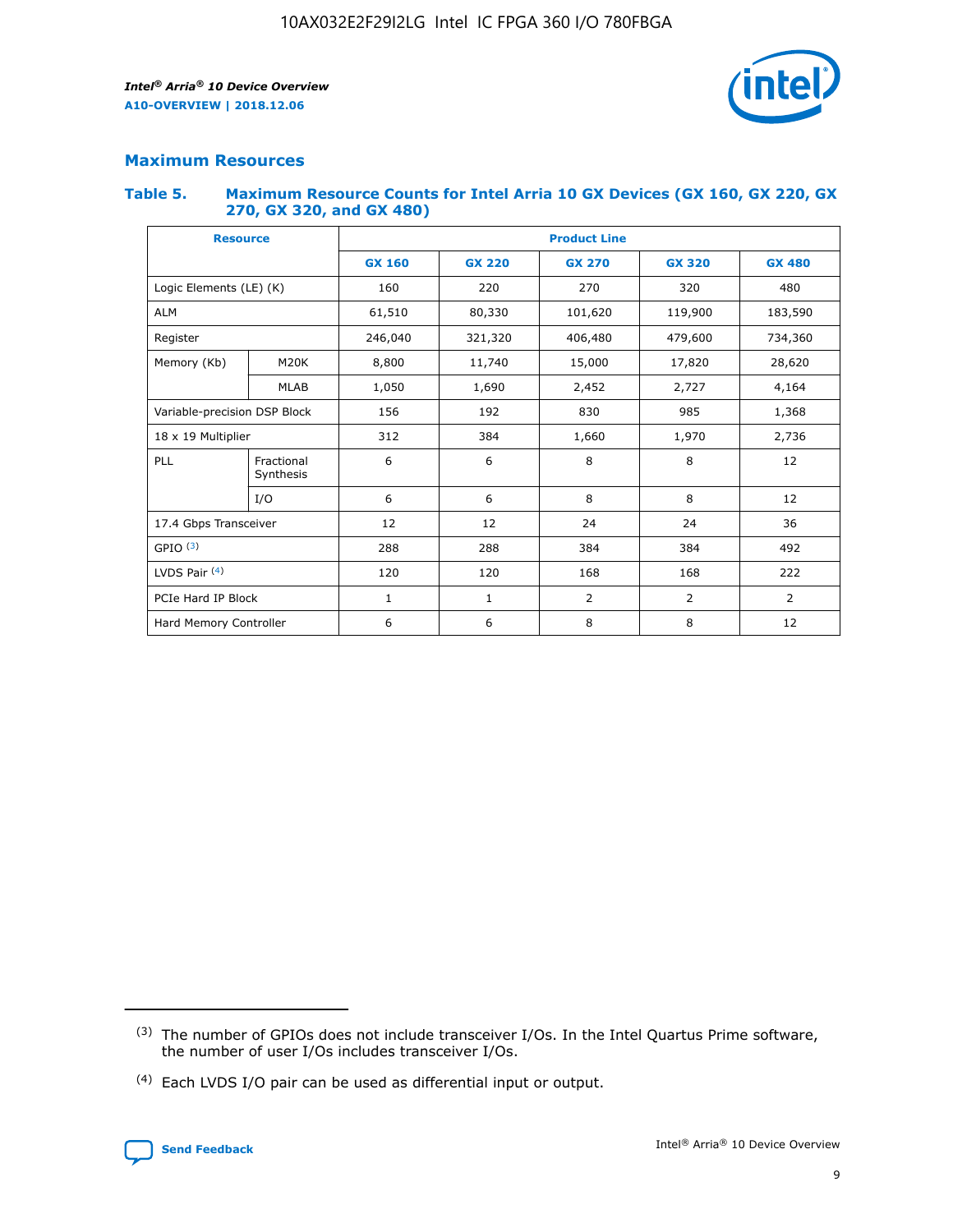

## **Table 6. Maximum Resource Counts for Intel Arria 10 GX Devices (GX 570, GX 660, GX 900, and GX 1150)**

|                              | <b>Resource</b>         | <b>Product Line</b> |                |                |                |  |  |  |
|------------------------------|-------------------------|---------------------|----------------|----------------|----------------|--|--|--|
|                              |                         | <b>GX 570</b>       | <b>GX 660</b>  | <b>GX 900</b>  | <b>GX 1150</b> |  |  |  |
| Logic Elements (LE) (K)      |                         | 570                 | 660            | 900            | 1,150          |  |  |  |
| <b>ALM</b>                   |                         | 217,080             | 251,680        | 339,620        | 427,200        |  |  |  |
| Register                     |                         | 868,320             | 1,006,720      | 1,358,480      | 1,708,800      |  |  |  |
| Memory (Kb)                  | <b>M20K</b>             | 36,000              | 42,620         | 48,460         | 54,260         |  |  |  |
|                              | <b>MLAB</b>             | 5,096               | 5,788          | 9,386          | 12,984         |  |  |  |
| Variable-precision DSP Block |                         | 1,523               | 1,687          | 1,518          | 1,518          |  |  |  |
| $18 \times 19$ Multiplier    |                         | 3,046               | 3,374          | 3,036          | 3,036          |  |  |  |
| PLL                          | Fractional<br>Synthesis | 16                  | 16             | 32             | 32             |  |  |  |
|                              | I/O                     | 16                  | 16             | 16             | 16             |  |  |  |
| 17.4 Gbps Transceiver        |                         | 48                  | 48             | 96             | 96             |  |  |  |
| GPIO <sup>(3)</sup>          |                         | 696                 | 696            | 768            | 768            |  |  |  |
| LVDS Pair $(4)$              |                         | 324                 | 324            | 384            | 384            |  |  |  |
| PCIe Hard IP Block           |                         | $\overline{2}$      | $\overline{2}$ | $\overline{4}$ | $\overline{4}$ |  |  |  |
| Hard Memory Controller       |                         | 16                  | 16<br>16       |                | 16             |  |  |  |

# **Package Plan**

# **Table 7. Package Plan for Intel Arria 10 GX Devices (U19, F27, and F29)**

Refer to I/O and High Speed I/O in Intel Arria 10 Devices chapter for the number of 3 V I/O, LVDS I/O, and LVDS channels in each device package.

| <b>Product Line</b> | U <sub>19</sub><br>$(19 \text{ mm} \times 19 \text{ mm})$<br>484-pin UBGA) |          |             | <b>F27</b><br>(27 mm × 27 mm,<br>672-pin FBGA) |                 |             | <b>F29</b><br>(29 mm × 29 mm,<br>780-pin FBGA) |          |             |
|---------------------|----------------------------------------------------------------------------|----------|-------------|------------------------------------------------|-----------------|-------------|------------------------------------------------|----------|-------------|
|                     | 3 V I/O                                                                    | LVDS I/O | <b>XCVR</b> | 3 V I/O                                        | <b>LVDS I/O</b> | <b>XCVR</b> | 3 V I/O                                        | LVDS I/O | <b>XCVR</b> |
| GX 160              | 48                                                                         | 192      | 6           | 48                                             | 192             | 12          | 48                                             | 240      | 12          |
| GX 220              | 48                                                                         | 192      | 6           | 48                                             | 192             | 12          | 48                                             | 240      | 12          |
| GX 270              |                                                                            |          |             | 48                                             | 192             | 12          | 48                                             | 312      | 12          |
| GX 320              |                                                                            |          |             | 48                                             | 192             | 12          | 48                                             | 312      | 12          |
| GX 480              |                                                                            |          |             |                                                |                 |             | 48                                             | 312      | 12          |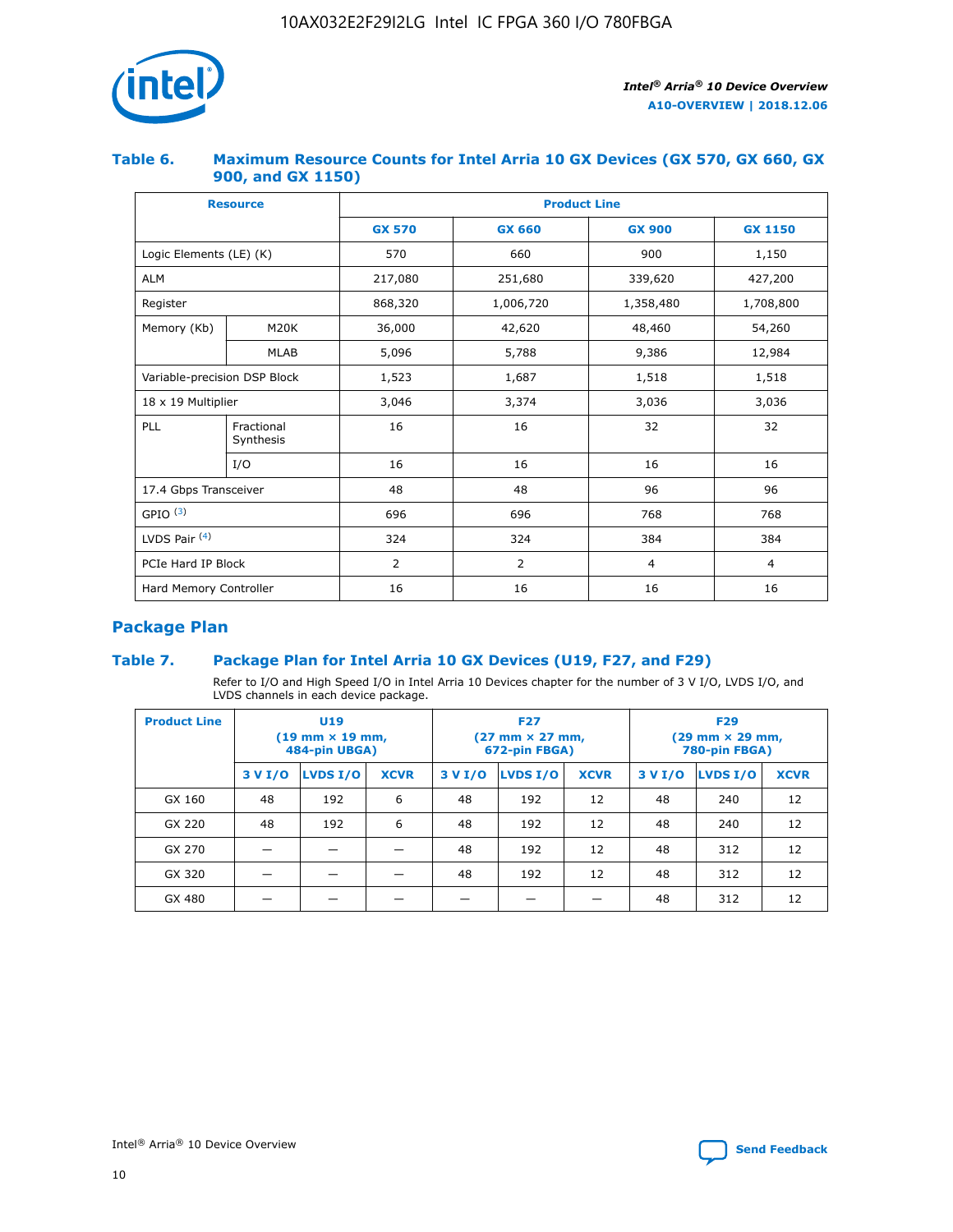

#### **Table 8. Package Plan for Intel Arria 10 GX Devices (F34, F35, NF40, and KF40)**

Refer to I/O and High Speed I/O in Intel Arria 10 Devices chapter for the number of 3 V I/O, LVDS I/O, and LVDS channels in each device package.

| <b>Product Line</b> | <b>F34</b><br>$(35 \text{ mm} \times 35 \text{ mm})$<br>1152-pin FBGA) |                    | <b>F35</b><br>$(35$ mm $\times$ 35 mm,<br><b>1152-pin FBGA)</b> |           | <b>KF40</b><br>$(40$ mm $\times$ 40 mm,<br>1517-pin FBGA) |             |           | <b>NF40</b><br>$(40$ mm $\times$ 40 mm,<br><b>1517-pin FBGA)</b> |             |            |                    |             |
|---------------------|------------------------------------------------------------------------|--------------------|-----------------------------------------------------------------|-----------|-----------------------------------------------------------|-------------|-----------|------------------------------------------------------------------|-------------|------------|--------------------|-------------|
|                     | 3V<br>I/O                                                              | <b>LVDS</b><br>I/O | <b>XCVR</b>                                                     | 3V<br>I/O | <b>LVDS</b><br>I/O                                        | <b>XCVR</b> | 3V<br>I/O | <b>LVDS</b><br>I/O                                               | <b>XCVR</b> | 3 V<br>I/O | <b>LVDS</b><br>I/O | <b>XCVR</b> |
| GX 270              | 48                                                                     | 336                | 24                                                              | 48        | 336                                                       | 24          |           |                                                                  |             |            |                    |             |
| GX 320              | 48                                                                     | 336                | 24                                                              | 48        | 336                                                       | 24          |           |                                                                  |             |            |                    |             |
| GX 480              | 48                                                                     | 444                | 24                                                              | 48        | 348                                                       | 36          |           |                                                                  |             |            |                    |             |
| GX 570              | 48                                                                     | 444                | 24                                                              | 48        | 348                                                       | 36          | 96        | 600                                                              | 36          | 48         | 540                | 48          |
| GX 660              | 48                                                                     | 444                | 24                                                              | 48        | 348                                                       | 36          | 96        | 600                                                              | 36          | 48         | 540                | 48          |
| GX 900              |                                                                        | 504                | 24                                                              | —         |                                                           | -           |           |                                                                  |             |            | 600                | 48          |
| GX 1150             |                                                                        | 504                | 24                                                              |           |                                                           |             |           |                                                                  |             |            | 600                | 48          |

#### **Table 9. Package Plan for Intel Arria 10 GX Devices (RF40, NF45, SF45, and UF45)**

Refer to I/O and High Speed I/O in Intel Arria 10 Devices chapter for the number of 3 V I/O, LVDS I/O, and LVDS channels in each device package.

| <b>Product Line</b> | <b>RF40</b><br>$(40$ mm $\times$ 40 mm,<br>1517-pin FBGA) |                    |             | <b>NF45</b><br>$(45 \text{ mm} \times 45 \text{ mm})$<br><b>1932-pin FBGA)</b> |                    |             | <b>SF45</b><br>$(45 \text{ mm} \times 45 \text{ mm})$<br><b>1932-pin FBGA)</b> |                    |             | <b>UF45</b><br>$(45 \text{ mm} \times 45 \text{ mm})$<br><b>1932-pin FBGA)</b> |                    |             |
|---------------------|-----------------------------------------------------------|--------------------|-------------|--------------------------------------------------------------------------------|--------------------|-------------|--------------------------------------------------------------------------------|--------------------|-------------|--------------------------------------------------------------------------------|--------------------|-------------|
|                     | 3V<br>I/O                                                 | <b>LVDS</b><br>I/O | <b>XCVR</b> | 3 V<br>I/O                                                                     | <b>LVDS</b><br>I/O | <b>XCVR</b> | 3 V<br>I/O                                                                     | <b>LVDS</b><br>I/O | <b>XCVR</b> | 3V<br>I/O                                                                      | <b>LVDS</b><br>I/O | <b>XCVR</b> |
| GX 900              |                                                           | 342                | 66          | _                                                                              | 768                | 48          |                                                                                | 624                | 72          |                                                                                | 480                | 96          |
| GX 1150             |                                                           | 342                | 66          | _                                                                              | 768                | 48          |                                                                                | 624                | 72          |                                                                                | 480                | 96          |

## **Related Information**

[I/O and High-Speed Differential I/O Interfaces in Intel Arria 10 Devices chapter, Intel](https://www.intel.com/content/www/us/en/programmable/documentation/sam1403482614086.html#sam1403482030321) [Arria 10 Device Handbook](https://www.intel.com/content/www/us/en/programmable/documentation/sam1403482614086.html#sam1403482030321)

Provides the number of 3 V and LVDS I/Os, and LVDS channels for each Intel Arria 10 device package.

# **Intel Arria 10 GT**

This section provides the available options, maximum resource counts, and package plan for the Intel Arria 10 GT devices.

The information in this section is correct at the time of publication. For the latest information and to get more details, refer to the Intel FPGA Product Selector.

#### **Related Information**

#### [Intel FPGA Product Selector](http://www.altera.com/products/selector/psg-selector.html)

Provides the latest information on Intel products.

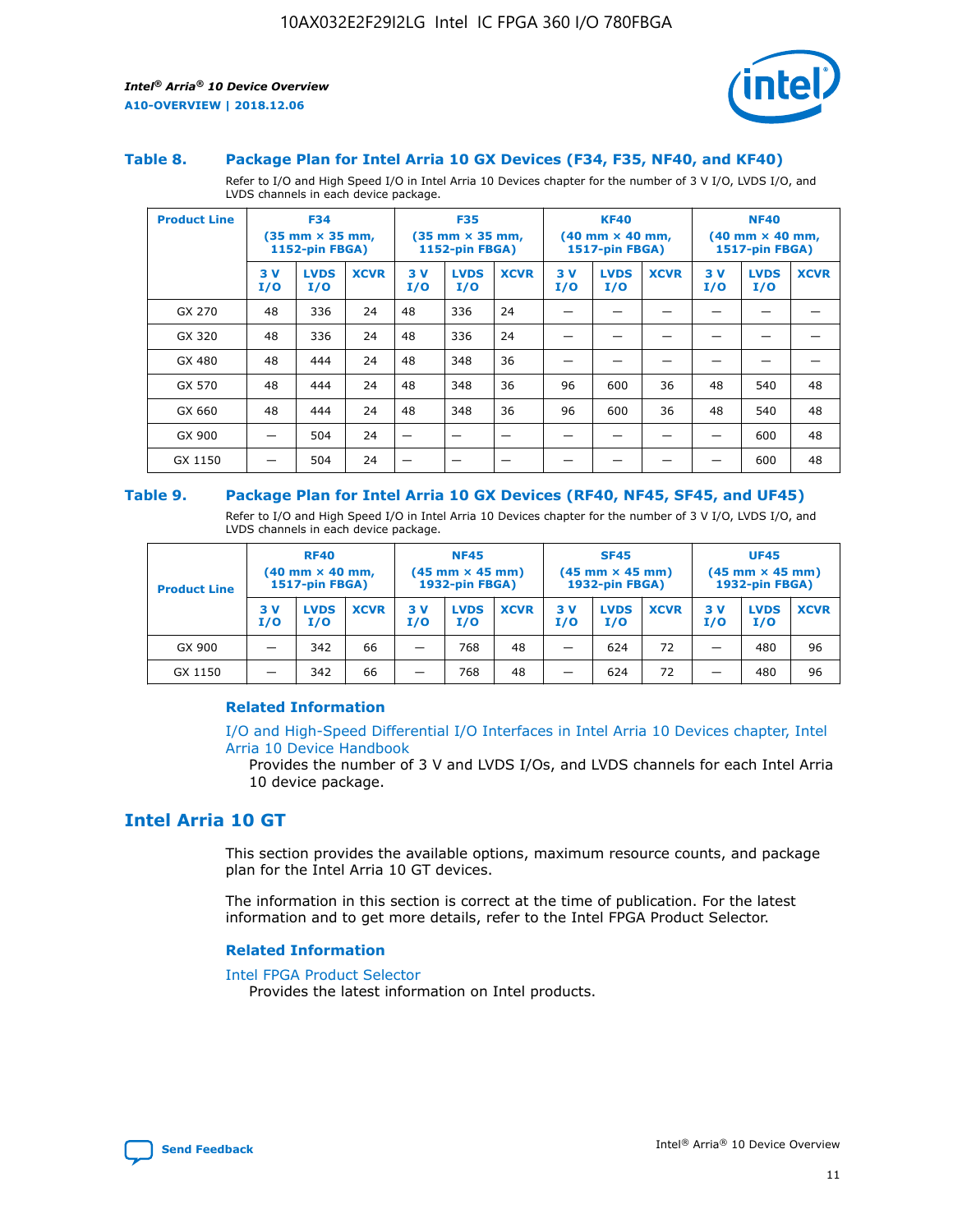

# **Available Options**

# **Figure 2. Sample Ordering Code and Available Options for Intel Arria 10 GT Devices**

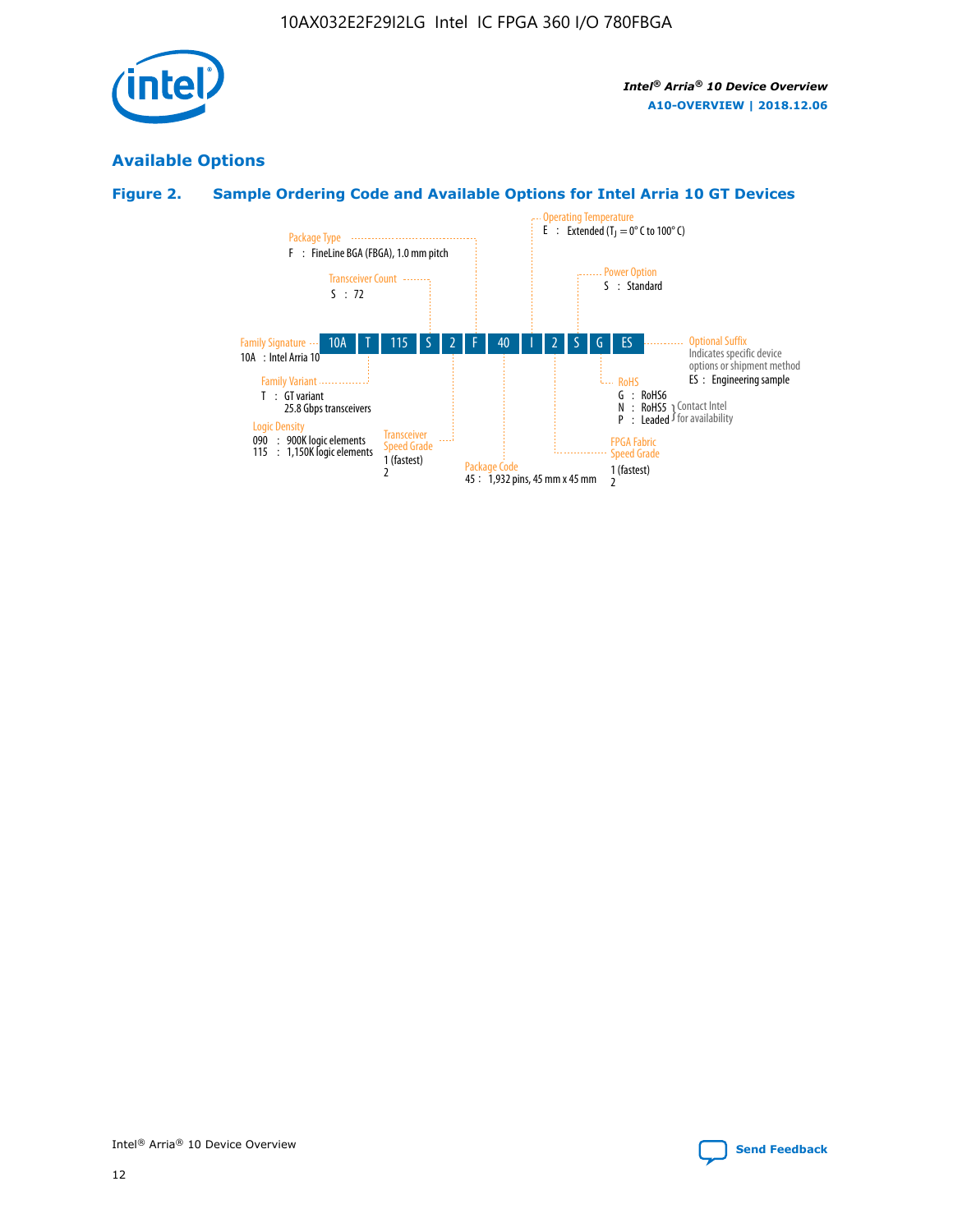

# **Maximum Resources**

#### **Table 10. Maximum Resource Counts for Intel Arria 10 GT Devices**

| <b>Resource</b>              |                      | <b>Product Line</b> |                |
|------------------------------|----------------------|---------------------|----------------|
|                              |                      | <b>GT 900</b>       | <b>GT 1150</b> |
| Logic Elements (LE) (K)      |                      | 900                 | 1,150          |
| <b>ALM</b>                   |                      | 339,620             | 427,200        |
| Register                     |                      | 1,358,480           | 1,708,800      |
| Memory (Kb)                  | M20K                 |                     | 54,260         |
|                              | <b>MLAB</b>          | 9,386               | 12,984         |
| Variable-precision DSP Block |                      | 1,518               | 1,518          |
| 18 x 19 Multiplier           |                      | 3,036               | 3,036          |
| PLL                          | Fractional Synthesis | 32                  | 32             |
|                              | I/O                  | 16                  | 16             |
| Transceiver                  | 17.4 Gbps            | 72(5)               | 72(5)          |
|                              | 25.8 Gbps            | 6                   | 6              |
| GPIO <sup>(6)</sup>          |                      | 624                 | 624            |
| LVDS Pair $(7)$              |                      | 312                 | 312            |
| PCIe Hard IP Block           |                      | $\overline{4}$      | $\overline{4}$ |
| Hard Memory Controller       |                      | 16                  | 16             |

## **Related Information**

#### [Intel Arria 10 GT Channel Usage](https://www.intel.com/content/www/us/en/programmable/documentation/nik1398707230472.html#nik1398707008178)

Configuring GT/GX channels in Intel Arria 10 GT devices.

# **Package Plan**

## **Table 11. Package Plan for Intel Arria 10 GT Devices**

Refer to I/O and High Speed I/O in Intel Arria 10 Devices chapter for the number of 3 V I/O, LVDS I/O, and LVDS channels in each device package.

| <b>Product Line</b> | <b>SF45</b><br>(45 mm × 45 mm, 1932-pin FBGA) |                 |             |  |  |  |  |
|---------------------|-----------------------------------------------|-----------------|-------------|--|--|--|--|
|                     | 3 V I/O                                       | <b>LVDS I/O</b> | <b>XCVR</b> |  |  |  |  |
| GT 900              |                                               | 624             | 72          |  |  |  |  |
| GT 1150             |                                               | 624             | 72          |  |  |  |  |

<sup>(7)</sup> Each LVDS I/O pair can be used as differential input or output.



 $(5)$  If all 6 GT channels are in use, 12 of the GX channels are not usable.

<sup>(6)</sup> The number of GPIOs does not include transceiver I/Os. In the Intel Quartus Prime software, the number of user I/Os includes transceiver I/Os.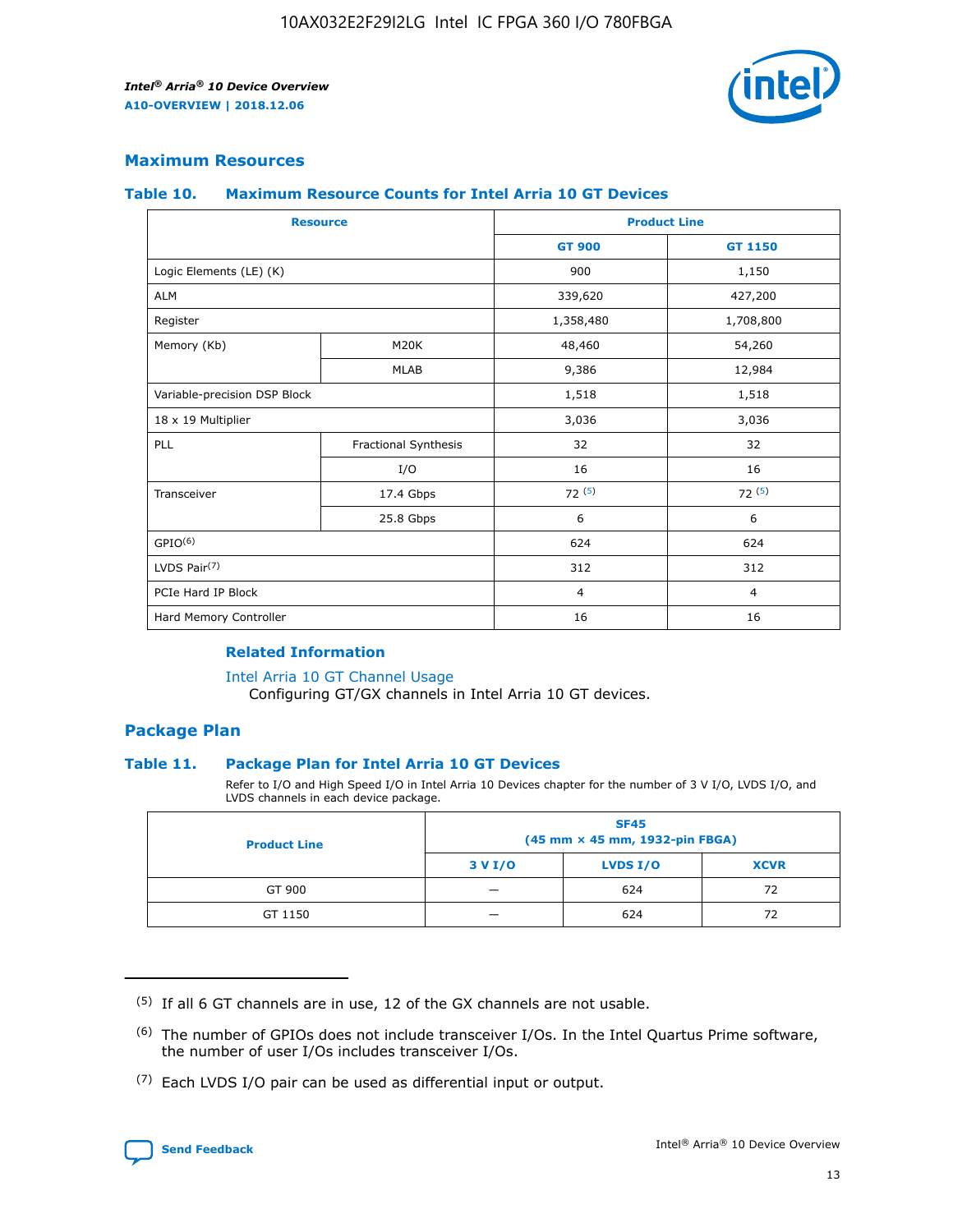

#### **Related Information**

[I/O and High-Speed Differential I/O Interfaces in Intel Arria 10 Devices chapter, Intel](https://www.intel.com/content/www/us/en/programmable/documentation/sam1403482614086.html#sam1403482030321) [Arria 10 Device Handbook](https://www.intel.com/content/www/us/en/programmable/documentation/sam1403482614086.html#sam1403482030321)

Provides the number of 3 V and LVDS I/Os, and LVDS channels for each Intel Arria 10 device package.

# **Intel Arria 10 SX**

This section provides the available options, maximum resource counts, and package plan for the Intel Arria 10 SX devices.

The information in this section is correct at the time of publication. For the latest information and to get more details, refer to the Intel FPGA Product Selector.

#### **Related Information**

[Intel FPGA Product Selector](http://www.altera.com/products/selector/psg-selector.html) Provides the latest information on Intel products.

## **Available Options**

#### **Figure 3. Sample Ordering Code and Available Options for Intel Arria 10 SX Devices**



#### **Related Information**

[Transceiver Performance for Intel Arria 10 GX/SX Devices](https://www.intel.com/content/www/us/en/programmable/documentation/mcn1413182292568.html#mcn1413213965502) Provides more information about the transceiver speed grade.

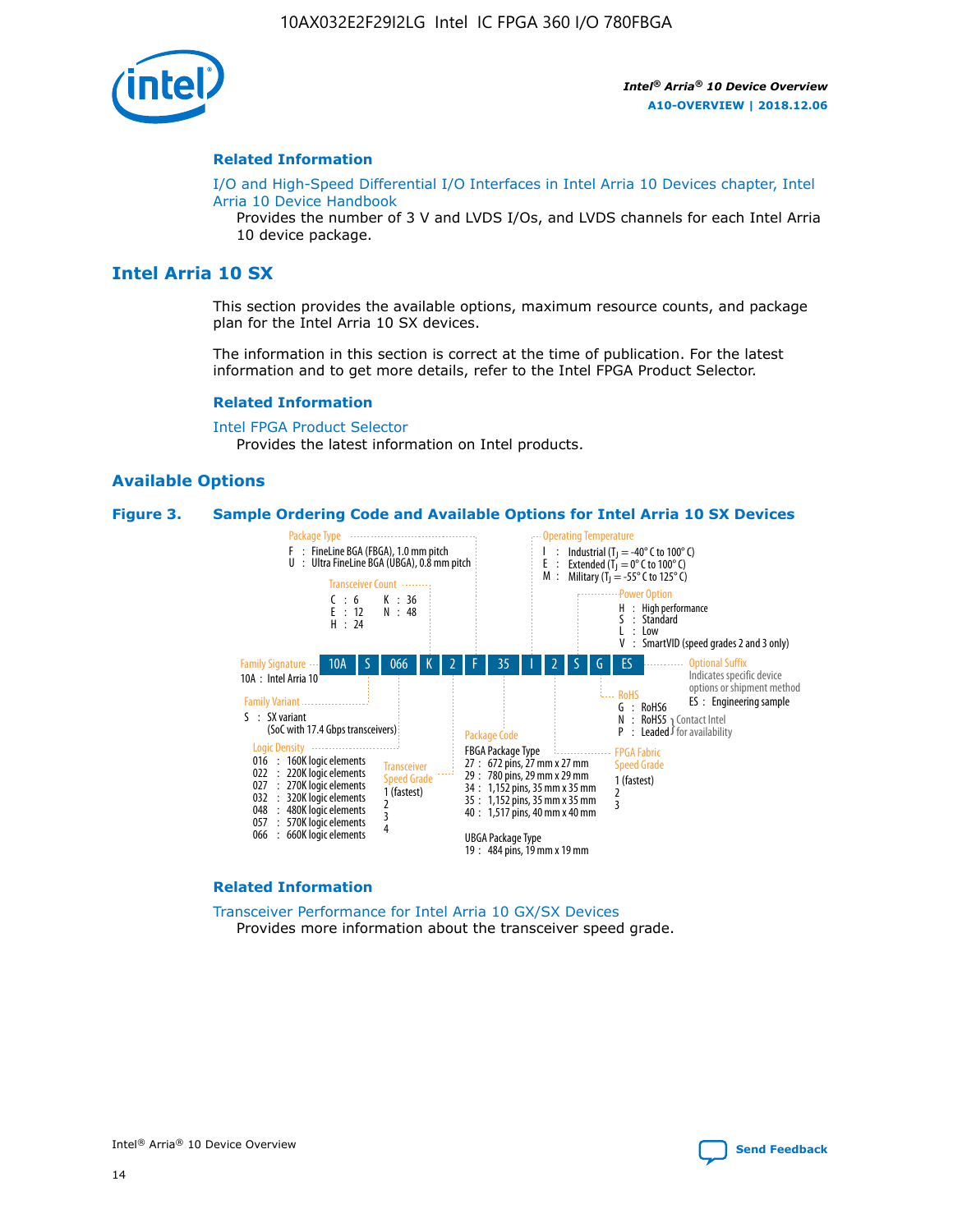

# **Maximum Resources**

## **Table 12. Maximum Resource Counts for Intel Arria 10 SX Devices**

| <b>Resource</b>                   |                         |               |               |                | <b>Product Line</b> |                |                |                |
|-----------------------------------|-------------------------|---------------|---------------|----------------|---------------------|----------------|----------------|----------------|
|                                   |                         | <b>SX 160</b> | <b>SX 220</b> | <b>SX 270</b>  | <b>SX 320</b>       | <b>SX 480</b>  | <b>SX 570</b>  | <b>SX 660</b>  |
| Logic Elements (LE) (K)           |                         | 160           | 220           | 270            | 320                 | 480            | 570            | 660            |
| <b>ALM</b>                        |                         | 61,510        | 80,330        | 101,620        | 119,900             | 183,590        | 217,080        | 251,680        |
| Register                          |                         | 246,040       | 321,320       | 406,480        | 479,600             | 734,360        | 868,320        | 1,006,720      |
| Memory (Kb)                       | M <sub>20</sub> K       | 8,800         | 11,740        | 15,000         | 17,820              | 28,620         | 36,000         | 42,620         |
|                                   | <b>MLAB</b>             | 1,050         | 1,690         | 2,452          | 2,727               | 4,164          | 5,096          | 5,788          |
| Variable-precision DSP Block      |                         | 156           | 192           | 830            | 985                 | 1,368          | 1,523          | 1,687          |
| 18 x 19 Multiplier                |                         | 312           | 384           | 1,660          | 1,970               | 2,736          | 3,046          | 3,374          |
| <b>PLL</b>                        | Fractional<br>Synthesis | 6             | 6             | 8              | 8                   | 12             | 16             | 16             |
|                                   | I/O                     | 6             | 6             | 8              | 8                   | 12             | 16             | 16             |
| 17.4 Gbps Transceiver             |                         | 12            | 12            | 24             | 24                  | 36             | 48             | 48             |
| GPIO <sup>(8)</sup>               |                         | 288           | 288           | 384            | 384                 | 492            | 696            | 696            |
| LVDS Pair $(9)$                   |                         | 120           | 120           | 168            | 168                 | 174            | 324            | 324            |
|                                   | PCIe Hard IP Block      |               | $\mathbf{1}$  | $\overline{2}$ | $\overline{2}$      | $\overline{2}$ | $\overline{2}$ | $\overline{2}$ |
| Hard Memory Controller            |                         | 6             | 6             | 8              | 8                   | 12             | 16             | 16             |
| ARM Cortex-A9 MPCore<br>Processor |                         | Yes           | Yes           | Yes            | Yes                 | Yes            | Yes            | Yes            |

# **Package Plan**

## **Table 13. Package Plan for Intel Arria 10 SX Devices (U19, F27, F29, and F34)**

Refer to I/O and High Speed I/O in Intel Arria 10 Devices chapter for the number of 3 V I/O, LVDS I/O, and LVDS channels in each device package.

| <b>Product Line</b> | U <sub>19</sub><br>$(19 \text{ mm} \times 19 \text{ mm})$ .<br>484-pin UBGA) |                    |             | <b>F27</b><br>$(27 \text{ mm} \times 27 \text{ mm})$<br>672-pin FBGA) |                    | <b>F29</b><br>$(29 \text{ mm} \times 29 \text{ mm})$<br>780-pin FBGA) |           |                    | <b>F34</b><br>$(35 \text{ mm} \times 35 \text{ mm})$<br><b>1152-pin FBGA)</b> |           |                    |             |
|---------------------|------------------------------------------------------------------------------|--------------------|-------------|-----------------------------------------------------------------------|--------------------|-----------------------------------------------------------------------|-----------|--------------------|-------------------------------------------------------------------------------|-----------|--------------------|-------------|
|                     | 3V<br>I/O                                                                    | <b>LVDS</b><br>I/O | <b>XCVR</b> | 3V<br>I/O                                                             | <b>LVDS</b><br>I/O | <b>XCVR</b>                                                           | 3V<br>I/O | <b>LVDS</b><br>I/O | <b>XCVR</b>                                                                   | 3V<br>I/O | <b>LVDS</b><br>I/O | <b>XCVR</b> |
| SX 160              | 48                                                                           | 144                | 6           | 48                                                                    | 192                | 12                                                                    | 48        | 240                | 12                                                                            |           |                    |             |
| SX 220              | 48                                                                           | 144                | 6           | 48                                                                    | 192                | 12                                                                    | 48        | 240                | 12                                                                            |           |                    |             |
| SX 270              |                                                                              |                    |             | 48                                                                    | 192                | 12                                                                    | 48        | 312                | 12                                                                            | 48        | 336                | 24          |
| SX 320              |                                                                              |                    |             | 48                                                                    | 192                | 12                                                                    | 48        | 312                | 12                                                                            | 48        | 336                | 24          |
|                     | continued                                                                    |                    |             |                                                                       |                    |                                                                       |           |                    |                                                                               |           |                    |             |

 $(8)$  The number of GPIOs does not include transceiver I/Os. In the Intel Quartus Prime software, the number of user I/Os includes transceiver I/Os.

 $(9)$  Each LVDS I/O pair can be used as differential input or output.

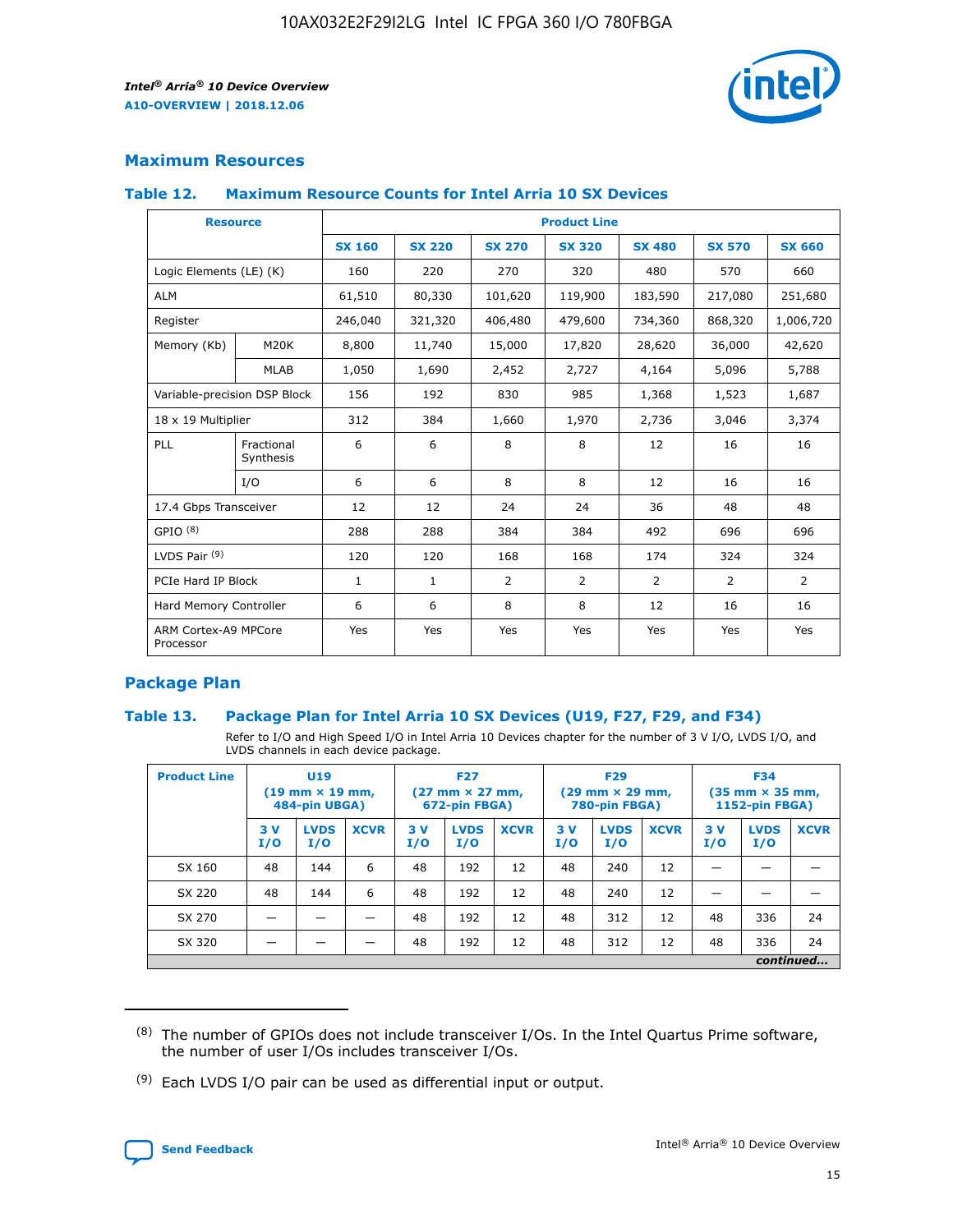

| <b>Product Line</b> | U <sub>19</sub><br>$(19 \text{ mm} \times 19 \text{ mm})$<br>484-pin UBGA) |                    | <b>F27</b><br>$(27 \text{ mm} \times 27 \text{ mm})$<br>672-pin FBGA) |           | <b>F29</b><br>$(29 \text{ mm} \times 29 \text{ mm})$<br>780-pin FBGA) |             |           | <b>F34</b><br>$(35$ mm $\times$ 35 mm,<br><b>1152-pin FBGA)</b> |             |           |                    |             |
|---------------------|----------------------------------------------------------------------------|--------------------|-----------------------------------------------------------------------|-----------|-----------------------------------------------------------------------|-------------|-----------|-----------------------------------------------------------------|-------------|-----------|--------------------|-------------|
|                     | 3V<br>I/O                                                                  | <b>LVDS</b><br>I/O | <b>XCVR</b>                                                           | 3V<br>I/O | <b>LVDS</b><br>I/O                                                    | <b>XCVR</b> | 3V<br>I/O | <b>LVDS</b><br>I/O                                              | <b>XCVR</b> | 3V<br>I/O | <b>LVDS</b><br>I/O | <b>XCVR</b> |
| SX 480              |                                                                            |                    |                                                                       |           |                                                                       |             | 48        | 312                                                             | 12          | 48        | 444                | 24          |
| SX 570              |                                                                            |                    |                                                                       |           |                                                                       |             |           |                                                                 |             | 48        | 444                | 24          |
| SX 660              |                                                                            |                    |                                                                       |           |                                                                       |             |           |                                                                 |             | 48        | 444                | 24          |

# **Table 14. Package Plan for Intel Arria 10 SX Devices (F35, KF40, and NF40)**

Refer to I/O and High Speed I/O in Intel Arria 10 Devices chapter for the number of 3 V I/O, LVDS I/O, and LVDS channels in each device package.

| <b>Product Line</b> | <b>F35</b><br>$(35 \text{ mm} \times 35 \text{ mm})$<br><b>1152-pin FBGA)</b> |          |             |         | <b>KF40</b><br>(40 mm × 40 mm,<br>1517-pin FBGA) |    | <b>NF40</b><br>$(40 \text{ mm} \times 40 \text{ mm})$<br>1517-pin FBGA) |          |             |  |
|---------------------|-------------------------------------------------------------------------------|----------|-------------|---------|--------------------------------------------------|----|-------------------------------------------------------------------------|----------|-------------|--|
|                     | 3 V I/O                                                                       | LVDS I/O | <b>XCVR</b> | 3 V I/O | <b>LVDS I/O</b><br><b>XCVR</b>                   |    |                                                                         | LVDS I/O | <b>XCVR</b> |  |
| SX 270              | 48                                                                            | 336      | 24          |         |                                                  |    |                                                                         |          |             |  |
| SX 320              | 48                                                                            | 336      | 24          |         |                                                  |    |                                                                         |          |             |  |
| SX 480              | 48                                                                            | 348      | 36          |         |                                                  |    |                                                                         |          |             |  |
| SX 570              | 48                                                                            | 348      | 36          | 96      | 600                                              | 36 | 48                                                                      | 540      | 48          |  |
| SX 660              | 48                                                                            | 348      | 36          | 96      | 600                                              | 36 | 48                                                                      | 540      | 48          |  |

# **Related Information**

[I/O and High-Speed Differential I/O Interfaces in Intel Arria 10 Devices chapter, Intel](https://www.intel.com/content/www/us/en/programmable/documentation/sam1403482614086.html#sam1403482030321) [Arria 10 Device Handbook](https://www.intel.com/content/www/us/en/programmable/documentation/sam1403482614086.html#sam1403482030321)

Provides the number of 3 V and LVDS I/Os, and LVDS channels for each Intel Arria 10 device package.

Intel<sup>®</sup> Arria<sup>®</sup> 10 Device Overview **[Send Feedback](mailto:FPGAtechdocfeedback@intel.com?subject=Feedback%20on%20Intel%20Arria%2010%20Device%20Overview%20(A10-OVERVIEW%202018.12.06)&body=We%20appreciate%20your%20feedback.%20In%20your%20comments,%20also%20specify%20the%20page%20number%20or%20paragraph.%20Thank%20you.)** Send Feedback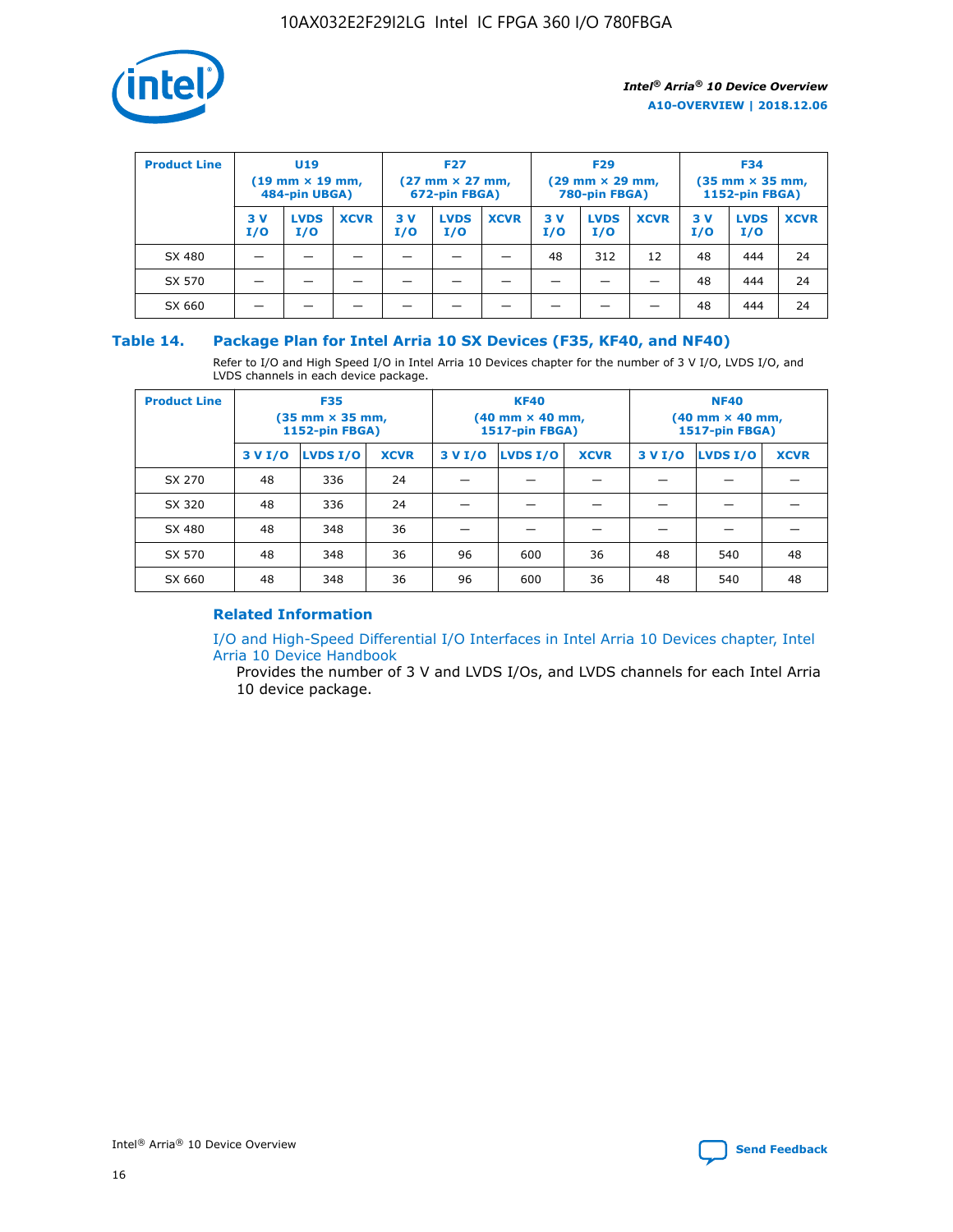

# **I/O Vertical Migration for Intel Arria 10 Devices**

#### **Figure 4. Migration Capability Across Intel Arria 10 Product Lines**

- The arrows indicate the migration paths. The devices included in each vertical migration path are shaded. Devices with fewer resources in the same path have lighter shades.
- To achieve the full I/O migration across product lines in the same migration path, restrict I/Os and transceivers usage to match the product line with the lowest I/O and transceiver counts.
- An LVDS I/O bank in the source device may be mapped to a 3 V I/O bank in the target device. To use memory interface clock frequency higher than 533 MHz, assign external memory interface pins only to banks that are LVDS I/O in both devices.
- There may be nominal 0.15 mm package height difference between some product lines in the same package type.
	- **Variant Product Line Package U19 F27 F29 F34 F35 KF40 NF40 RF40 NF45 SF45 UF45** Intel® Arria® 10 GX GX 160 GX 220 GX 270 GX 320 GX 480 GX 570 GX 660 GX 900 GX 1150 Intel Arria 10 GT GT 900 GT 1150 Intel Arria 10 SX SX 160 SX 220 SX 270 SX 320 SX 480 SX 570 SX 660
- Some migration paths are not shown in the Intel Quartus Prime software **Pin Migration View**.

*Note:* To verify the pin migration compatibility, use the **Pin Migration View** window in the Intel Quartus Prime software Pin Planner.

# **Adaptive Logic Module**

Intel Arria 10 devices use a 20 nm ALM as the basic building block of the logic fabric.

The ALM architecture is the same as the previous generation FPGAs, allowing for efficient implementation of logic functions and easy conversion of IP between the device generations.

The ALM, as shown in following figure, uses an 8-input fracturable look-up table (LUT) with four dedicated registers to help improve timing closure in register-rich designs and achieve an even higher design packing capability than the traditional two-register per LUT architecture.

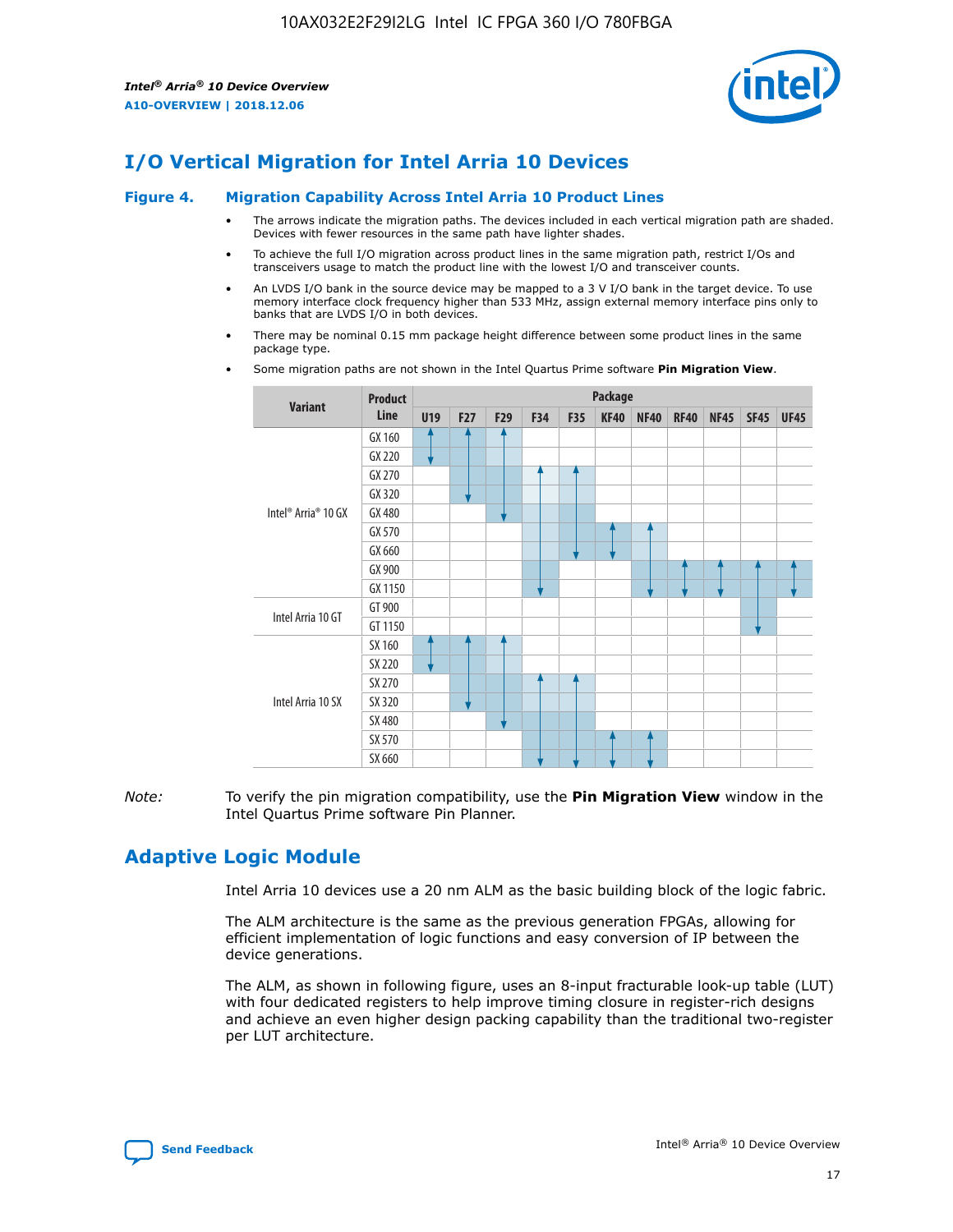

**Figure 5. ALM for Intel Arria 10 Devices**



The Intel Quartus Prime software optimizes your design according to the ALM logic structure and automatically maps legacy designs into the Intel Arria 10 ALM architecture.

# **Variable-Precision DSP Block**

The Intel Arria 10 variable precision DSP blocks support fixed-point arithmetic and floating-point arithmetic.

Features for fixed-point arithmetic:

- High-performance, power-optimized, and fully registered multiplication operations
- 18-bit and 27-bit word lengths
- Two 18 x 19 multipliers or one 27 x 27 multiplier per DSP block
- Built-in addition, subtraction, and 64-bit double accumulation register to combine multiplication results
- Cascading 19-bit or 27-bit when pre-adder is disabled and cascading 18-bit when pre-adder is used to form the tap-delay line for filtering applications
- Cascading 64-bit output bus to propagate output results from one block to the next block without external logic support
- Hard pre-adder supported in 19-bit and 27-bit modes for symmetric filters
- Internal coefficient register bank in both 18-bit and 27-bit modes for filter implementation
- 18-bit and 27-bit systolic finite impulse response (FIR) filters with distributed output adder
- Biased rounding support

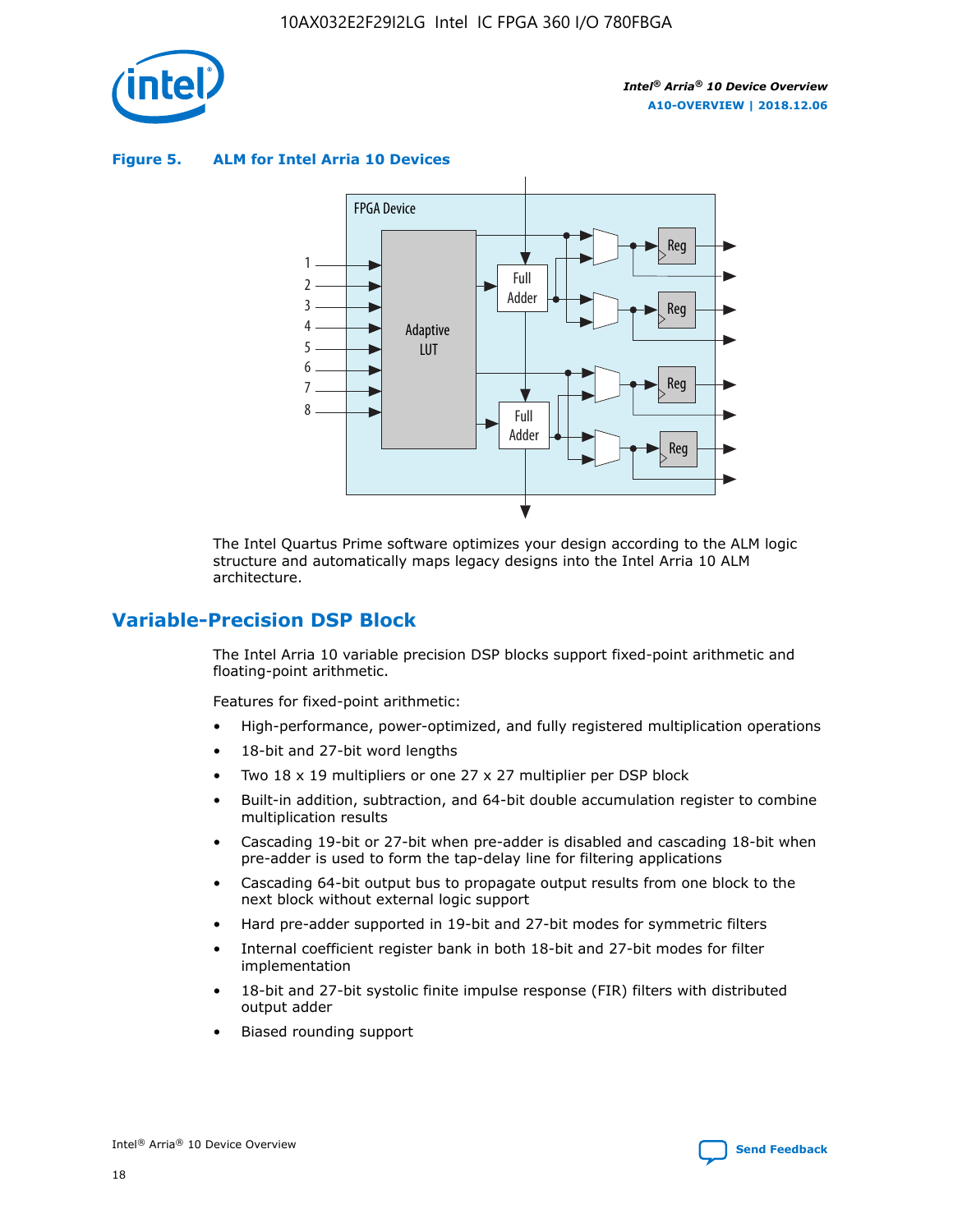

Features for floating-point arithmetic:

- A completely hardened architecture that supports multiplication, addition, subtraction, multiply-add, and multiply-subtract
- Multiplication with accumulation capability and a dynamic accumulator reset control
- Multiplication with cascade summation capability
- Multiplication with cascade subtraction capability
- Complex multiplication
- Direct vector dot product
- Systolic FIR filter

## **Table 15. Variable-Precision DSP Block Configurations for Intel Arria 10 Devices**

| <b>Usage Example</b>                                       | <b>Multiplier Size (Bit)</b>    | <b>DSP Block Resources</b> |
|------------------------------------------------------------|---------------------------------|----------------------------|
| Medium precision fixed point                               | Two 18 x 19                     |                            |
| High precision fixed or Single precision<br>floating point | One 27 x 27                     |                            |
| Fixed point FFTs                                           | One 19 x 36 with external adder |                            |
| Very high precision fixed point                            | One 36 x 36 with external adder |                            |
| Double precision floating point                            | One 54 x 54 with external adder | 4                          |

#### **Table 16. Resources for Fixed-Point Arithmetic in Intel Arria 10 Devices**

The table lists the variable-precision DSP resources by bit precision for each Intel Arria 10 device.

| <b>Variant</b>  | <b>Product Line</b> | <b>Variable-</b><br>precision<br><b>DSP Block</b> | <b>Independent Input and Output</b><br><b>Multiplications Operator</b> |                                     | 18 x 19<br><b>Multiplier</b><br><b>Adder Sum</b> | $18 \times 18$<br><b>Multiplier</b><br><b>Adder</b> |
|-----------------|---------------------|---------------------------------------------------|------------------------------------------------------------------------|-------------------------------------|--------------------------------------------------|-----------------------------------------------------|
|                 |                     |                                                   | 18 x 19<br><b>Multiplier</b>                                           | $27 \times 27$<br><b>Multiplier</b> | <b>Mode</b>                                      | <b>Summed with</b><br>36 bit Input                  |
| AIntel Arria 10 | GX 160              | 156                                               | 312                                                                    | 156                                 | 156                                              | 156                                                 |
| GX              | GX 220              | 192                                               | 384                                                                    | 192                                 | 192                                              | 192                                                 |
|                 | GX 270              | 830                                               | 1,660                                                                  | 830                                 | 830                                              | 830                                                 |
|                 | GX 320              | 984                                               | 1,968                                                                  | 984                                 | 984                                              | 984                                                 |
|                 | GX 480              | 1,368                                             | 2,736                                                                  | 1,368                               | 1,368                                            | 1,368                                               |
|                 | GX 570              | 1,523                                             | 3,046                                                                  | 1,523                               | 1,523                                            | 1,523                                               |
|                 | GX 660              | 1,687                                             | 3,374                                                                  | 1,687                               | 1,687                                            | 1,687                                               |
|                 | GX 900              | 1,518                                             | 3,036                                                                  | 1,518                               | 1,518                                            | 1,518                                               |
|                 | GX 1150             | 1,518                                             | 3,036                                                                  | 1,518                               | 1,518                                            | 1,518                                               |
| Intel Arria 10  | GT 900              | 1,518                                             | 3,036                                                                  | 1,518                               | 1,518                                            | 1,518                                               |
| GT              | GT 1150             | 1,518                                             | 3,036                                                                  | 1,518                               | 1,518                                            | 1,518                                               |
| Intel Arria 10  | SX 160              | 156                                               | 312                                                                    | 156                                 | 156                                              | 156                                                 |
| <b>SX</b>       | SX 220              | 192                                               | 384                                                                    | 192                                 | 192                                              | 192                                                 |
|                 | SX 270              | 830                                               | 1,660                                                                  | 830                                 | 830                                              | 830                                                 |
|                 |                     |                                                   |                                                                        |                                     |                                                  | continued                                           |

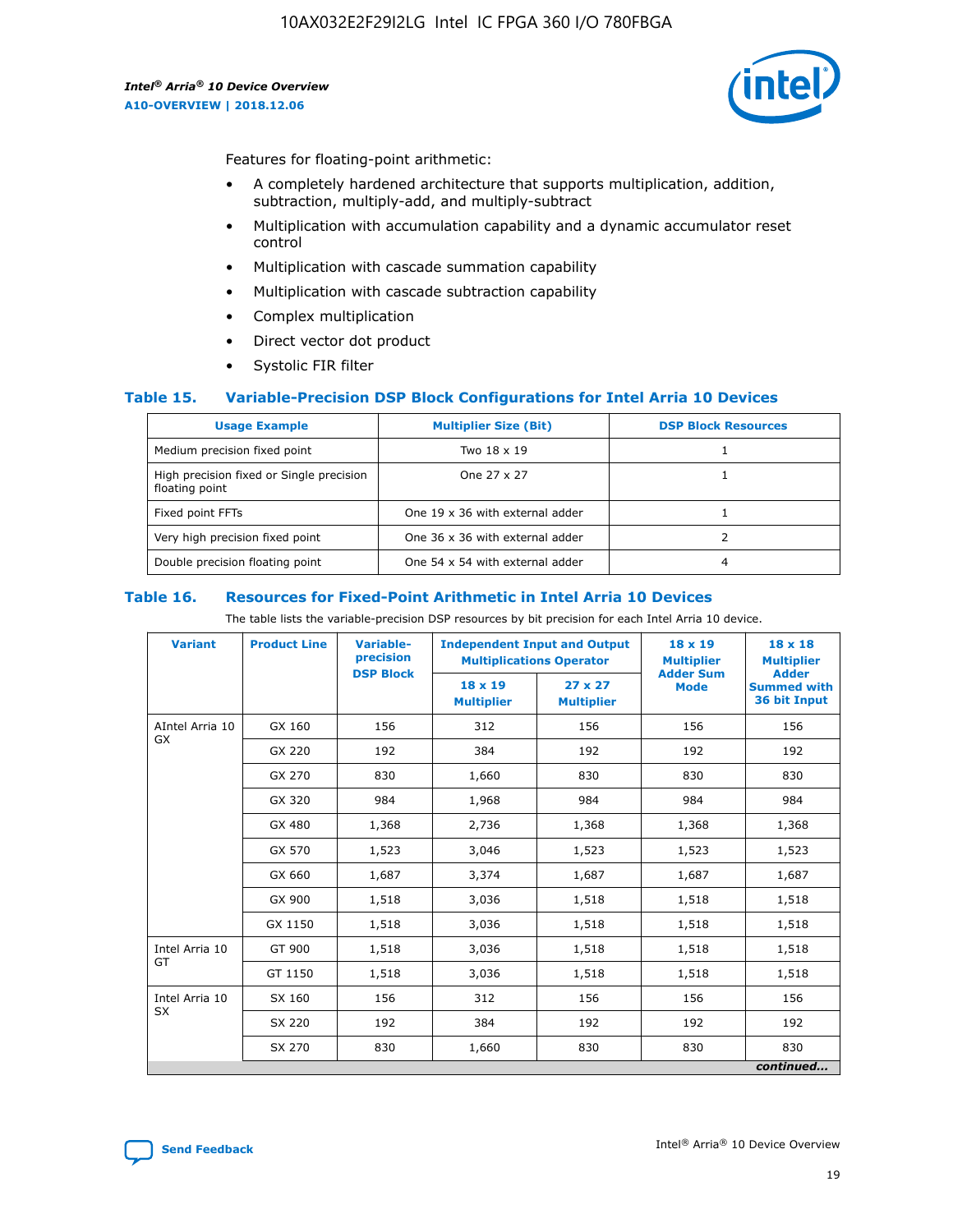

| <b>Variant</b> | <b>Product Line</b> | <b>Variable-</b><br>precision | <b>Independent Input and Output</b><br><b>Multiplications Operator</b> |                                     | $18 \times 19$<br><b>Multiplier</b> | $18 \times 18$<br><b>Multiplier</b><br><b>Adder</b> |  |
|----------------|---------------------|-------------------------------|------------------------------------------------------------------------|-------------------------------------|-------------------------------------|-----------------------------------------------------|--|
|                |                     | <b>DSP Block</b>              | $18 \times 19$<br><b>Multiplier</b>                                    | $27 \times 27$<br><b>Multiplier</b> | <b>Adder Sum</b><br><b>Mode</b>     | <b>Summed with</b><br>36 bit Input                  |  |
|                | SX 320              | 984                           | 1,968                                                                  | 984                                 | 984                                 | 984                                                 |  |
|                | SX 480              | 1,368                         | 2,736                                                                  | 1,368                               | 1,368                               | 1,368                                               |  |
|                | SX 570              | 1,523                         | 3,046                                                                  | 1,523                               | 1,523                               | 1,523                                               |  |
|                | SX 660              | 1,687                         | 3,374                                                                  | 1,687                               | 1,687                               | 1,687                                               |  |

# **Table 17. Resources for Floating-Point Arithmetic in Intel Arria 10 Devices**

The table lists the variable-precision DSP resources by bit precision for each Intel Arria 10 device.

| <b>Variant</b> | <b>Product Line</b> | <b>Variable-</b><br>precision<br><b>DSP Block</b> | <b>Single</b><br><b>Precision</b><br><b>Floating-Point</b><br><b>Multiplication</b><br><b>Mode</b> | <b>Single-Precision</b><br><b>Floating-Point</b><br><b>Adder Mode</b> | Single-<br><b>Precision</b><br><b>Floating-Point</b><br><b>Multiply</b><br><b>Accumulate</b><br><b>Mode</b> | <b>Peak</b><br><b>Giga Floating-</b><br><b>Point</b><br><b>Operations</b><br>per Second<br>(GFLOPs) |
|----------------|---------------------|---------------------------------------------------|----------------------------------------------------------------------------------------------------|-----------------------------------------------------------------------|-------------------------------------------------------------------------------------------------------------|-----------------------------------------------------------------------------------------------------|
| Intel Arria 10 | GX 160              | 156                                               | 156                                                                                                | 156                                                                   | 156                                                                                                         | 140                                                                                                 |
| <b>GX</b>      | GX 220              | 192                                               | 192                                                                                                | 192                                                                   | 192                                                                                                         | 173                                                                                                 |
|                | GX 270              | 830                                               | 830                                                                                                | 830                                                                   | 830                                                                                                         | 747                                                                                                 |
|                | GX 320              | 984                                               | 984                                                                                                | 984                                                                   | 984                                                                                                         | 886                                                                                                 |
|                | GX 480              | 1,369                                             | 1,368                                                                                              | 1,368                                                                 | 1,368                                                                                                       | 1,231                                                                                               |
|                | GX 570              | 1,523                                             | 1,523                                                                                              | 1,523                                                                 | 1,523                                                                                                       | 1,371                                                                                               |
|                | GX 660              | 1,687                                             | 1,687                                                                                              | 1,687                                                                 | 1,687                                                                                                       | 1,518                                                                                               |
|                | GX 900              | 1,518                                             | 1,518                                                                                              | 1,518                                                                 | 1,518                                                                                                       | 1,366                                                                                               |
|                | GX 1150             | 1,518                                             | 1,518                                                                                              | 1,518                                                                 | 1,518                                                                                                       | 1,366                                                                                               |
| Intel Arria 10 | GT 900              | 1,518                                             | 1,518                                                                                              | 1,518                                                                 | 1,518                                                                                                       | 1,366                                                                                               |
| GT             | GT 1150             | 1,518                                             | 1,518                                                                                              | 1,518                                                                 | 1,518                                                                                                       | 1,366                                                                                               |
| Intel Arria 10 | SX 160              | 156                                               | 156                                                                                                | 156                                                                   | 156                                                                                                         | 140                                                                                                 |
| SX             | SX 220              | 192                                               | 192                                                                                                | 192                                                                   | 192                                                                                                         | 173                                                                                                 |
|                | SX 270              | 830                                               | 830                                                                                                | 830                                                                   | 830                                                                                                         | 747                                                                                                 |
|                | SX 320              | 984                                               | 984                                                                                                | 984                                                                   | 984                                                                                                         | 886                                                                                                 |
|                | SX 480              | 1,369                                             | 1,368                                                                                              | 1,368                                                                 | 1,368                                                                                                       | 1,231                                                                                               |
|                | SX 570              | 1,523                                             | 1,523                                                                                              | 1,523                                                                 | 1,523                                                                                                       | 1,371                                                                                               |
|                | SX 660              | 1,687                                             | 1,687                                                                                              | 1,687                                                                 | 1,687                                                                                                       | 1,518                                                                                               |

# **Embedded Memory Blocks**

The embedded memory blocks in the devices are flexible and designed to provide an optimal amount of small- and large-sized memory arrays to fit your design requirements.

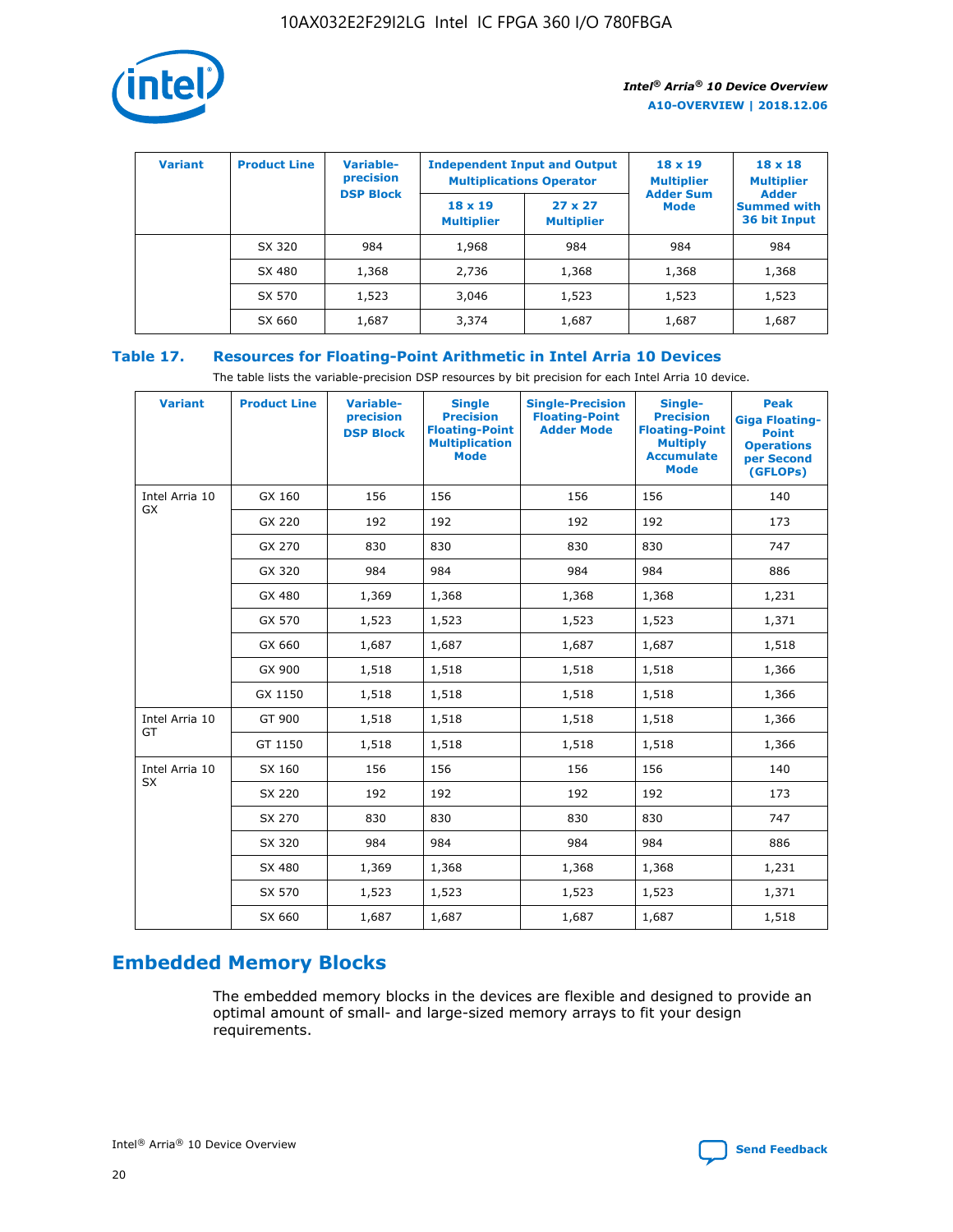

# **Types of Embedded Memory**

The Intel Arria 10 devices contain two types of memory blocks:

- 20 Kb M20K blocks—blocks of dedicated memory resources. The M20K blocks are ideal for larger memory arrays while still providing a large number of independent ports.
- 640 bit memory logic array blocks (MLABs)—enhanced memory blocks that are configured from dual-purpose logic array blocks (LABs). The MLABs are ideal for wide and shallow memory arrays. The MLABs are optimized for implementation of shift registers for digital signal processing (DSP) applications, wide and shallow FIFO buffers, and filter delay lines. Each MLAB is made up of ten adaptive logic modules (ALMs). In the Intel Arria 10 devices, you can configure these ALMs as ten 32 x 2 blocks, giving you one 32 x 20 simple dual-port SRAM block per MLAB.

# **Embedded Memory Capacity in Intel Arria 10 Devices**

|                   | <b>Product</b> |              | <b>M20K</b>         | <b>MLAB</b>  |                     | <b>Total RAM Bit</b> |
|-------------------|----------------|--------------|---------------------|--------------|---------------------|----------------------|
| <b>Variant</b>    | <b>Line</b>    | <b>Block</b> | <b>RAM Bit (Kb)</b> | <b>Block</b> | <b>RAM Bit (Kb)</b> | (Kb)                 |
| Intel Arria 10 GX | GX 160         | 440          | 8,800               | 1,680        | 1,050               | 9,850                |
|                   | GX 220         | 587          | 11,740              | 2,703        | 1,690               | 13,430               |
|                   | GX 270         | 750          | 15,000              | 3,922        | 2,452               | 17,452               |
|                   | GX 320         | 891          | 17,820              | 4,363        | 2,727               | 20,547               |
|                   | GX 480         | 1,431        | 28,620              | 6,662        | 4,164               | 32,784               |
|                   | GX 570         | 1,800        | 36,000              | 8,153        | 5,096               | 41,096               |
|                   | GX 660         | 2,131        | 42,620              | 9,260        | 5,788               | 48,408               |
|                   | GX 900         | 2,423        | 48,460              | 15,017       | 9,386               | 57,846               |
|                   | GX 1150        | 2,713        | 54,260              | 20,774       | 12,984              | 67,244               |
| Intel Arria 10 GT | GT 900         | 2,423        | 48,460              | 15,017       | 9,386               | 57,846               |
|                   | GT 1150        | 2,713        | 54,260              | 20,774       | 12,984              | 67,244               |
| Intel Arria 10 SX | SX 160         | 440          | 8,800               | 1,680        | 1,050               | 9,850                |
|                   | SX 220         | 587          | 11,740              | 2,703        | 1,690               | 13,430               |
|                   | SX 270         | 750          | 15,000              | 3,922        | 2,452               | 17,452               |
|                   | SX 320         | 891          | 17,820              | 4,363        | 2,727               | 20,547               |
|                   | SX 480         | 1,431        | 28,620              | 6,662        | 4,164               | 32,784               |
|                   | SX 570         | 1,800        | 36,000              | 8,153        | 5,096               | 41,096               |
|                   | SX 660         | 2,131        | 42,620              | 9,260        | 5,788               | 48,408               |

#### **Table 18. Embedded Memory Capacity and Distribution in Intel Arria 10 Devices**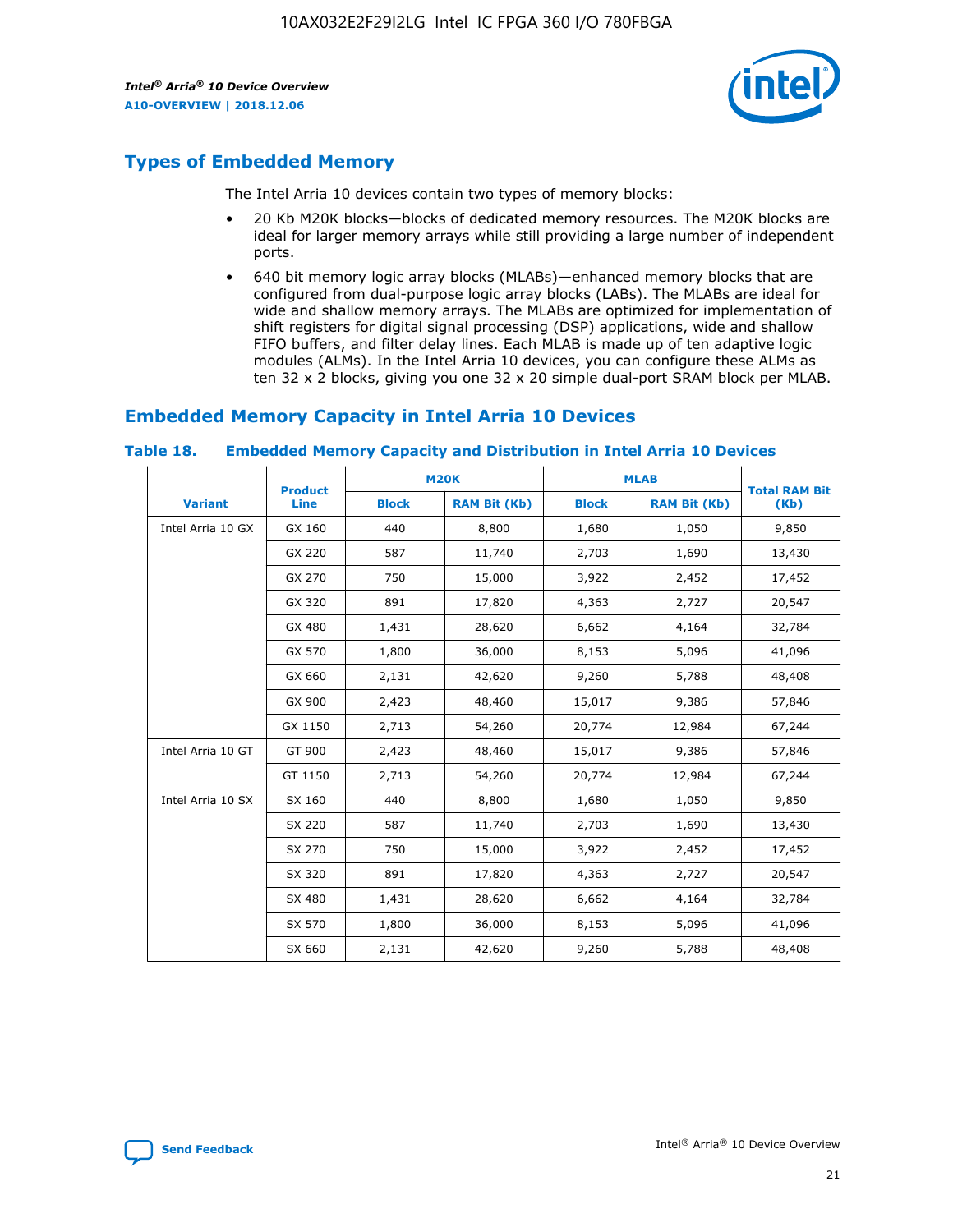

# **Embedded Memory Configurations for Single-port Mode**

#### **Table 19. Single-port Embedded Memory Configurations for Intel Arria 10 Devices**

This table lists the maximum configurations supported for single-port RAM and ROM modes.

| <b>Memory Block</b> | Depth (bits) | <b>Programmable Width</b> |
|---------------------|--------------|---------------------------|
| MLAB                | 32           | x16, x18, or x20          |
|                     | 64(10)       | x8, x9, x10               |
| M20K                | 512          | x40, x32                  |
|                     | 1K           | x20, x16                  |
|                     | 2K           | x10, x8                   |
|                     | 4K           | x5, x4                    |
|                     | 8K           | x2                        |
|                     | 16K          | x1                        |

# **Clock Networks and PLL Clock Sources**

The clock network architecture is based on Intel's global, regional, and peripheral clock structure. This clock structure is supported by dedicated clock input pins, fractional clock synthesis PLLs, and integer I/O PLLs.

# **Clock Networks**

The Intel Arria 10 core clock networks are capable of up to 800 MHz fabric operation across the full industrial temperature range. For the external memory interface, the clock network supports the hard memory controller with speeds up to 2,400 Mbps in a quarter-rate transfer.

To reduce power consumption, the Intel Quartus Prime software identifies all unused sections of the clock network and powers them down.

# **Fractional Synthesis and I/O PLLs**

Intel Arria 10 devices contain up to 32 fractional synthesis PLLs and up to 16 I/O PLLs that are available for both specific and general purpose uses in the core:

- Fractional synthesis PLLs—located in the column adjacent to the transceiver blocks
- I/O PLLs—located in each bank of the 48 I/Os

## **Fractional Synthesis PLLs**

You can use the fractional synthesis PLLs to:

- Reduce the number of oscillators that are required on your board
- Reduce the number of clock pins that are used in the device by synthesizing multiple clock frequencies from a single reference clock source

<sup>(10)</sup> Supported through software emulation and consumes additional MLAB blocks.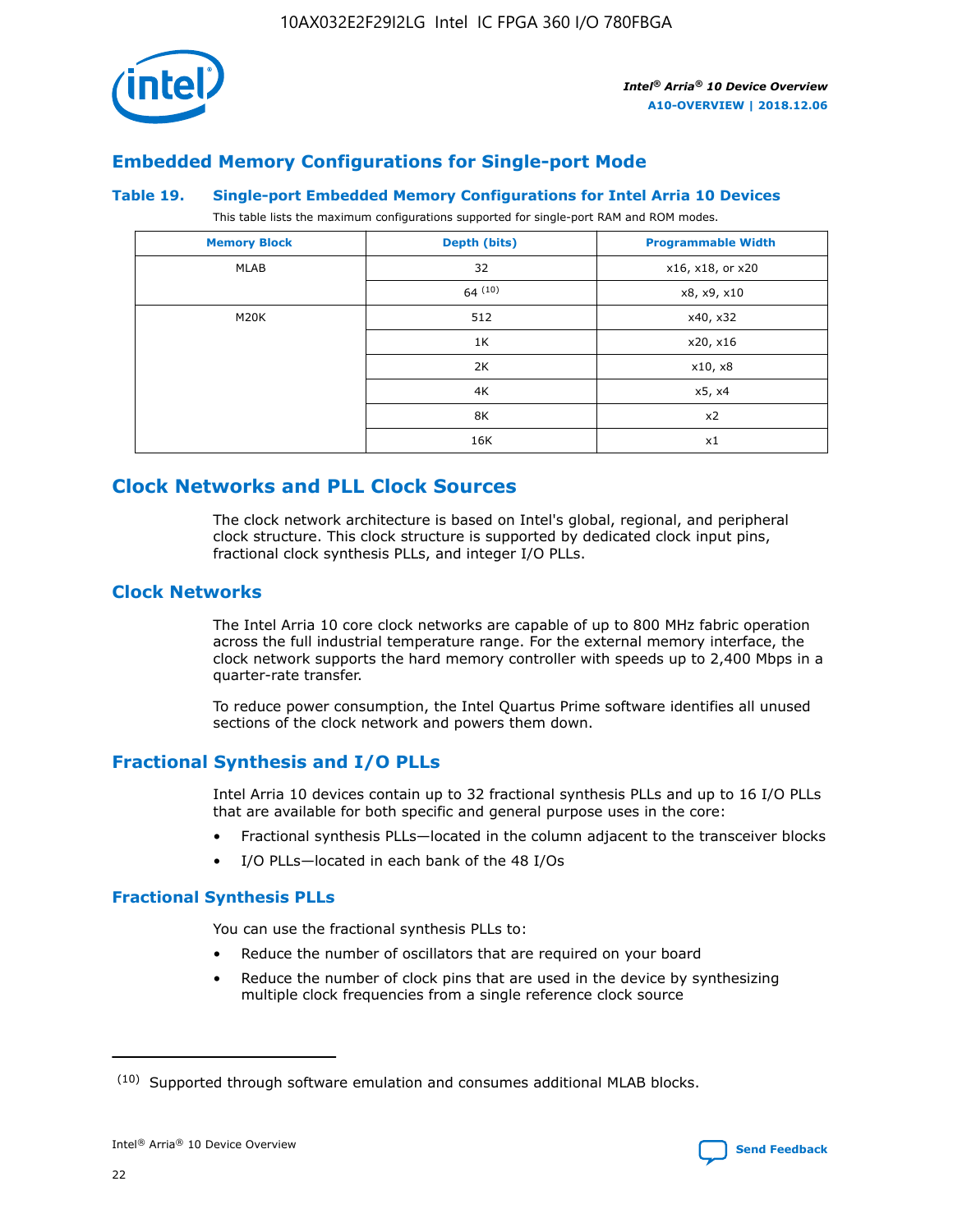

The fractional synthesis PLLs support the following features:

- Reference clock frequency synthesis for transceiver CMU and Advanced Transmit (ATX) PLLs
- Clock network delay compensation
- Zero-delay buffering
- Direct transmit clocking for transceivers
- Independently configurable into two modes:
	- Conventional integer mode equivalent to the general purpose PLL
	- Enhanced fractional mode with third order delta-sigma modulation
- PLL cascading

## **I/O PLLs**

The integer mode I/O PLLs are located in each bank of 48 I/Os. You can use the I/O PLLs to simplify the design of external memory and high-speed LVDS interfaces.

In each I/O bank, the I/O PLLs are adjacent to the hard memory controllers and LVDS SERDES. Because these PLLs are tightly coupled with the I/Os that need to use them, it makes it easier to close timing.

You can use the I/O PLLs for general purpose applications in the core such as clock network delay compensation and zero-delay buffering.

Intel Arria 10 devices support PLL-to-PLL cascading.

# **FPGA General Purpose I/O**

Intel Arria 10 devices offer highly configurable GPIOs. Each I/O bank contains 48 general purpose I/Os and a high-efficiency hard memory controller.

The following list describes the features of the GPIOs:

- Consist of 3 V I/Os for high-voltage application and LVDS I/Os for differential signaling
	- Up to two 3 V I/O banks, available in some devices, that support up to 3 V I/O standards
	- LVDS I/O banks that support up to 1.8 V I/O standards
- Support a wide range of single-ended and differential I/O interfaces
- LVDS speeds up to 1.6 Gbps
- Each LVDS pair of pins has differential input and output buffers, allowing you to configure the LVDS direction for each pair.
- Programmable bus hold and weak pull-up
- Programmable differential output voltage  $(V_{OD})$  and programmable pre-emphasis

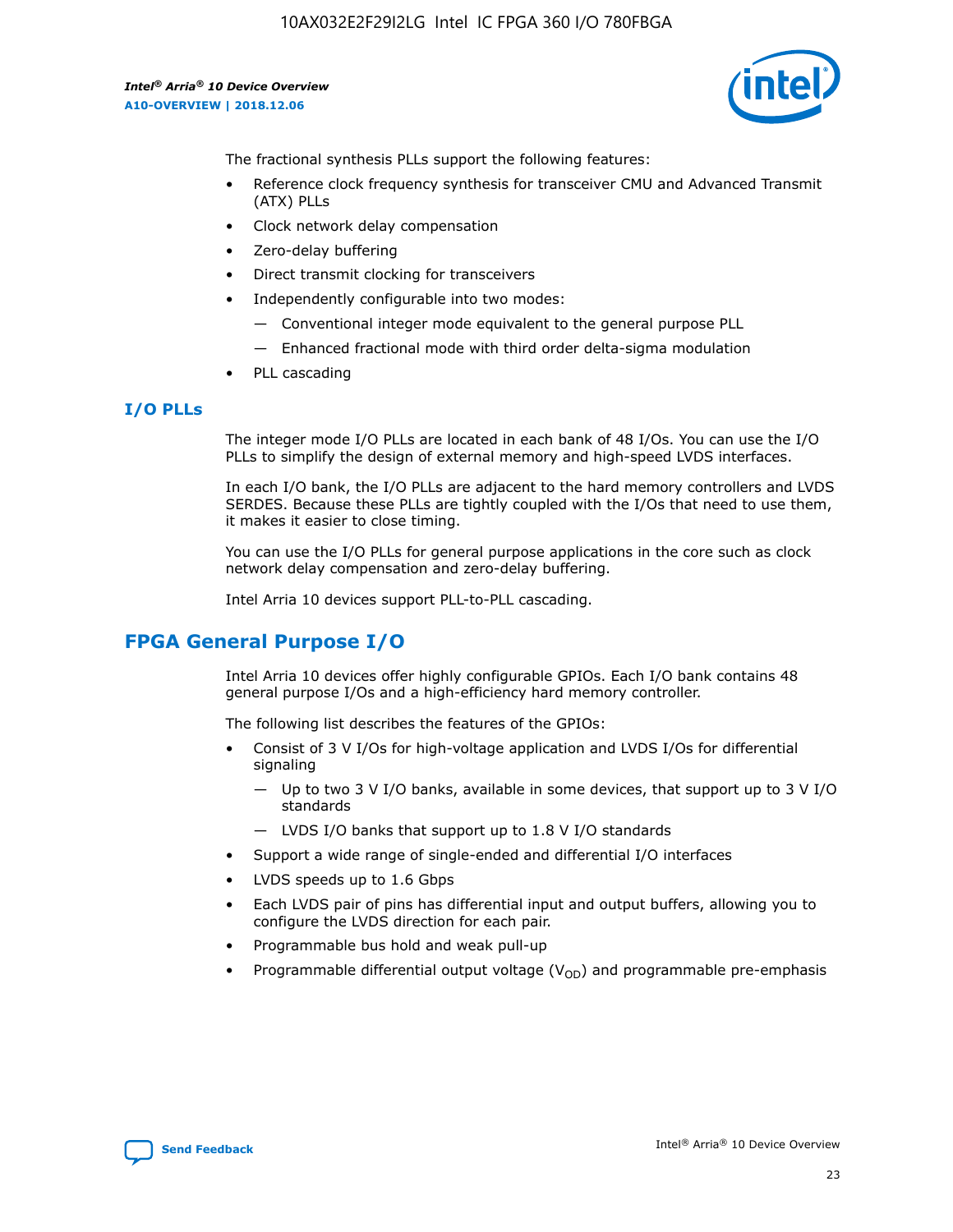

- Series (R<sub>S</sub>) and parallel (R<sub>T</sub>) on-chip termination (OCT) for all I/O banks with OCT calibration to limit the termination impedance variation
- On-chip dynamic termination that has the ability to swap between series and parallel termination, depending on whether there is read or write on a common bus for signal integrity
- Easy timing closure support using the hard read FIFO in the input register path, and delay-locked loop (DLL) delay chain with fine and coarse architecture

# **External Memory Interface**

Intel Arria 10 devices offer massive external memory bandwidth, with up to seven 32 bit DDR4 memory interfaces running at up to 2,400 Mbps. This bandwidth provides additional ease of design, lower power, and resource efficiencies of hardened highperformance memory controllers.

The memory interface within Intel Arria 10 FPGAs and SoCs delivers the highest performance and ease of use. You can configure up to a maximum width of 144 bits when using the hard or soft memory controllers. If required, you can bypass the hard memory controller and use a soft controller implemented in the user logic.

Each I/O contains a hardened DDR read/write path (PHY) capable of performing key memory interface functionality such as read/write leveling, FIFO buffering to lower latency and improve margin, timing calibration, and on-chip termination.

The timing calibration is aided by the inclusion of hard microcontrollers based on Intel's Nios® II technology, specifically tailored to control the calibration of multiple memory interfaces. This calibration allows the Intel Arria 10 device to compensate for any changes in process, voltage, or temperature either within the Intel Arria 10 device itself, or within the external memory device. The advanced calibration algorithms ensure maximum bandwidth and robust timing margin across all operating conditions.

In addition to parallel memory interfaces, Intel Arria 10 devices support serial memory technologies such as the Hybrid Memory Cube (HMC). The HMC is supported by the Intel Arria 10 high-speed serial transceivers which connect up to four HMC links, with each link running at data rates up to 15 Gbps.

## **Related Information**

#### [External Memory Interface Spec Estimator](http://www.altera.com/technology/memory/estimator/mem-emif-index.html)

Provides a parametric tool that allows you to find and compare the performance of the supported external memory interfaces in IntelFPGAs.

# **Memory Standards Supported by Intel Arria 10 Devices**

The I/Os are designed to provide high performance support for existing and emerging external memory standards.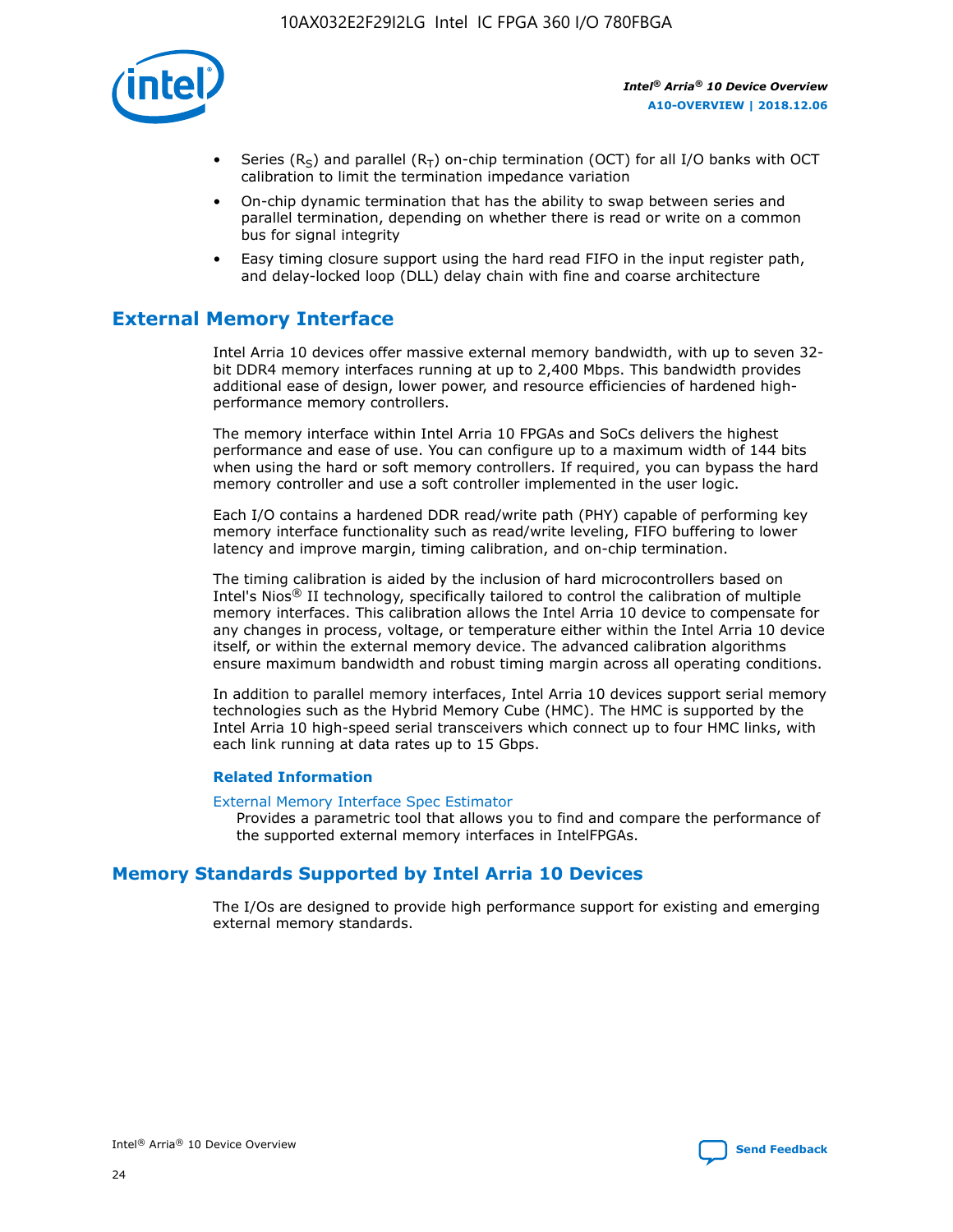

#### **Table 20. Memory Standards Supported by the Hard Memory Controller**

This table lists the overall capability of the hard memory controller. For specific details, refer to the External Memory Interface Spec Estimator and Intel Arria 10 Device Datasheet.

| <b>Memory Standard</b> | <b>Rate Support</b> | <b>Ping Pong PHY Support</b> | <b>Maximum Frequency</b><br>(MHz) |
|------------------------|---------------------|------------------------------|-----------------------------------|
| <b>DDR4 SDRAM</b>      | Quarter rate        | Yes                          | 1,067                             |
|                        |                     |                              | 1,200                             |
| <b>DDR3 SDRAM</b>      | Half rate           | Yes                          | 533                               |
|                        |                     |                              | 667                               |
|                        | Quarter rate        | Yes                          | 1,067                             |
|                        |                     |                              | 1,067                             |
| <b>DDR3L SDRAM</b>     | Half rate           | Yes                          | 533                               |
|                        |                     |                              | 667                               |
|                        | Quarter rate        | Yes                          | 933                               |
|                        |                     |                              | 933                               |
| LPDDR3 SDRAM           | Half rate           |                              | 533                               |
|                        | Quarter rate        |                              | 800                               |

#### **Table 21. Memory Standards Supported by the Soft Memory Controller**

| <b>Memory Standard</b>      | <b>Rate Support</b> | <b>Maximum Frequency</b><br>(MHz) |
|-----------------------------|---------------------|-----------------------------------|
| <b>RLDRAM 3 (11)</b>        | Quarter rate        | 1,200                             |
| ODR IV SRAM <sup>(11)</sup> | Quarter rate        | 1,067                             |
| <b>ODR II SRAM</b>          | Full rate           | 333                               |
|                             | Half rate           | 633                               |
| <b>ODR II+ SRAM</b>         | Full rate           | 333                               |
|                             | Half rate           | 633                               |
| <b>ODR II+ Xtreme SRAM</b>  | Full rate           | 333                               |
|                             | Half rate           | 633                               |

#### **Table 22. Memory Standards Supported by the HPS Hard Memory Controller**

The hard processor system (HPS) is available in Intel Arria 10 SoC devices only.

| <b>Memory Standard</b> | <b>Rate Support</b> | <b>Maximum Frequency</b><br>(MHz) |
|------------------------|---------------------|-----------------------------------|
| <b>DDR4 SDRAM</b>      | Half rate           | 1,200                             |
| <b>DDR3 SDRAM</b>      | Half rate           | 1,067                             |
| <b>DDR3L SDRAM</b>     | Half rate           | 933                               |

<sup>(11)</sup> Intel Arria 10 devices support this external memory interface using hard PHY with soft memory controller.

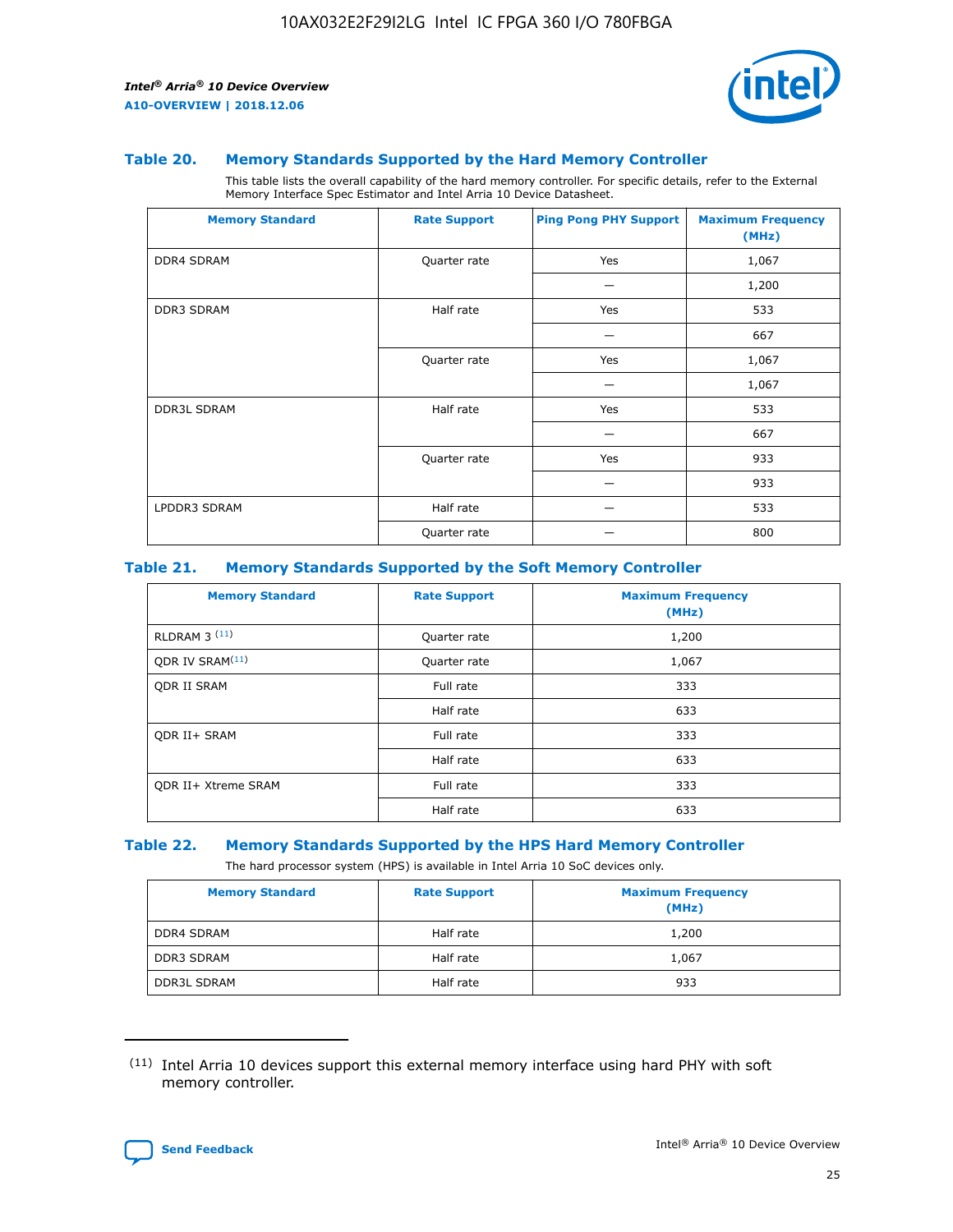

## **Related Information**

#### [Intel Arria 10 Device Datasheet](https://www.intel.com/content/www/us/en/programmable/documentation/mcn1413182292568.html#mcn1413182153340)

Lists the memory interface performance according to memory interface standards, rank or chip select configurations, and Intel Arria 10 device speed grades.

# **PCIe Gen1, Gen2, and Gen3 Hard IP**

Intel Arria 10 devices contain PCIe hard IP that is designed for performance and ease-of-use:

- Includes all layers of the PCIe stack—transaction, data link and physical layers.
- Supports PCIe Gen3, Gen2, and Gen1 Endpoint and Root Port in x1, x2, x4, or x8 lane configuration.
- Operates independently from the core logic—optional configuration via protocol (CvP) allows the PCIe link to power up and complete link training in less than 100 ms while the Intel Arria 10 device completes loading the programming file for the rest of the FPGA.
- Provides added functionality that makes it easier to support emerging features such as Single Root I/O Virtualization (SR-IOV) and optional protocol extensions.
- Provides improved end-to-end datapath protection using ECC.
- Supports FPGA configuration via protocol (CvP) using PCIe at Gen3, Gen2, or Gen1 speed.

#### **Related Information**

PCS Features on page 30

# **Enhanced PCS Hard IP for Interlaken and 10 Gbps Ethernet**

# **Interlaken Support**

The Intel Arria 10 enhanced PCS hard IP provides integrated Interlaken PCS supporting rates up to 25.8 Gbps per lane.

The Interlaken PCS is based on the proven functionality of the PCS developed for Intel's previous generation FPGAs, which demonstrated interoperability with Interlaken ASSP vendors and third-party IP suppliers. The Interlaken PCS is present in every transceiver channel in Intel Arria 10 devices.

## **Related Information**

PCS Features on page 30

# **10 Gbps Ethernet Support**

The Intel Arria 10 enhanced PCS hard IP supports 10GBASE-R PCS compliant with IEEE 802.3 10 Gbps Ethernet (10GbE). The integrated hard IP support for 10GbE and the 10 Gbps transceivers save external PHY cost, board space, and system power.

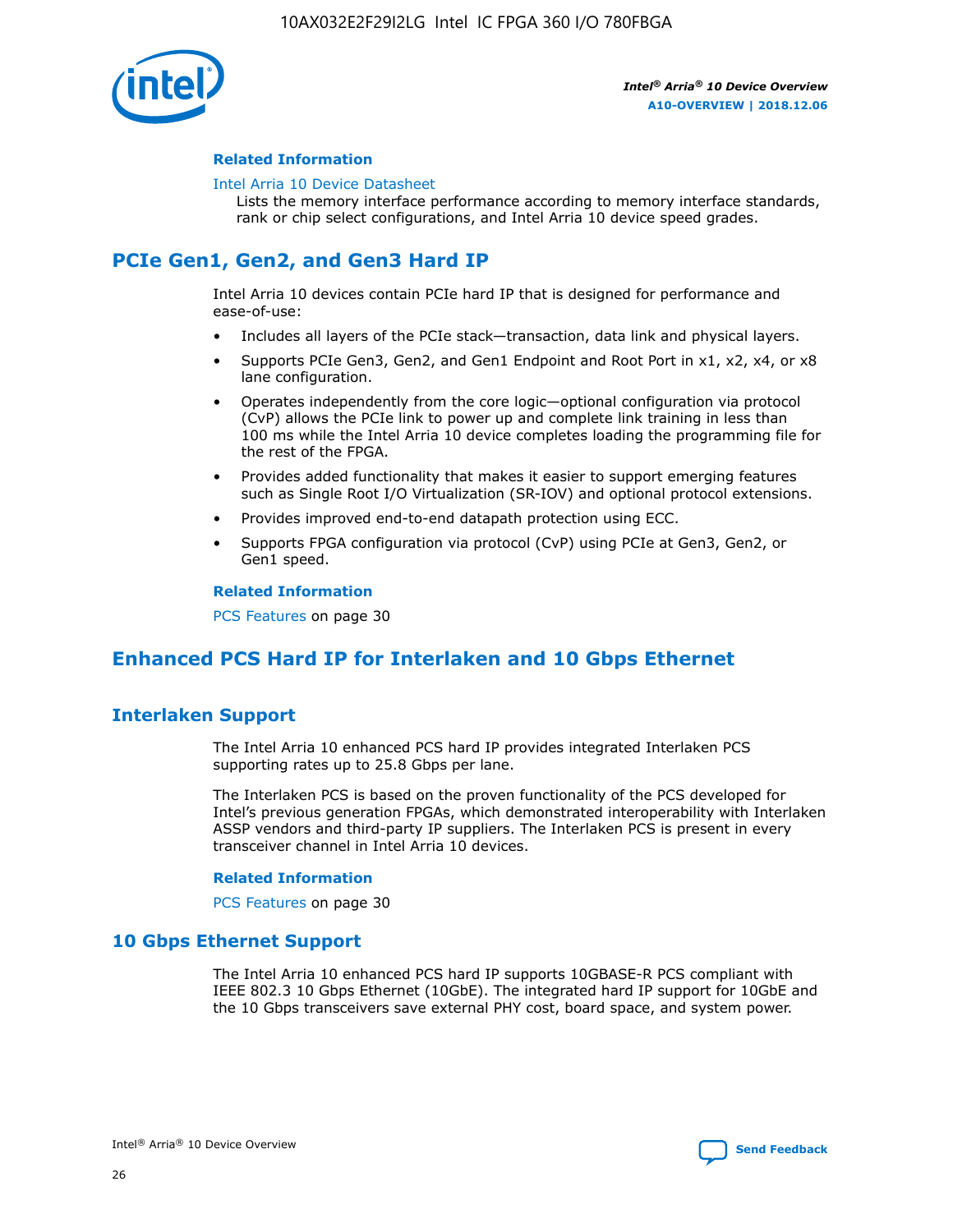

The scalable hard IP supports multiple independent 10GbE ports while using a single PLL for all the 10GBASE-R PCS instantiations, which saves on core logic resources and clock networks:

- Simplifies multiport 10GbE systems compared to XAUI interfaces that require an external XAUI-to-10G PHY.
- Incorporates Electronic Dispersion Compensation (EDC), which enables direct connection to standard 10 Gbps XFP and SFP+ pluggable optical modules.
- Supports backplane Ethernet applications and includes a hard 10GBASE-KR Forward Error Correction (FEC) circuit that you can use for 10 Gbps and 40 Gbps applications.

The 10 Gbps Ethernet PCS hard IP and 10GBASE-KR FEC are present in every transceiver channel.

#### **Related Information**

PCS Features on page 30

# **Low Power Serial Transceivers**

Intel Arria 10 FPGAs and SoCs include lowest power transceivers that deliver high bandwidth, throughput and low latency.

Intel Arria 10 devices deliver the industry's lowest power consumption per transceiver channel:

- 12.5 Gbps transceivers at as low as 242 mW
- 10 Gbps transceivers at as low as 168 mW
- 6 Gbps transceivers at as low as 117 mW

Intel Arria 10 transceivers support various data rates according to application:

- Chip-to-chip and chip-to-module applications—from 1 Gbps up to 25.8 Gbps
- Long reach and backplane applications—from 1 Gbps up to 12.5 with advanced adaptive equalization
- Critical power sensitive applications—from 1 Gbps up to 11.3 Gbps using lower power modes

The combination of 20 nm process technology and architectural advances provide the following benefits:

- Significant reduction in die area and power consumption
- Increase of up to two times in transceiver I/O density compared to previous generation devices while maintaining optimal signal integrity
- Up to 72 total transceiver channels—you can configure up to 6 of these channels to run as fast as 25.8 Gbps
- All channels feature continuous data rate support up to the maximum rated speed

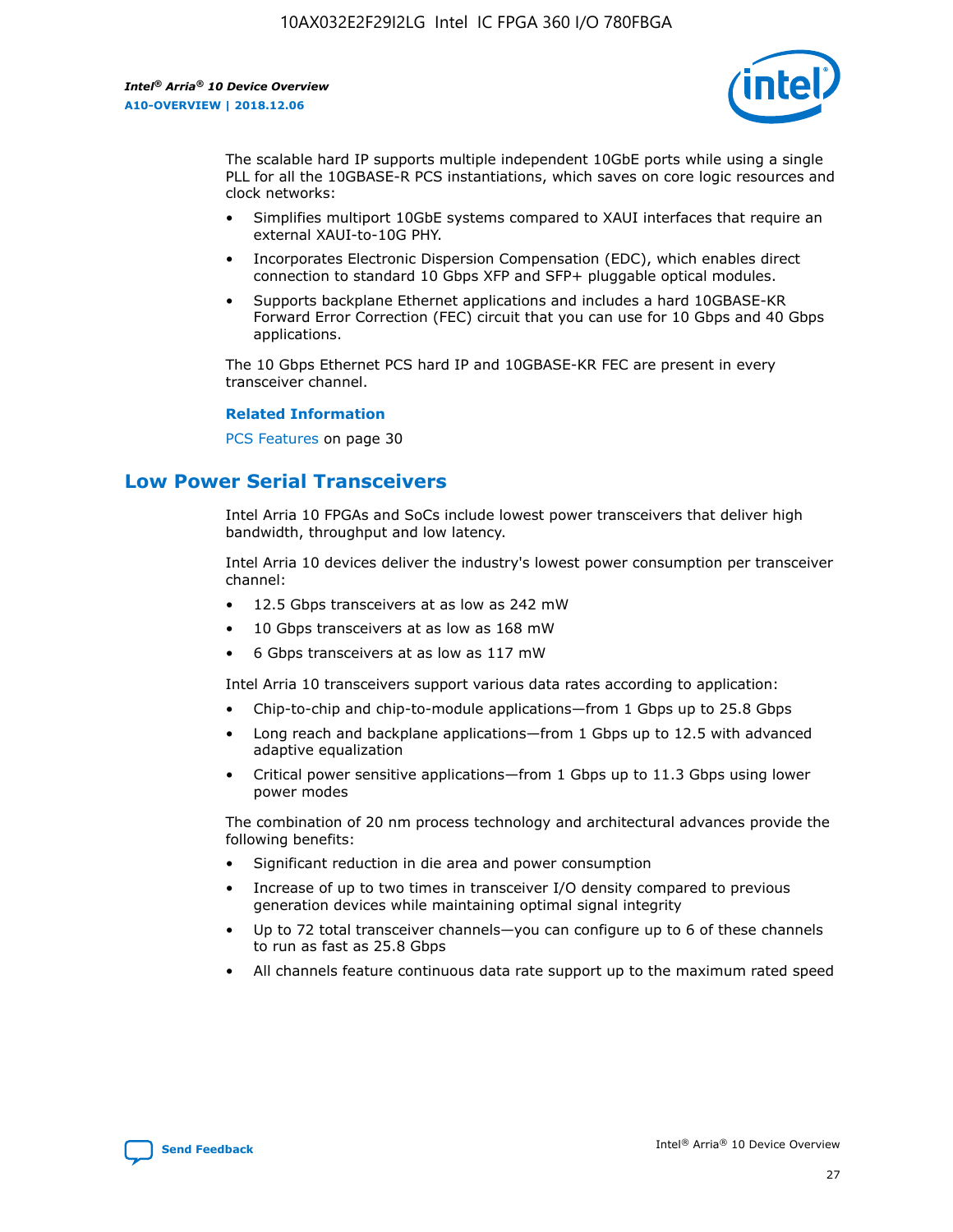

# Transceiver PMA TX/RX PCS ATX PLL Transceiver PMA TX/RX PCS fPLL Network Flexible Clock Distribution Network PCS Transceiver PMA TX/RX FPGA **Clock Distribution** Fabric PCS Transceiver PMA TX/RX ATX Flexible PLL PCS Transceiver PMA TX/RX ▲ fPLL Transceiver PMA TX/RX PCS 4

## **Figure 6. Intel Arria 10 Transceiver Block Architecture**

# **Transceiver Channels**

All transceiver channels feature a dedicated Physical Medium Attachment (PMA) and a hardened Physical Coding Sublayer (PCS).

- The PMA provides primary interfacing capabilities to physical channels.
- The PCS typically handles encoding/decoding, word alignment, and other preprocessing functions before transferring data to the FPGA core fabric.

A transceiver channel consists of a PMA and a PCS block. Most transceiver banks have 6 channels. There are some transceiver banks that contain only 3 channels.

A wide variety of bonded and non-bonded data rate configurations is possible using a highly configurable clock distribution network. Up to 80 independent transceiver data rates can be configured.

The following figures are graphical representations of top views of the silicon die, which correspond to reverse views for flip chip packages. Different Intel Arria 10 devices may have different floorplans than the ones shown in the figures.

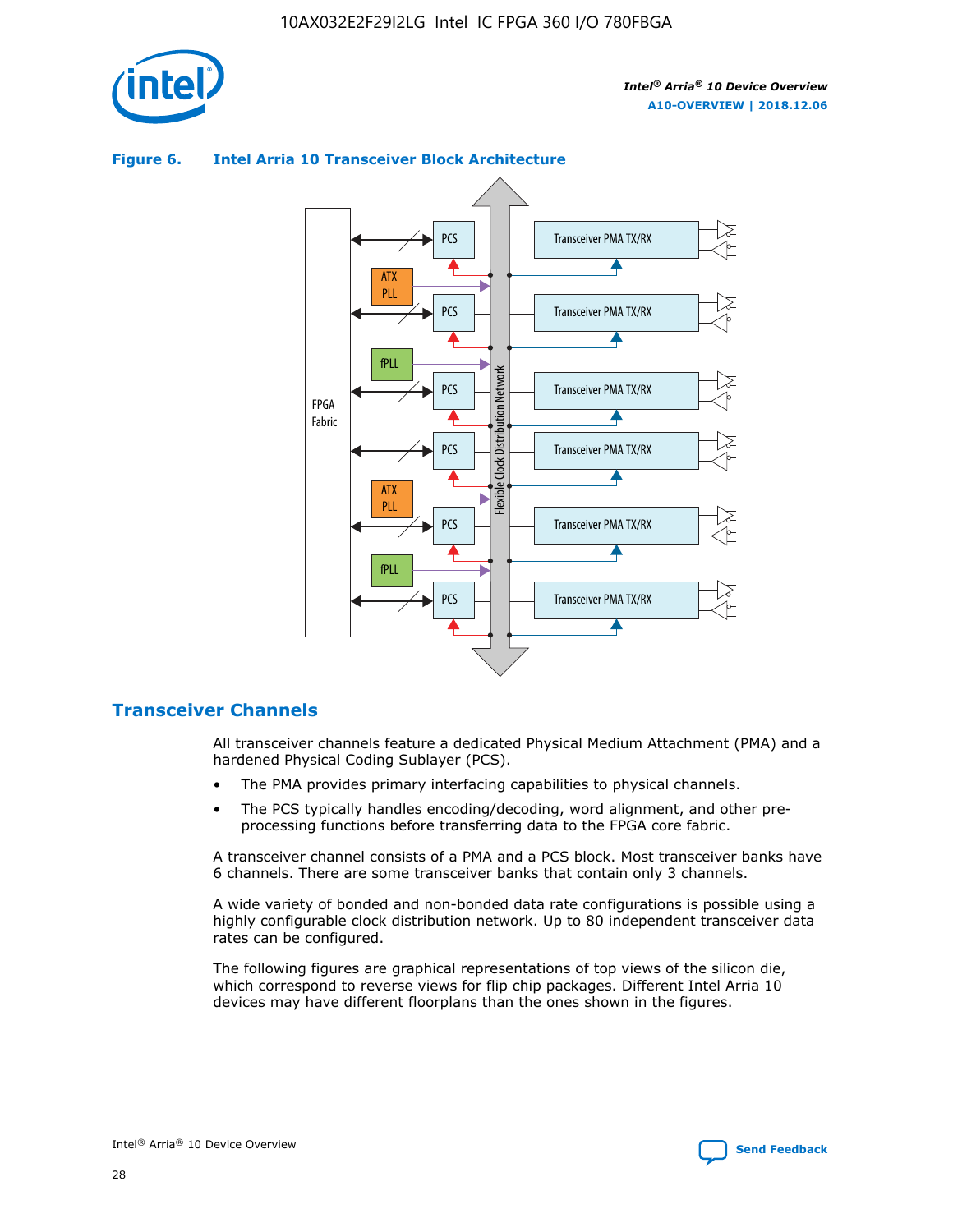

## **Figure 7. Device Chip Overview for Intel Arria 10 GX and GT Devices**





## **PMA Features**

Intel Arria 10 transceivers provide exceptional signal integrity at data rates up to 25.8 Gbps. Clocking options include ultra-low jitter ATX PLLs (LC tank based), clock multiplier unit (CMU) PLLs, and fractional PLLs.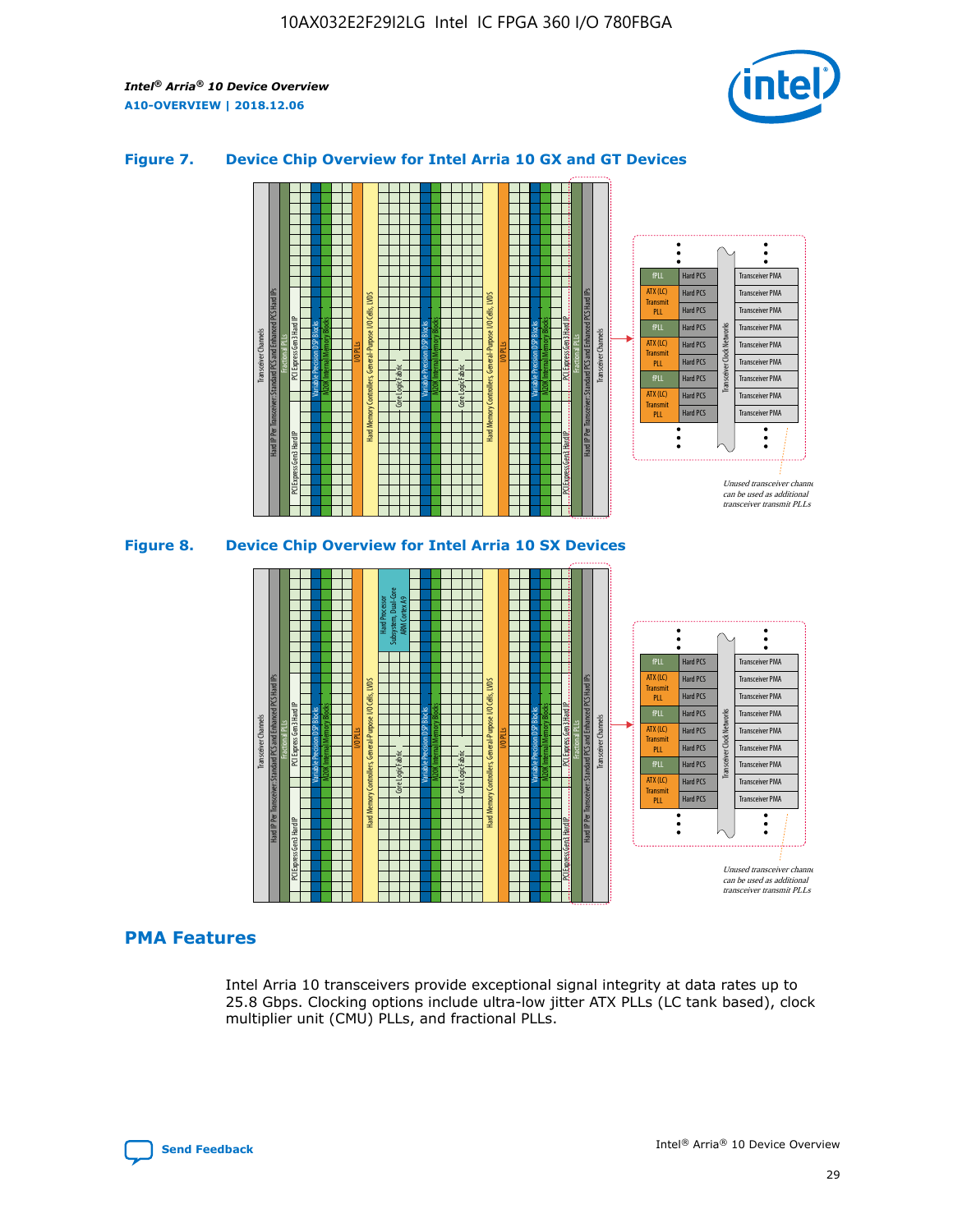

Each transceiver channel contains a channel PLL that can be used as the CMU PLL or clock data recovery (CDR) PLL. In CDR mode, the channel PLL recovers the receiver clock and data in the transceiver channel. Up to 80 independent data rates can be configured on a single Intel Arria 10 device.

## **Table 23. PMA Features of the Transceivers in Intel Arria 10 Devices**

| <b>Feature</b>                                             | <b>Capability</b>                                                                                                                                                                                                             |
|------------------------------------------------------------|-------------------------------------------------------------------------------------------------------------------------------------------------------------------------------------------------------------------------------|
| Chip-to-Chip Data Rates                                    | 1 Gbps to 17.4 Gbps (Intel Arria 10 GX devices)<br>1 Gbps to 25.8 Gbps (Intel Arria 10 GT devices)                                                                                                                            |
| Backplane Support                                          | Drive backplanes at data rates up to 12.5 Gbps                                                                                                                                                                                |
| Optical Module Support                                     | SFP+/SFP, XFP, CXP, QSFP/QSFP28, CFP/CFP2/CFP4                                                                                                                                                                                |
| Cable Driving Support                                      | SFP+ Direct Attach, PCI Express over cable, eSATA                                                                                                                                                                             |
| Transmit Pre-Emphasis                                      | 4-tap transmit pre-emphasis and de-emphasis to compensate for system channel loss                                                                                                                                             |
| Continuous Time Linear<br>Equalizer (CTLE)                 | Dual mode, high-gain, and high-data rate, linear receive equalization to compensate for<br>system channel loss                                                                                                                |
| Decision Feedback Equalizer<br>(DFE)                       | 7-fixed and 4-floating tap DFE to equalize backplane channel loss in the presence of<br>crosstalk and noisy environments                                                                                                      |
| Variable Gain Amplifier                                    | Optimizes the signal amplitude prior to the CDR sampling and operates in fixed and<br>adaptive modes                                                                                                                          |
| Altera Digital Adaptive<br>Parametric Tuning (ADAPT)       | Fully digital adaptation engine to automatically adjust all link equalization parameters-<br>including CTLE, DFE, and variable gain amplifier blocks—that provide optimal link margin<br>without intervention from user logic |
| Precision Signal Integrity<br>Calibration Engine (PreSICE) | Hardened calibration controller to quickly calibrate all transceiver control parameters on<br>power-up, which provides the optimal signal integrity and jitter performance                                                    |
| Advanced Transmit (ATX)<br><b>PLL</b>                      | Low jitter ATX (LC tank based) PLLs with continuous tuning range to cover a wide range of<br>standard and proprietary protocols                                                                                               |
| <b>Fractional PLLs</b>                                     | On-chip fractional frequency synthesizers to replace on-board crystal oscillators and reduce<br>system cost                                                                                                                   |
| Digitally Assisted Analog<br><b>CDR</b>                    | Superior jitter tolerance with fast lock time                                                                                                                                                                                 |
| Dynamic Partial<br>Reconfiguration                         | Allows independent control of the Avalon memory-mapped interface of each transceiver<br>channel for the highest transceiver flexibility                                                                                       |
| Multiple PCS-PMA and PCS-<br>PLD interface widths          | 8-, 10-, 16-, 20-, 32-, 40-, or 64-bit interface widths for flexibility of deserialization width,<br>encoding, and reduced latency                                                                                            |

# **PCS Features**

This table summarizes the Intel Arria 10 transceiver PCS features. You can use the transceiver PCS to support a wide range of protocols ranging from 1 Gbps to 25.8 Gbps.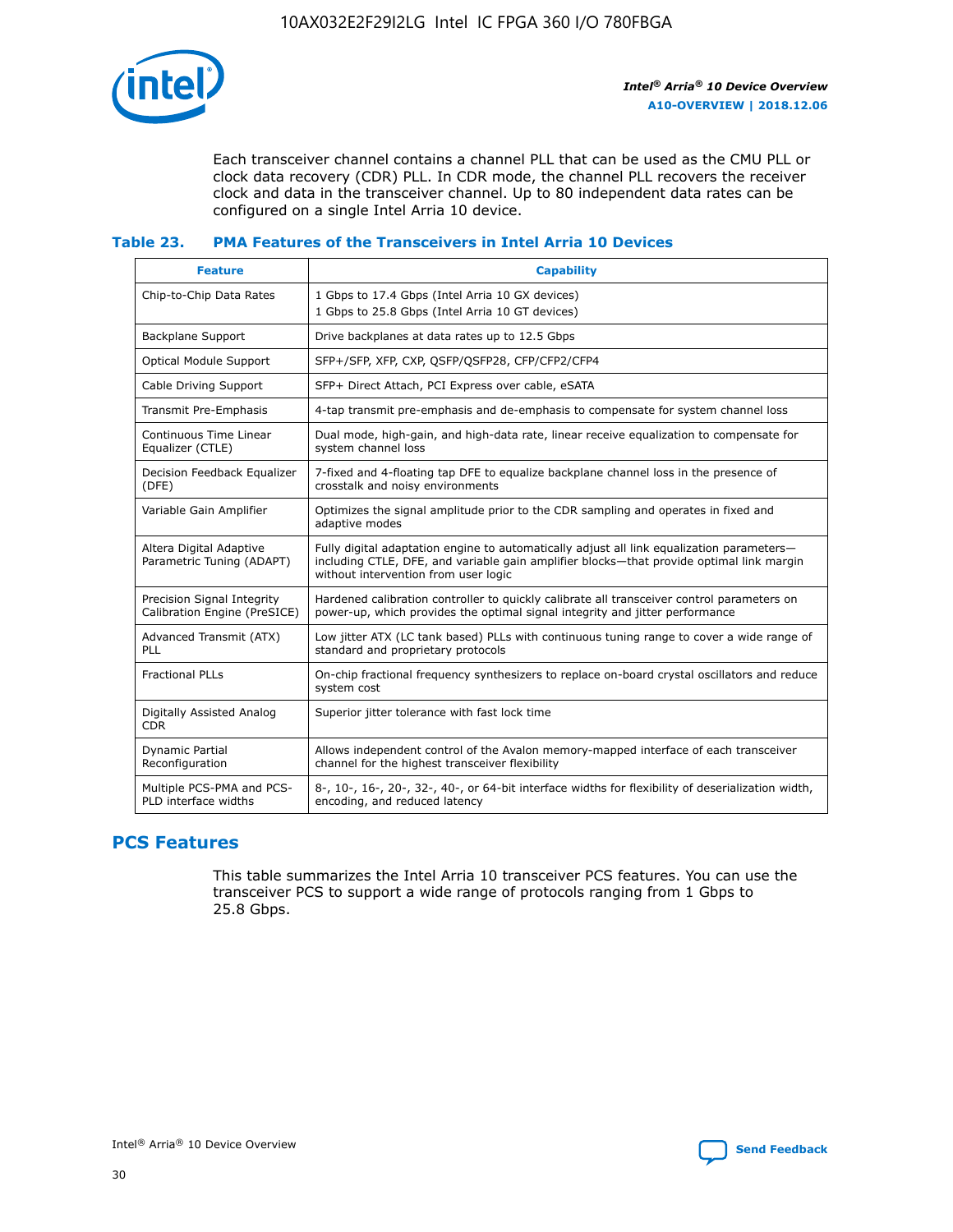

| <b>PCS</b>          | <b>Description</b>                                                                                                                                                                                                                                                                                                                                                                                             |
|---------------------|----------------------------------------------------------------------------------------------------------------------------------------------------------------------------------------------------------------------------------------------------------------------------------------------------------------------------------------------------------------------------------------------------------------|
| Standard PCS        | Operates at a data rate up to 12 Gbps<br>Supports protocols such as PCI-Express, CPRI 4.2+, GigE, IEEE 1588 in Hard PCS<br>Implements other protocols using Basic/Custom (Standard PCS) transceiver<br>configuration rules.                                                                                                                                                                                    |
| <b>Enhanced PCS</b> | Performs functions common to most serial data industry standards, such as word<br>alignment, encoding/decoding, and framing, before data is sent or received off-chip<br>through the PMA<br>• Handles data transfer to and from the FPGA fabric<br>Handles data transfer internally to and from the PMA<br>Provides frequency compensation<br>Performs channel bonding for multi-channel low skew applications |
| PCIe Gen3 PCS       | Supports the seamless switching of Data and Clock between the Gen1, Gen2, and Gen3<br>data rates<br>Provides support for PIPE 3.0 features<br>Supports the PIPE interface with the Hard IP enabled, as well as with the Hard IP<br>bypassed                                                                                                                                                                    |

#### **Related Information**

- PCIe Gen1, Gen2, and Gen3 Hard IP on page 26
- Interlaken Support on page 26
- 10 Gbps Ethernet Support on page 26

# **PCS Protocol Support**

This table lists some of the protocols supported by the Intel Arria 10 transceiver PCS. For more information about the blocks in the transmitter and receiver data paths, refer to the related information.

| <b>Protocol</b>                                 | <b>Data Rate</b><br>(Gbps) | <b>Transceiver IP</b>       | <b>PCS Support</b>                      |
|-------------------------------------------------|----------------------------|-----------------------------|-----------------------------------------|
| PCIe Gen3 x1, x2, x4, x8                        | 8.0                        | Native PHY (PIPE)           | Standard PCS and PCIe<br>Gen3 PCS       |
| PCIe Gen2 x1, x2, x4, x8                        | 5.0                        | Native PHY (PIPE)           | <b>Standard PCS</b>                     |
| PCIe Gen1 x1, x2, x4, x8                        | 2.5                        | Native PHY (PIPE)           | Standard PCS                            |
| 1000BASE-X Gigabit Ethernet                     | 1.25                       | Native PHY                  | <b>Standard PCS</b>                     |
| 1000BASE-X Gigabit Ethernet with<br>IEEE 1588v2 | 1.25                       | Native PHY                  | Standard PCS                            |
| 10GBASE-R                                       | 10.3125                    | Native PHY                  | <b>Enhanced PCS</b>                     |
| 10GBASE-R with IEEE 1588v2                      | 10.3125                    | Native PHY                  | <b>Enhanced PCS</b>                     |
| 10GBASE-R with KR FEC                           | 10.3125                    | Native PHY                  | <b>Enhanced PCS</b>                     |
| 10GBASE-KR and 1000BASE-X                       | 10.3125                    | 1G/10GbE and 10GBASE-KR PHY | Standard PCS and<br><b>Enhanced PCS</b> |
| Interlaken (CEI-6G/11G)                         | 3.125 to 17.4              | Native PHY                  | <b>Enhanced PCS</b>                     |
| SFI-S/SFI-5.2                                   | 11.2                       | Native PHY                  | <b>Enhanced PCS</b>                     |
| $10G$ SDI                                       | 10.692                     | Native PHY                  | <b>Enhanced PCS</b>                     |
|                                                 |                            |                             | continued                               |

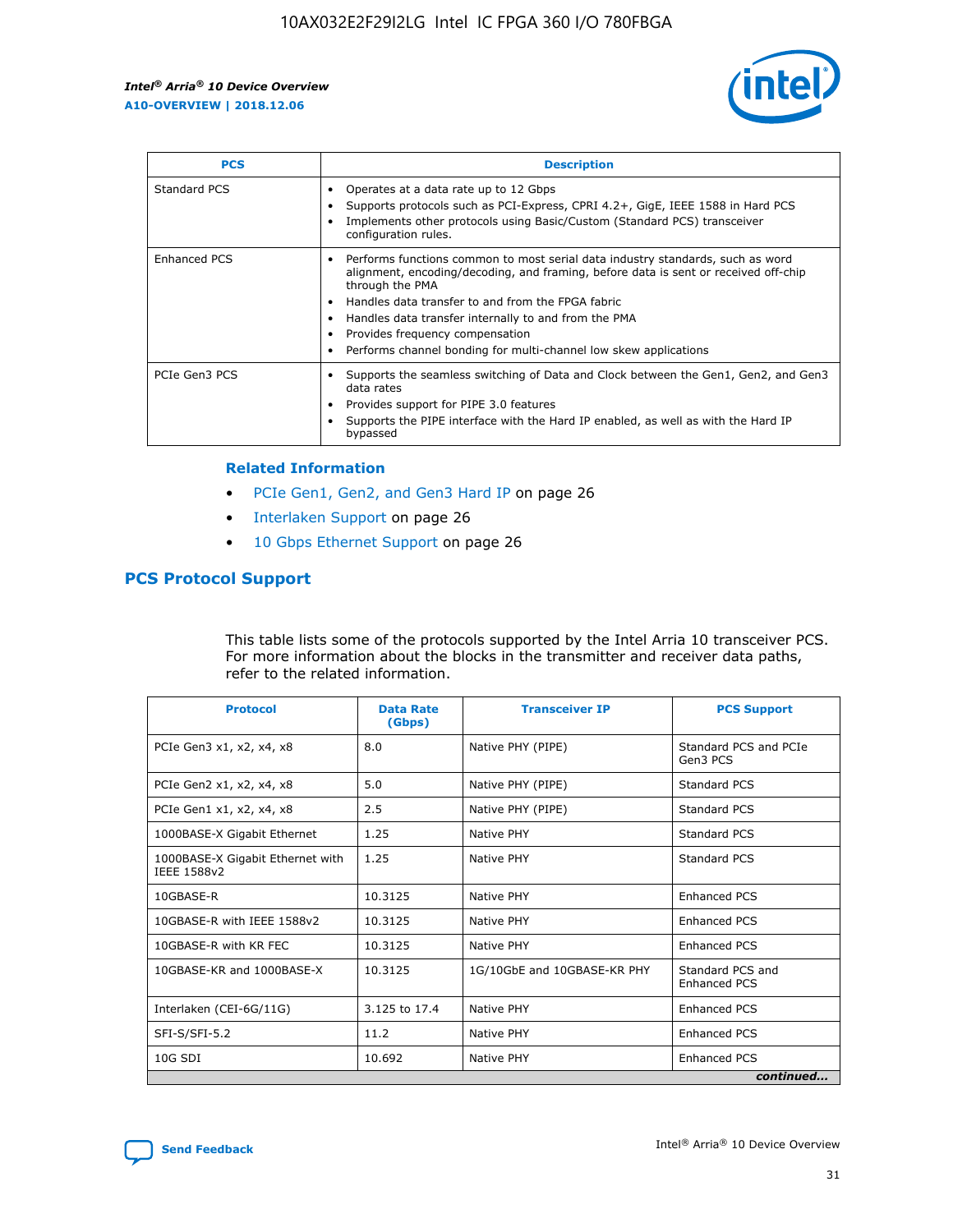

| <b>Protocol</b>      | <b>Data Rate</b><br>(Gbps) | <b>Transceiver IP</b> | <b>PCS Support</b> |
|----------------------|----------------------------|-----------------------|--------------------|
| CPRI 6.0 (64B/66B)   | 0.6144 to<br>10.1376       | Native PHY            | Enhanced PCS       |
| CPRI 4.2 (8B/10B)    | 0.6144 to<br>9.8304        | Native PHY            | Standard PCS       |
| OBSAI RP3 v4.2       | 0.6144 to 6.144            | Native PHY            | Standard PCS       |
| SD-SDI/HD-SDI/3G-SDI | $0.143(12)$ to<br>2.97     | Native PHY            | Standard PCS       |

## **Related Information**

#### [Intel Arria 10 Transceiver PHY User Guide](https://www.intel.com/content/www/us/en/programmable/documentation/nik1398707230472.html#nik1398707091164)

Provides more information about the supported transceiver protocols and PHY IP, the PMA architecture, and the standard, enhanced, and PCIe Gen3 PCS architecture.

# **SoC with Hard Processor System**

Each SoC device combines an FPGA fabric and a hard processor system (HPS) in a single device. This combination delivers the flexibility of programmable logic with the power and cost savings of hard IP in these ways:

- Reduces board space, system power, and bill of materials cost by eliminating a discrete embedded processor
- Allows you to differentiate the end product in both hardware and software, and to support virtually any interface standard
- Extends the product life and revenue through in-field hardware and software updates

 $(12)$  The 0.143 Gbps data rate is supported using oversampling of user logic that you must implement in the FPGA fabric.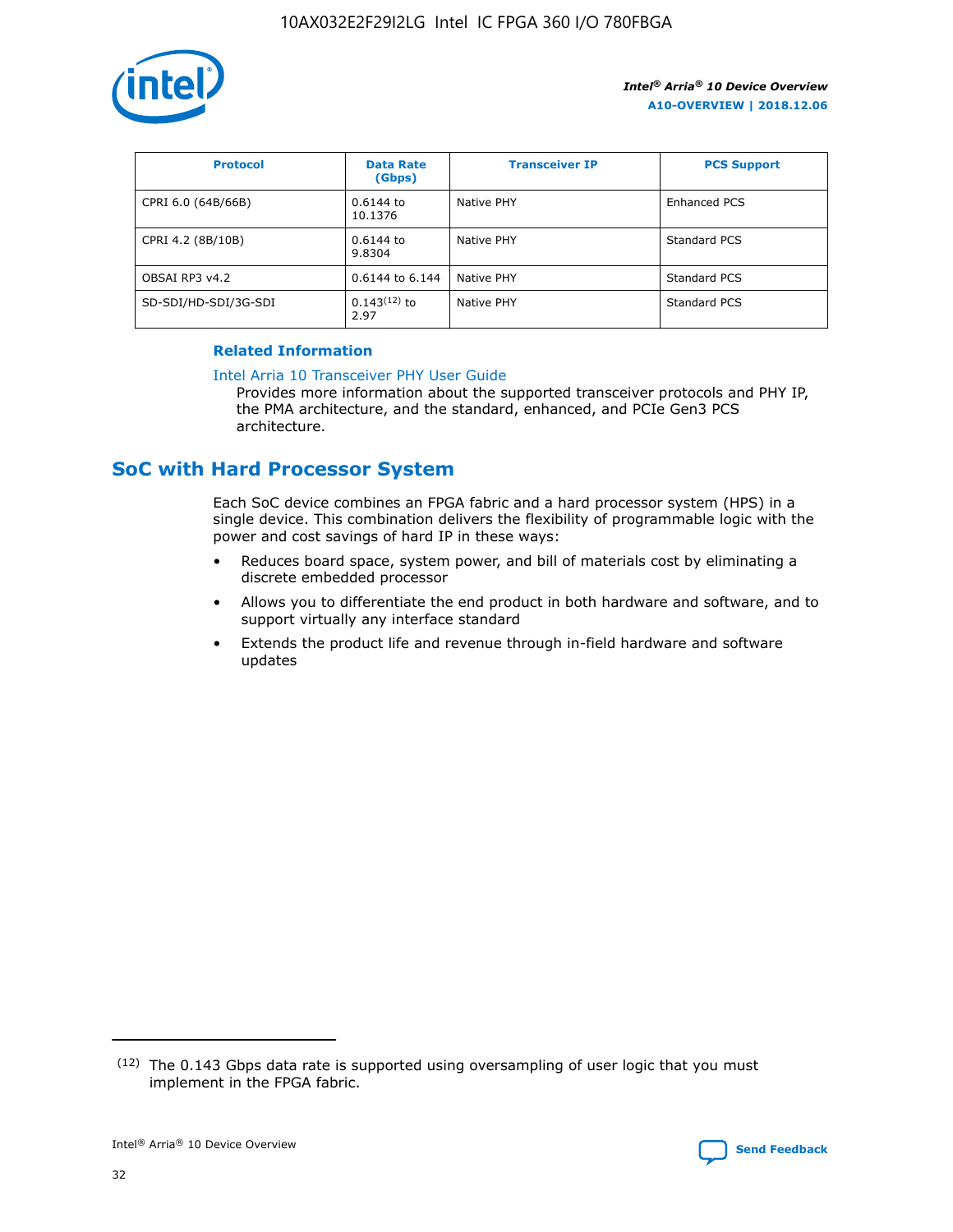

#### **Figure 9. HPS Block Diagram**

This figure shows a block diagram of the HPS with the dual ARM Cortex-A9 MPCore processor.



# **Key Advantages of 20-nm HPS**

The 20-nm HPS strikes a balance between enabling maximum software compatibility with 28-nm SoCs while still improving upon the 28-nm HPS architecture. These improvements address the requirements of the next generation target markets such as wireless and wireline communications, compute and storage equipment, broadcast and military in terms of performance, memory bandwidth, connectivity via backplane and security.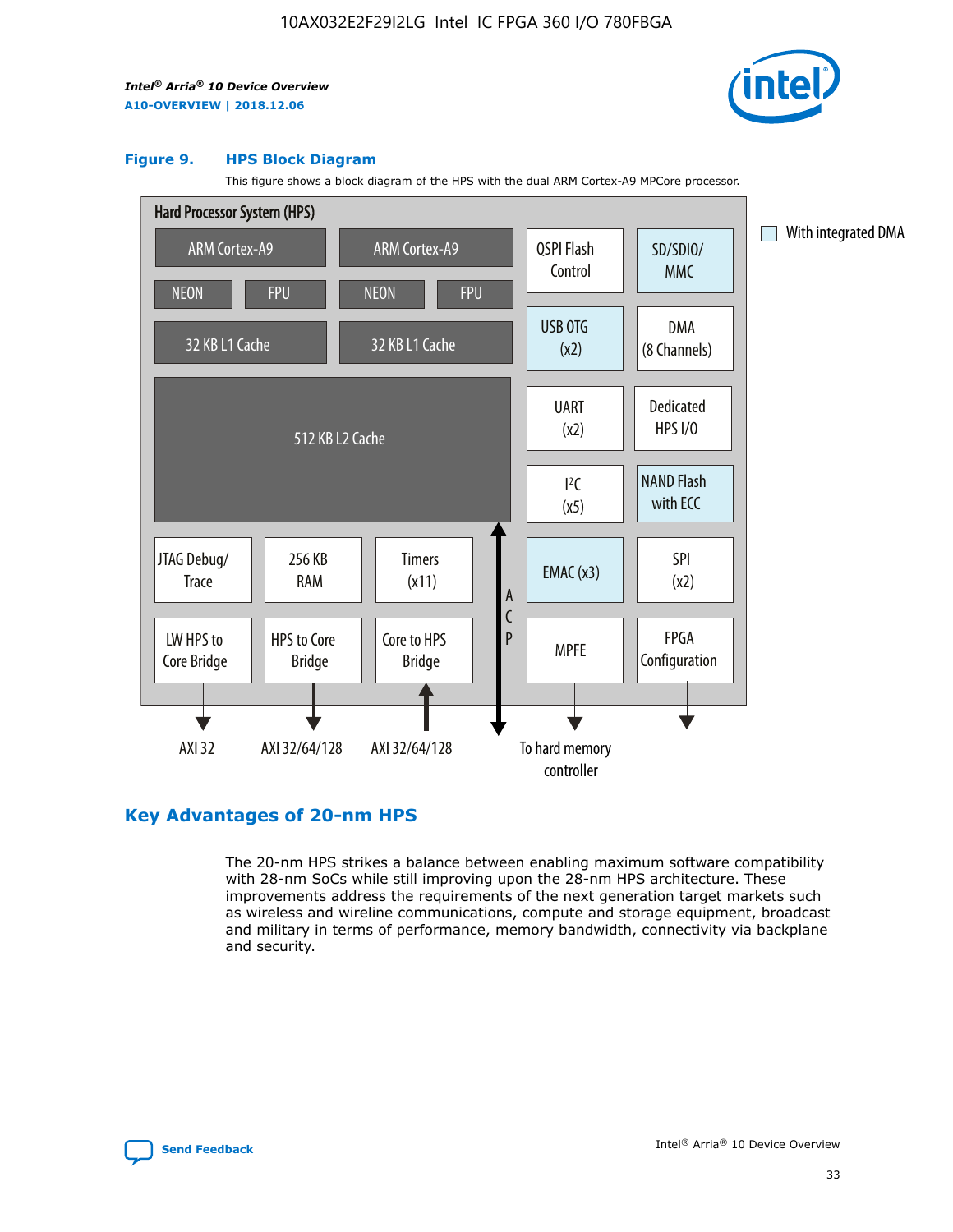

## **Table 24. Improvements in 20 nm HPS**

This table lists the key improvements of the 20 nm HPS compared to the 28 nm HPS.

| Advantages/<br><b>Improvements</b>                          | <b>Description</b>                                                                                                                                                                                                                                                                                                                                                                                                                                                                                                                                                                                                                                                                                                                                                                                                                                                                                                      |
|-------------------------------------------------------------|-------------------------------------------------------------------------------------------------------------------------------------------------------------------------------------------------------------------------------------------------------------------------------------------------------------------------------------------------------------------------------------------------------------------------------------------------------------------------------------------------------------------------------------------------------------------------------------------------------------------------------------------------------------------------------------------------------------------------------------------------------------------------------------------------------------------------------------------------------------------------------------------------------------------------|
| Increased performance and<br>overdrive capability           | While the nominal processor frequency is 1.2 GHz, the 20 nm HPS offers an "overdrive"<br>feature which enables a higher processor operating frequency. This requires a higher supply<br>voltage value that is unique to the HPS and may require a separate regulator.                                                                                                                                                                                                                                                                                                                                                                                                                                                                                                                                                                                                                                                   |
| Increased processor memory<br>bandwidth and DDR4<br>support | Up to 64-bit DDR4 memory at 2,400 Mbps support is available for the processor. The hard<br>memory controller for the HPS comprises a multi-port front end that manages connections<br>to a single port memory controller. The multi-port front end allows logic core and the HPS<br>to share ports and thereby the available bandwidth of the memory controller.                                                                                                                                                                                                                                                                                                                                                                                                                                                                                                                                                        |
| Flexible I/O sharing                                        | An advanced I/O pin muxing scheme allows improved sharing of I/O between the HPS and<br>the core logic. The following types of I/O are available for SoC:<br>17 dedicated I/Os-physically located inside the HPS block and are not accessible to<br>logic within the core. The 17 dedicated I/Os are used for HPS clock, resets, and<br>interfacing with boot devices, QSPI, and SD/MMC.<br>48 direct shared I/O-located closest to the HPS block and are ideal for high speed HPS<br>peripherals such as EMAC, USB, and others. There is one bank of 48 I/Os that supports<br>direct sharing where the 48 I/Os can be shared 12 I/Os at a time.<br>Standard (shared) I/O-all standard I/Os can be shared by the HPS peripherals and any<br>logic within the core. For designs where more than 48 I/Os are reguired to fully use all<br>the peripherals in the HPS, these I/Os can be connected through the core logic. |
| <b>EMAC</b> core                                            | Three EMAC cores are available in the HPS. The EMAC cores enable an application to<br>support two redundant Ethernet connections; for example, backplane, or two EMAC cores<br>for managing IEEE 1588 time stamp information while allowing a third EMAC core for debug<br>and configuration. All three EMACs can potentially share the same time stamps, simplifying<br>the 1588 time stamping implementation. A new serial time stamp interface allows core<br>logic to access and read the time stamp values. The integrated EMAC controllers can be<br>connected to external Ethernet PHY through the provided MDIO or I <sup>2</sup> C interface.                                                                                                                                                                                                                                                                  |
| On-chip memory                                              | The on-chip memory is updated to 256 KB support and can support larger data sets and<br>real time algorithms.                                                                                                                                                                                                                                                                                                                                                                                                                                                                                                                                                                                                                                                                                                                                                                                                           |
| <b>ECC</b> enhancements                                     | Improvements in L2 Cache ECC management allow identification of errors down to the<br>address level. ECC enhancements also enable improved error injection and status reporting<br>via the introduction of new memory mapped access to syndrome and data signals.                                                                                                                                                                                                                                                                                                                                                                                                                                                                                                                                                                                                                                                       |
| HPS to FPGA Interconnect<br>Backbone                        | Although the HPS and the Logic Core can operate independently, they are tightly coupled<br>via a high-bandwidth system interconnect built from high-performance ARM AMBA AXI bus<br>bridges. IP bus masters in the FPGA fabric have access to HPS bus slaves via the FPGA-to-<br>HPS interconnect. Similarly, HPS bus masters have access to bus slaves in the core fabric<br>via the HPS-to-FPGA bridge. Both bridges are AMBA AXI-3 compliant and support<br>simultaneous read and write transactions. Up to three masters within the core fabric can<br>share the HPS SDRAM controller with the processor. Additionally, the processor can be used<br>to configure the core fabric under program control via a dedicated 32-bit configuration port.                                                                                                                                                                  |
| FPGA configuration and HPS<br>booting                       | The FPGA fabric and HPS in the SoCs are powered independently. You can reduce the clock<br>frequencies or gate the clocks to reduce dynamic power.<br>You can configure the FPGA fabric and boot the HPS independently, in any order, providing<br>you with more design flexibility.                                                                                                                                                                                                                                                                                                                                                                                                                                                                                                                                                                                                                                    |
| Security                                                    | New security features have been introduced for anti-tamper management, secure boot,<br>encryption (AES), and authentication (SHA).                                                                                                                                                                                                                                                                                                                                                                                                                                                                                                                                                                                                                                                                                                                                                                                      |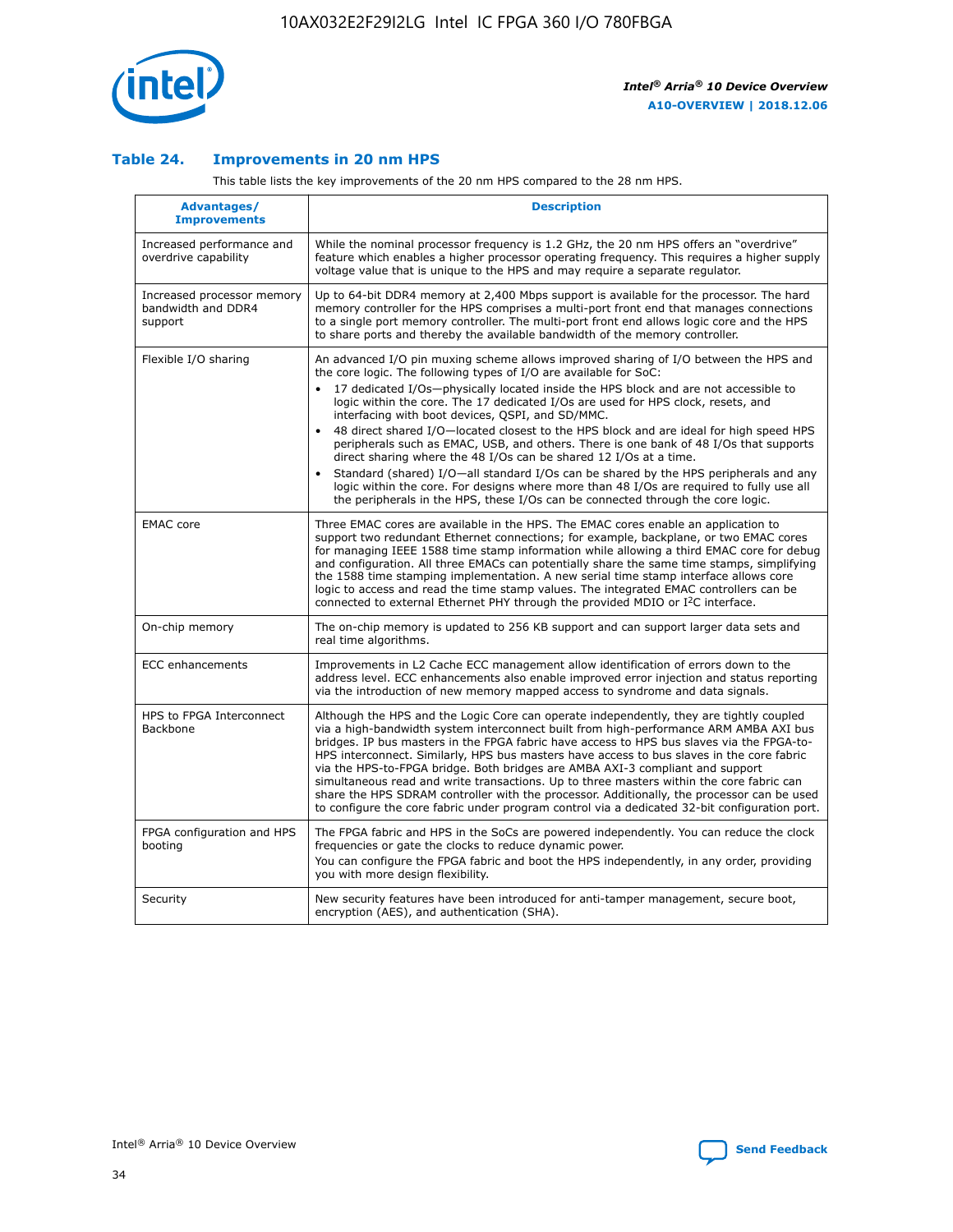

# **Features of the HPS**

The HPS has the following features:

- 1.2-GHz, dual-core ARM Cortex-A9 MPCore processor with up to 1.5-GHz via overdrive
	- ARMv7-A architecture that runs 32-bit ARM instructions, 16-bit and 32-bit Thumb instructions, and 8-bit Java byte codes in Jazelle style
	- Superscalar, variable length, out-of-order pipeline with dynamic branch prediction
	- Instruction Efficiency 2.5 MIPS/MHz, which provides total performance of 7500 MIPS at 1.5 GHz
- Each processor core includes:
	- 32 KB of L1 instruction cache, 32 KB of L1 data cache
	- Single- and double-precision floating-point unit and NEON media engine
	- CoreSight debug and trace technology
	- Snoop Control Unit (SCU) and Acceleration Coherency Port (ACP)
- 512 KB of shared L2 cache
- 256 KB of scratch RAM
- Hard memory controller with support for DDR3, DDR4 and optional error correction code (ECC) support
- Multiport Front End (MPFE) Scheduler interface to the hard memory controller
- 8-channel direct memory access (DMA) controller
- QSPI flash controller with SIO, DIO, QIO SPI Flash support
- NAND flash controller (ONFI 1.0 or later) with DMA and ECC support, updated to support 8 and 16-bit Flash devices and new command DMA to offload CPU for fast power down recovery
- Updated SD/SDIO/MMC controller to eMMC 4.5 with DMA with CE-ATA digital command support
- 3 10/100/1000 Ethernet media access control (MAC) with DMA
- 2 USB On-the-Go (OTG) controllers with DMA
- $\bullet$  5 I<sup>2</sup>C controllers (3 can be used by EMAC for MIO to external PHY)
- 2 UART 16550 Compatible controllers
- 4 serial peripheral interfaces (SPI) (2 Master, 2 Slaves)
- 62 programmable general-purpose I/Os, which includes 48 direct share I/Os that allows the HPS peripherals to connect directly to the FPGA I/Os
- 7 general-purpose timers
- 4 watchdog timers
- Anti-tamper, Secure Boot, Encryption (AES) and Authentication (SHA)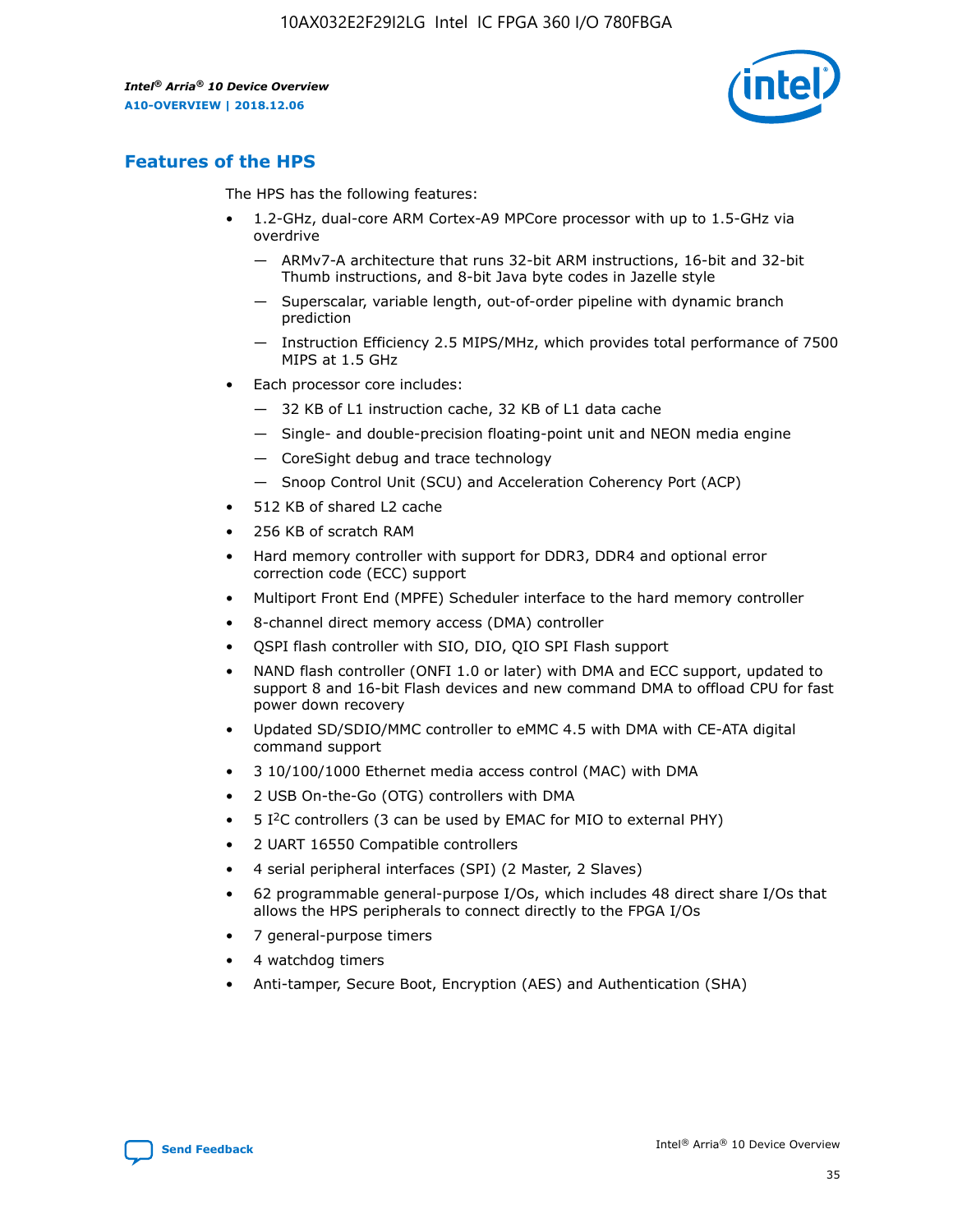

# **System Peripherals and Debug Access Port**

Each Ethernet MAC, USB OTG, NAND flash controller, and SD/MMC controller module has an integrated DMA controller. For modules without an integrated DMA controller, an additional DMA controller module provides up to eight channels of high-bandwidth data transfers. Peripherals that communicate off-chip are multiplexed with other peripherals at the HPS pin level. This allows you to choose which peripherals interface with other devices on your PCB.

The debug access port provides interfaces to industry standard JTAG debug probes and supports ARM CoreSight debug and core traces to facilitate software development.

#### **HPS–FPGA AXI Bridges**

The HPS–FPGA bridges, which support the Advanced Microcontroller Bus Architecture (AMBA) Advanced eXtensible Interface (AXI™) specifications, consist of the following bridges:

- FPGA-to-HPS AMBA AXI bridge—a high-performance bus supporting 32, 64, and 128 bit data widths that allows the FPGA fabric to issue transactions to slaves in the HPS.
- HPS-to-FPGA Avalon/AMBA AXI bridge—a high-performance bus supporting 32, 64, and 128 bit data widths that allows the HPS to issue transactions to slaves in the FPGA fabric.
- Lightweight HPS-to-FPGA AXI bridge—a lower latency 32 bit width bus that allows the HPS to issue transactions to soft peripherals in the FPGA fabric. This bridge is primarily used for control and status register (CSR) accesses to peripherals in the FPGA fabric.

The HPS–FPGA AXI bridges allow masters in the FPGA fabric to communicate with slaves in the HPS logic, and vice versa. For example, the HPS-to-FPGA AXI bridge allows you to share memories instantiated in the FPGA fabric with one or both microprocessors in the HPS, while the FPGA-to-HPS AXI bridge allows logic in the FPGA fabric to access the memory and peripherals in the HPS.

Each HPS–FPGA bridge also provides asynchronous clock crossing for data transferred between the FPGA fabric and the HPS.

#### **HPS SDRAM Controller Subsystem**

The HPS SDRAM controller subsystem contains a multiport SDRAM controller and DDR PHY that are shared between the FPGA fabric (through the FPGA-to-HPS SDRAM interface), the level 2 (L2) cache, and the level 3 (L3) system interconnect. The FPGA-to-HPS SDRAM interface supports AMBA AXI and Avalon® Memory-Mapped (Avalon-MM) interface standards, and provides up to six individual ports for access by masters implemented in the FPGA fabric.

The HPS SDRAM controller supports up to 3 masters (command ports), 3x 64-bit read data ports and 3x 64-bit write data ports.

To maximize memory performance, the SDRAM controller subsystem supports command and data reordering, deficit round-robin arbitration with aging, and high-priority bypass features.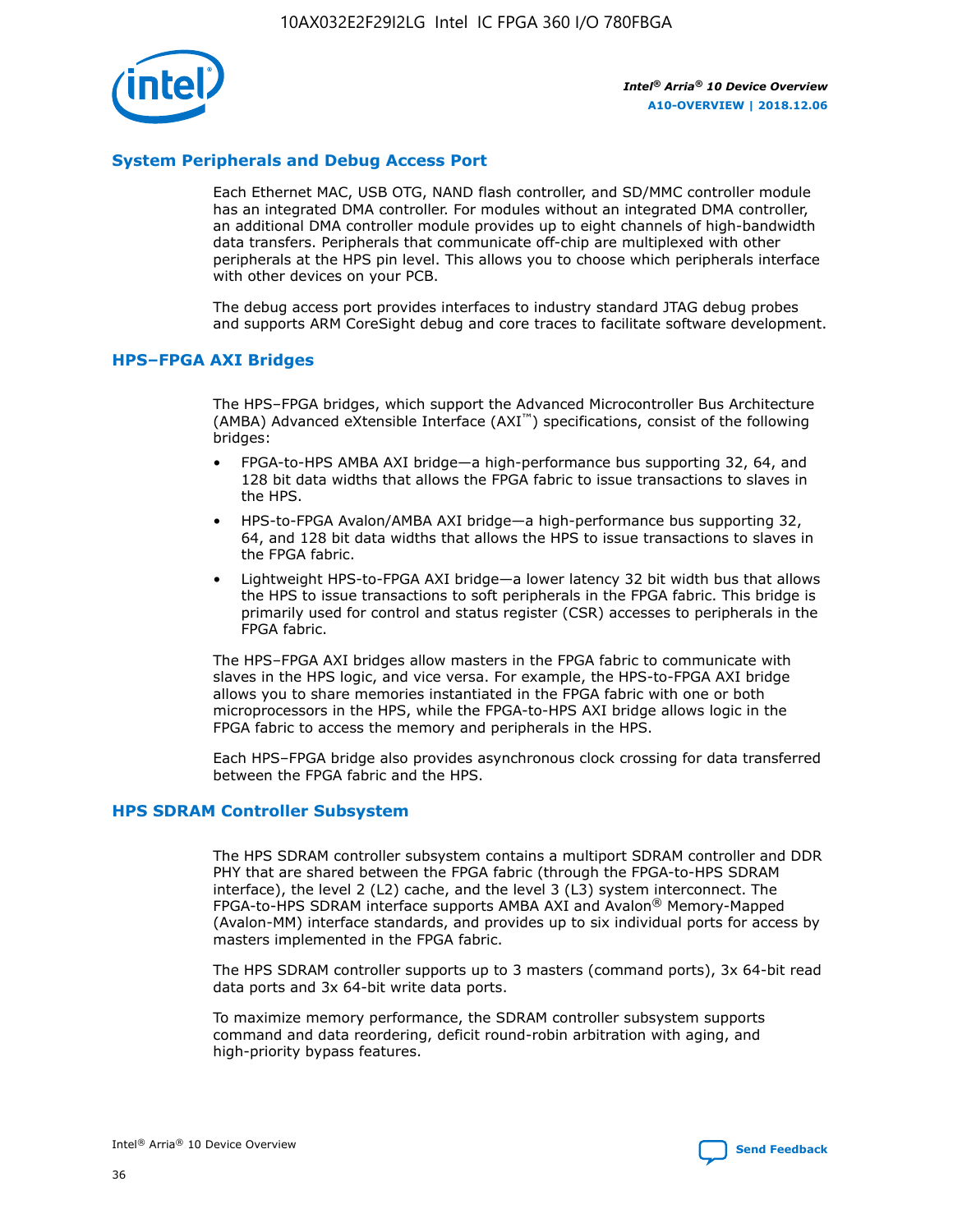

# **FPGA Configuration and HPS Booting**

The FPGA fabric and HPS in the SoC FPGA must be powered at the same time. You can reduce the clock frequencies or gate the clocks to reduce dynamic power.

Once powered, the FPGA fabric and HPS can be configured independently thus providing you with more design flexibility:

- You can boot the HPS independently. After the HPS is running, the HPS can fully or partially reconfigure the FPGA fabric at any time under software control. The HPS can also configure other FPGAs on the board through the FPGA configuration controller.
- Configure the FPGA fabric first, and then boot the HPS from memory accessible to the FPGA fabric.

# **Hardware and Software Development**

For hardware development, you can configure the HPS and connect your soft logic in the FPGA fabric to the HPS interfaces using the Platform Designer system integration tool in the Intel Quartus Prime software.

For software development, the ARM-based SoC FPGA devices inherit the rich software development ecosystem available for the ARM Cortex-A9 MPCore processor. The software development process for Intel SoC FPGAs follows the same steps as those for other SoC devices from other manufacturers. Support for Linux\*, VxWorks\*, and other operating systems are available for the SoC FPGAs. For more information on the operating systems support availability, contact the Intel FPGA sales team.

You can begin device-specific firmware and software development on the Intel SoC FPGA Virtual Target. The Virtual Target is a fast PC-based functional simulation of a target development system—a model of a complete development board. The Virtual Target enables the development of device-specific production software that can run unmodified on actual hardware.

# **Dynamic and Partial Reconfiguration**

The Intel Arria 10 devices support dynamic and partial reconfiguration. You can use dynamic and partial reconfiguration simultaneously to enable seamless reconfiguration of both the device core and transceivers.

# **Dynamic Reconfiguration**

You can reconfigure the PMA and PCS blocks while the device continues to operate. This feature allows you to change the data rates, protocol, and analog settings of a channel in a transceiver bank without affecting on-going data transfer in other transceiver banks. This feature is ideal for applications that require dynamic multiprotocol or multirate support.

# **Partial Reconfiguration**

Using partial reconfiguration, you can reconfigure some parts of the device while keeping the device in operation.

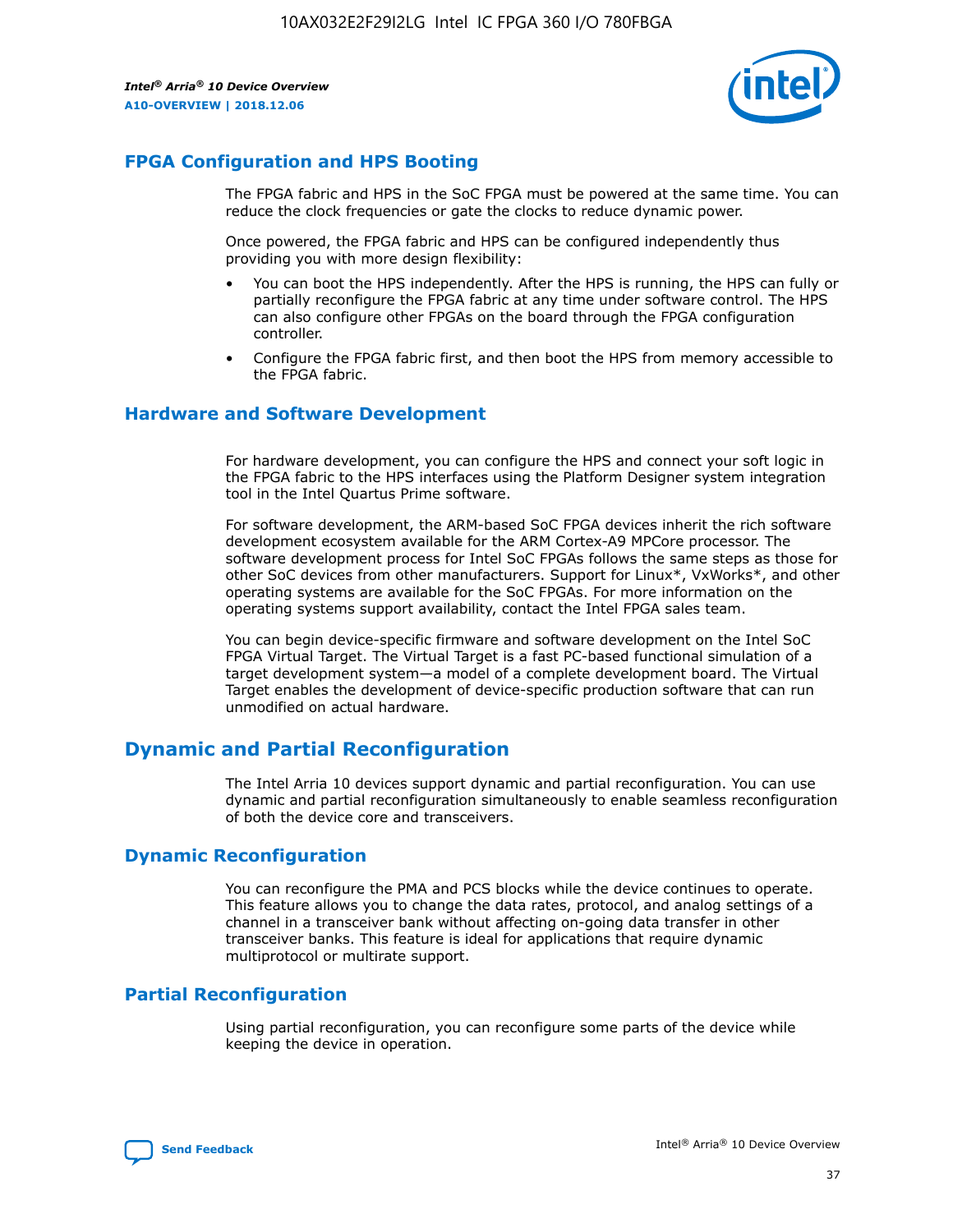

Instead of placing all device functions in the FPGA fabric, you can store some functions that do not run simultaneously in external memory and load them only when required. This capability increases the effective logic density of the device, and lowers cost and power consumption.

In the Intel solution, you do not have to worry about intricate device architecture to perform a partial reconfiguration. The partial reconfiguration capability is built into the Intel Quartus Prime design software, making such time-intensive task simple.

Intel Arria 10 devices support partial reconfiguration in the following configuration options:

- Using an internal host:
	- All supported configuration modes where the FPGA has access to external memory devices such as serial and parallel flash memory.
	- Configuration via Protocol [CvP (PCIe)]
- Using an external host—passive serial (PS), fast passive parallel (FPP) x8, FPP x16, and FPP x32 I/O interface.

# **Enhanced Configuration and Configuration via Protocol**

## **Table 25. Configuration Schemes and Features of Intel Arria 10 Devices**

Intel Arria 10 devices support 1.8 V programming voltage and several configuration schemes.

| <b>Scheme</b>                                                          | <b>Data</b><br><b>Width</b> | <b>Max Clock</b><br>Rate<br>(MHz) | <b>Max Data</b><br>Rate<br>(Mbps)<br>(13) | <b>Decompression</b> | <b>Design</b><br>Security <sup>(1</sup><br>4) | <b>Partial</b><br>Reconfiguration<br>(15) | <b>Remote</b><br><b>System</b><br><b>Update</b> |
|------------------------------------------------------------------------|-----------------------------|-----------------------------------|-------------------------------------------|----------------------|-----------------------------------------------|-------------------------------------------|-------------------------------------------------|
| <b>JTAG</b>                                                            | 1 bit                       | 33                                | 33                                        |                      |                                               | Yes <sup>(16)</sup>                       |                                                 |
| Active Serial (AS)<br>through the<br>EPCO-L<br>configuration<br>device | 1 bit,<br>4 bits            | 100                               | 400                                       | Yes                  | Yes                                           | $Y_{PS}(16)$                              | Yes                                             |
| Passive serial (PS)<br>through CPLD or<br>external<br>microcontroller  | 1 bit                       | 100                               | 100                                       | Yes                  | Yes                                           | Yes(16)                                   | Parallel<br>Flash<br>Loader<br>(PFL) IP<br>core |
|                                                                        | continued                   |                                   |                                           |                      |                                               |                                           |                                                 |

<sup>(13)</sup> Enabling either compression or design security features affects the maximum data rate. Refer to the Intel Arria 10 Device Datasheet for more information.

<sup>(14)</sup> Encryption and compression cannot be used simultaneously.

 $<sup>(15)</sup>$  Partial reconfiguration is an advanced feature of the device family. If you are interested in</sup> using partial reconfiguration, contact Intel for support.

 $(16)$  Partial configuration can be performed only when it is configured as internal host.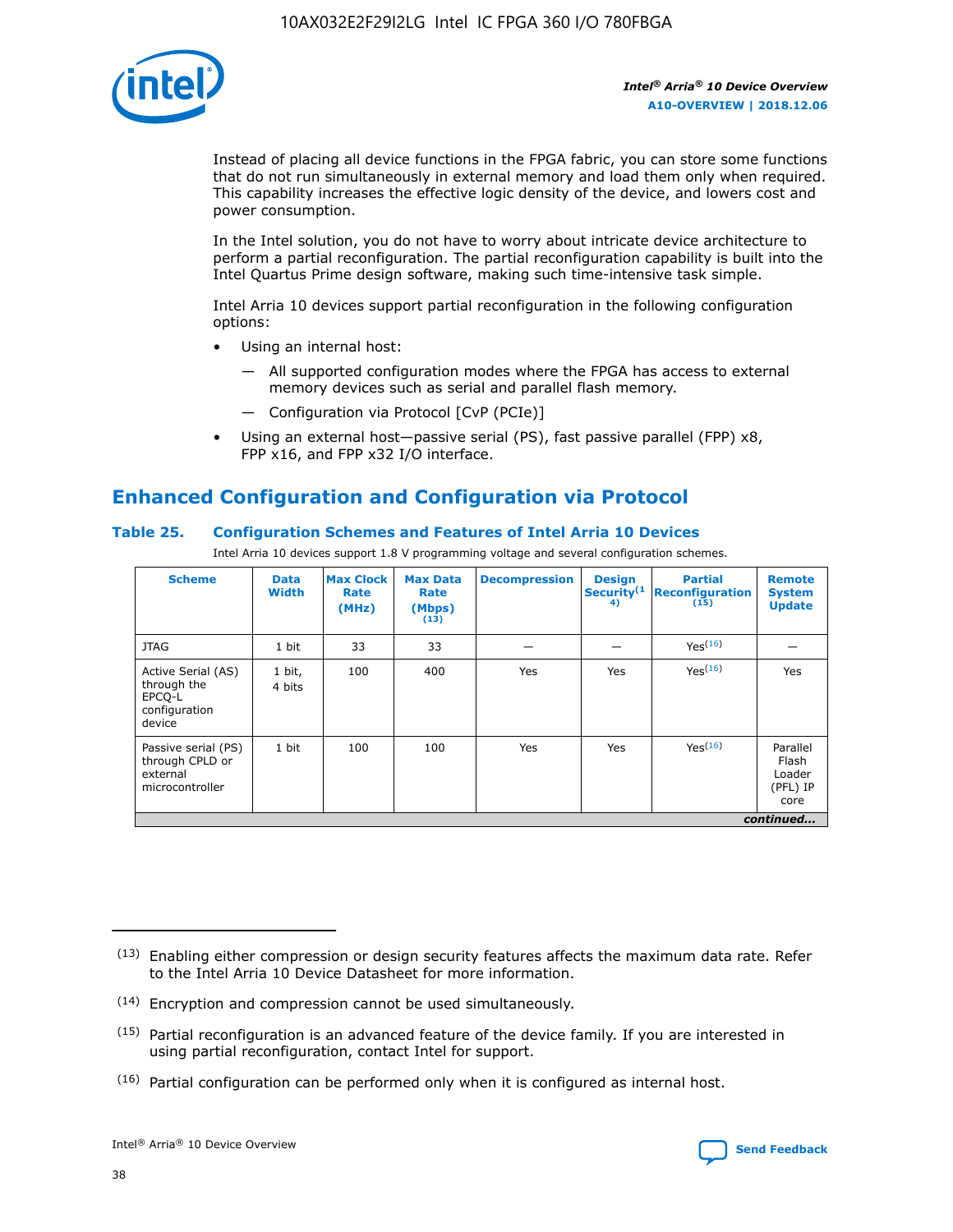

| <b>Scheme</b>                                    | <b>Data</b><br><b>Width</b> | <b>Max Clock</b><br>Rate<br>(MHz) | <b>Max Data</b><br>Rate<br>(Mbps)<br>(13) | <b>Decompression</b> | <b>Design</b><br>Security <sup>(1</sup><br>4) | <b>Partial</b><br><b>Reconfiguration</b><br>(15) | <b>Remote</b><br><b>System</b><br><b>Update</b> |
|--------------------------------------------------|-----------------------------|-----------------------------------|-------------------------------------------|----------------------|-----------------------------------------------|--------------------------------------------------|-------------------------------------------------|
| Fast passive                                     | 8 bits                      | 100                               | 3200                                      | Yes                  | Yes                                           | Yes(17)                                          | PFL IP                                          |
| parallel (FPP)<br>through CPLD or                | 16 bits                     |                                   |                                           | Yes                  | Yes                                           |                                                  | core                                            |
| external<br>microcontroller                      | 32 bits                     |                                   |                                           | Yes                  | Yes                                           |                                                  |                                                 |
| Configuration via                                | 16 bits                     | 100                               | 3200                                      | Yes                  | Yes                                           | Yes <sup>(17)</sup>                              |                                                 |
| <b>HPS</b>                                       | 32 bits                     |                                   |                                           | Yes                  | Yes                                           |                                                  |                                                 |
| Configuration via<br>Protocol [CvP<br>$(PCIe^*)$ | x1, x2,<br>x4, x8<br>lanes  |                                   | 8000                                      | Yes                  | Yes                                           | Yes(16)                                          |                                                 |

You can configure Intel Arria 10 devices through PCIe using Configuration via Protocol (CvP). The Intel Arria 10 CvP implementation conforms to the PCIe 100 ms power-up-to-active time requirement.

## **Related Information**

[Configuration via Protocol \(CvP\) Implementation in Intel FPGAs User Guide](https://www.intel.com/content/www/us/en/programmable/documentation/dsu1441819344145.html#dsu1442269728522) Provides more information about the CvP configuration scheme.

# **SEU Error Detection and Correction**

Intel Arria 10 devices offer robust and easy-to-use single-event upset (SEU) error detection and correction circuitry.

The detection and correction circuitry includes protection for Configuration RAM (CRAM) programming bits and user memories. The CRAM is protected by a continuously running CRC error detection circuit with integrated ECC that automatically corrects one or two errors and detects higher order multi-bit errors. When more than two errors occur, correction is available through reloading of the core programming file, providing a complete design refresh while the FPGA continues to operate.

The physical layout of the Intel Arria 10 CRAM array is optimized to make the majority of multi-bit upsets appear as independent single-bit or double-bit errors which are automatically corrected by the integrated CRAM ECC circuitry. In addition to the CRAM protection, the M20K memory blocks also include integrated ECC circuitry and are layout-optimized for error detection and correction. The MLAB does not have ECC.

(14) Encryption and compression cannot be used simultaneously.

<sup>(17)</sup> Supported at a maximum clock rate of 100 MHz.



 $(13)$  Enabling either compression or design security features affects the maximum data rate. Refer to the Intel Arria 10 Device Datasheet for more information.

 $(15)$  Partial reconfiguration is an advanced feature of the device family. If you are interested in using partial reconfiguration, contact Intel for support.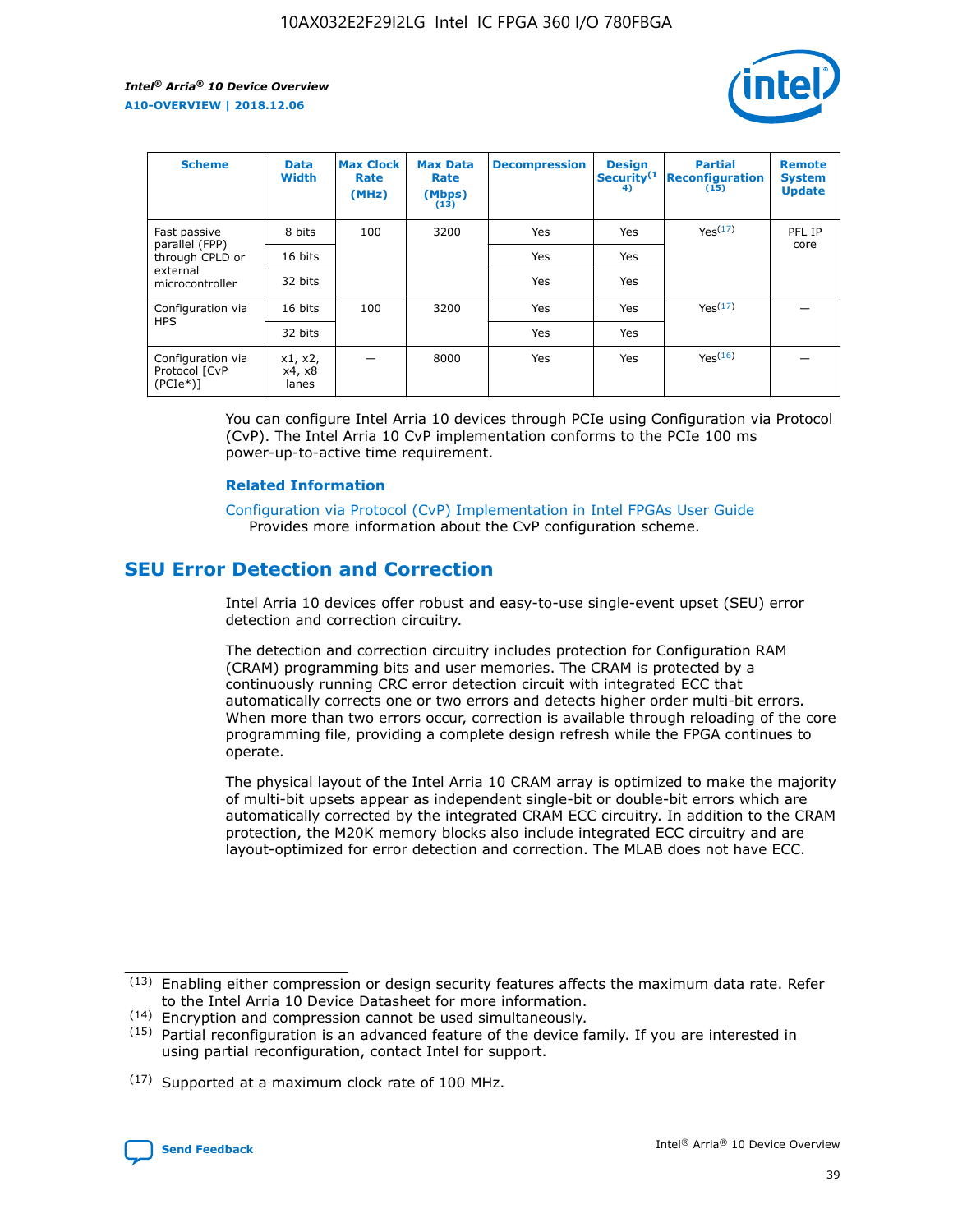

# **Power Management**

Intel Arria 10 devices leverage the advanced 20 nm process technology, a low 0.9 V core power supply, an enhanced core architecture, and several optional power reduction techniques to reduce total power consumption by as much as 40% compared to Arria V devices and as much as 60% compared to Stratix V devices.

The optional power reduction techniques in Intel Arria 10 devices include:

- **SmartVID**—a code is programmed into each device during manufacturing that allows a smart regulator to operate the device at lower core  $V_{CC}$  while maintaining performance
- **Programmable Power Technology**—non-critical timing paths are identified by the Intel Quartus Prime software and the logic in these paths is biased for low power instead of high performance
- **Low Static Power Options**—devices are available with either standard static power or low static power while maintaining performance

Furthermore, Intel Arria 10 devices feature Intel's industry-leading low power transceivers and include a number of hard IP blocks that not only reduce logic resources but also deliver substantial power savings compared to soft implementations. In general, hard IP blocks consume up to 90% less power than the equivalent soft logic implementations.

# **Incremental Compilation**

The Intel Quartus Prime software incremental compilation feature reduces compilation time and helps preserve performance to ease timing closure. The incremental compilation feature enables the partial reconfiguration flow for Intel Arria 10 devices.

Incremental compilation supports top-down, bottom-up, and team-based design flows. This feature facilitates modular, hierarchical, and team-based design flows where different designers compile their respective design sections in parallel. Furthermore, different designers or IP providers can develop and optimize different blocks of the design independently. These blocks can then be imported into the top level project.

# **Document Revision History for Intel Arria 10 Device Overview**

| <b>Document</b><br><b>Version</b> | <b>Changes</b>                                                                                                                                                                                                                                                              |
|-----------------------------------|-----------------------------------------------------------------------------------------------------------------------------------------------------------------------------------------------------------------------------------------------------------------------------|
| 2018.12.06                        | Added links to Intel Arria 10 device errata documents.<br>Removed automotive temperature option from the Intel Arria 10 GX devices.<br>Removed -3 fabric speed grade from the Intel Arria 10 GT devices.<br>Updated power options for the Intel Arria 10 GX and GT devices. |
| 2018.04.09                        | Updated the lowest $V_{CC}$ from 0.83 V to 0.82 V in the topic listing a summary of the device features.                                                                                                                                                                    |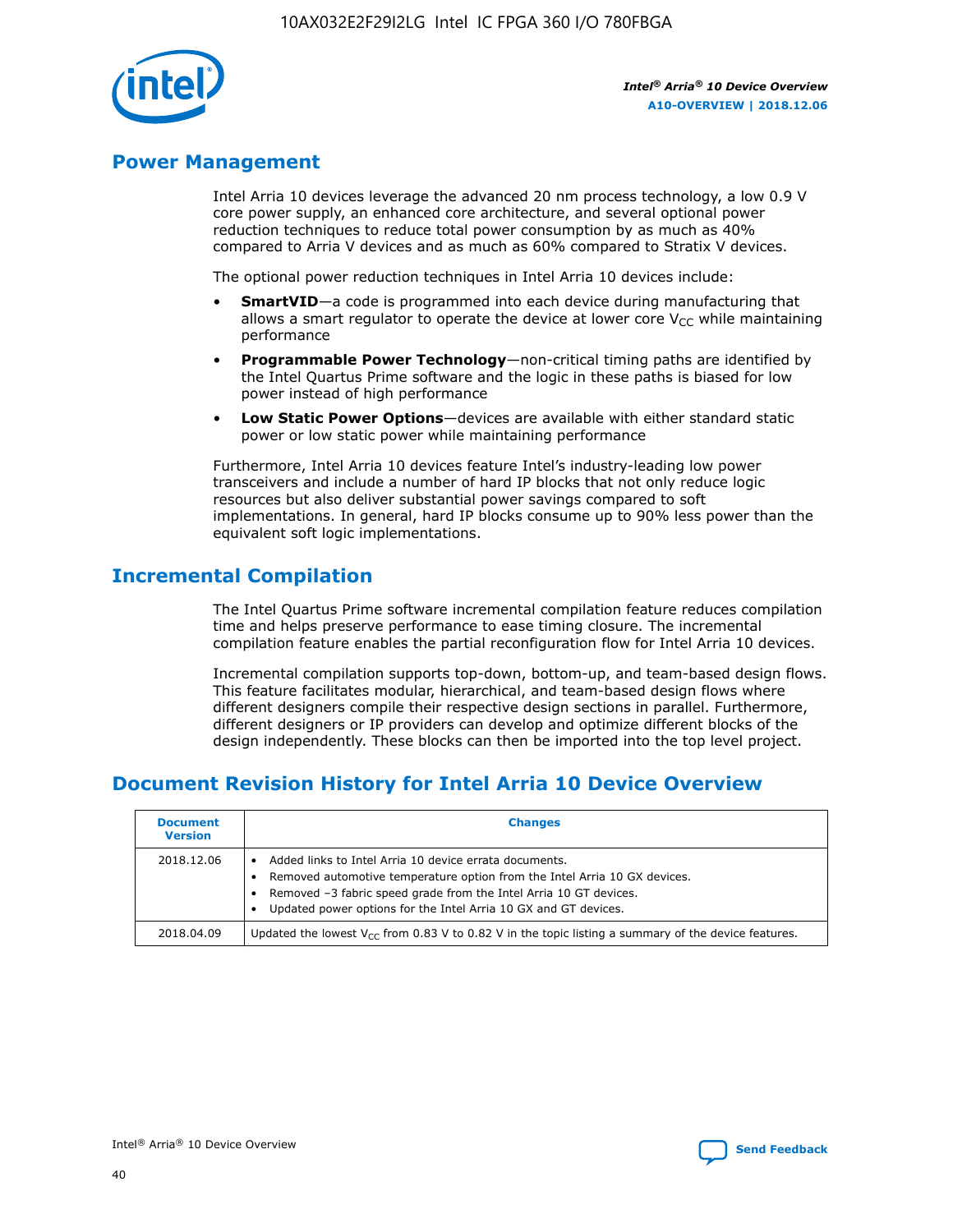

| <b>Date</b>    | <b>Version</b> | <b>Changes</b>                                                                                                                                                                                                                                                                                                                                                                                                                                                                                                                                                                                                                                                                                                                                                                                                                                                                                                                                                                         |
|----------------|----------------|----------------------------------------------------------------------------------------------------------------------------------------------------------------------------------------------------------------------------------------------------------------------------------------------------------------------------------------------------------------------------------------------------------------------------------------------------------------------------------------------------------------------------------------------------------------------------------------------------------------------------------------------------------------------------------------------------------------------------------------------------------------------------------------------------------------------------------------------------------------------------------------------------------------------------------------------------------------------------------------|
| January 2018   | 2018.01.17     | Updated the maximum data rate for HPS (Intel Arria 10 SX devices<br>external memory interface DDR3 controller from 2,166 Mbps to 2,133<br>Mbps.<br>Updated maximum frequency supported for half rate QDRII and QDRII<br>+ SRAM to 633 MHz in Memory Standards Supported by the Soft<br>Memory Controller table.<br>Updated transceiver backplane capability to 12.5 Gbps.<br>$\bullet$<br>Removed transceiver speed grade 5 in Sample Ordering Core and<br>$\bullet$<br>Available Options for Intel Arria 10 GX Devices figure.<br>Removed package code 40, low static power, SmartVID, industrial, and<br>military operating temperature support from Sample Ordering Core and<br>Available Options for Intel Arria 10 GT Devices figure.<br>Updated short reach transceiver rate for Intel Arria 10 GT devices to<br>25.8 Gbps.<br>Removed On-Die Instrumentation - EyeQ and Jitter Margin Tool<br>support from PMA Features of the Transceivers in Intel Arria 10 Devices<br>table. |
| September 2017 | 2017.09.20     | Updated the maximum speed of the DDR4 external memory interface from<br>1,333 MHz/2,666 Mbps to 1,200 MHz/2,400 Mbps.                                                                                                                                                                                                                                                                                                                                                                                                                                                                                                                                                                                                                                                                                                                                                                                                                                                                  |
| July 2017      | 2017.07.13     | Corrected the automotive temperature range in the figure showing the<br>available options for the Intel Arria 10 GX devices from "-40°C to 100°C"<br>to "-40°C to 125°C".                                                                                                                                                                                                                                                                                                                                                                                                                                                                                                                                                                                                                                                                                                                                                                                                              |
| July 2017      | 2017.07.06     | Added automotive temperature option to Intel Arria 10 GX device family.                                                                                                                                                                                                                                                                                                                                                                                                                                                                                                                                                                                                                                                                                                                                                                                                                                                                                                                |
| May 2017       | 2017.05.08     | Corrected protocol names with "1588" to "IEEE 1588v2".<br>$\bullet$<br>Updated the vertical migration table to remove vertical migration<br>$\bullet$<br>between Intel Arria 10 GX and Intel Arria 10 SX device variants.<br>Removed all "Preliminary" marks.<br>$\bullet$                                                                                                                                                                                                                                                                                                                                                                                                                                                                                                                                                                                                                                                                                                             |
| March 2017     | 2017.03.15     | Removed the topic about migration from Intel Arria 10 to Intel Stratix<br>$\bullet$<br>10 devices.<br>Rebranded as Intel.<br>$\bullet$                                                                                                                                                                                                                                                                                                                                                                                                                                                                                                                                                                                                                                                                                                                                                                                                                                                 |
| October 2016   | 2016.10.31     | Removed package F36 from Intel Arria 10 GX devices.<br>Updated Intel Arria 10 GT sample ordering code and maximum GX<br>$\bullet$<br>transceiver count. Intel Arria 10 GT devices are available only in the<br>SF45 package option with a maximum of 72 transceivers.                                                                                                                                                                                                                                                                                                                                                                                                                                                                                                                                                                                                                                                                                                                  |
| May 2016       | 2016.05.02     | Updated the FPGA Configuration and HPS Booting topic.<br>$\bullet$<br>Remove V <sub>CC</sub> PowerManager from the Summary of Features, Power<br>Management and Arria 10 Device Variants and packages topics. This<br>feature is no longer supported in Arria 10 devices.<br>Removed LPDDR3 from the Memory Standards Supported by the HPS<br>Hard Memory Controller table in the Memory Standards Supported by<br>Intel Arria 10 Devices topic. This standard is only supported by the<br>FPGA.<br>Removed transceiver speed grade 5 from the Device Variants and<br>Packages topic for Arria 10 GX and SX devices.                                                                                                                                                                                                                                                                                                                                                                   |
| February 2016  | 2016.02.11     | Changed the maximum Arria 10 GT datarate to 25.8 Gbps and the<br>minimum datarate to 1 Gbps globally.<br>Revised the state for Core clock networks in the Summary of Features<br>$\bullet$<br>topic.<br>• Changed the transceiver parameters in the "Summary of Features for<br>Arria 10 Devices" table.<br>• Changed the transceiver parameters in the "Maximum Resource Counts<br>for Arria 10 GT Devices" table.<br>Changed the package availability for GT devices in the "Package Plan<br>for Arria 10 GT Devices" table.<br>Changed the package configurations for GT devices in the "Migration"<br>Capability Across Arria 10 Product Lines" figure.<br>continued                                                                                                                                                                                                                                                                                                               |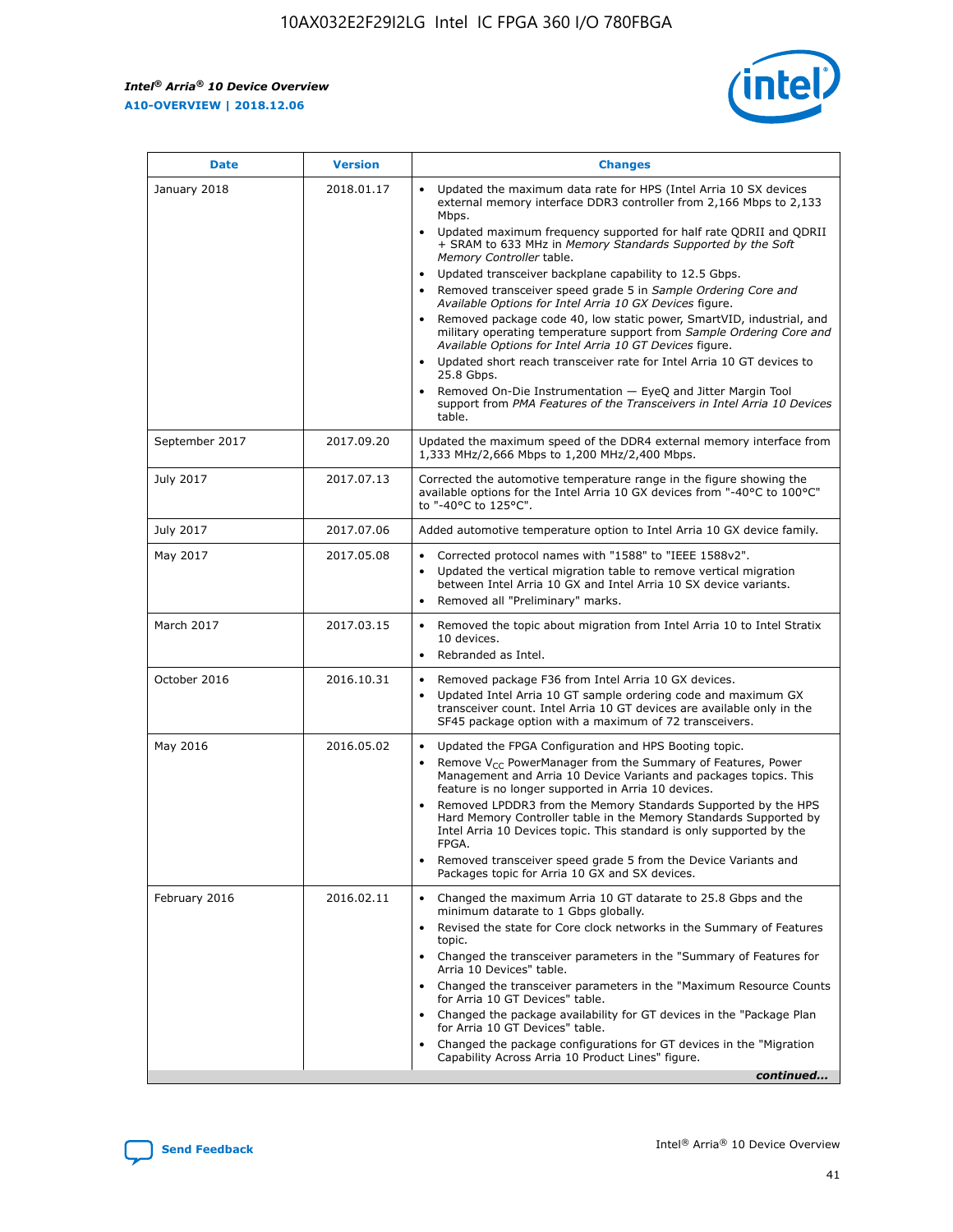

| <b>Date</b>   | <b>Version</b> | <b>Changes</b>                                                                                                                                                               |
|---------------|----------------|------------------------------------------------------------------------------------------------------------------------------------------------------------------------------|
|               |                | • Changed transceiver parameters in the "Low Power Serial Transceivers"<br>section.                                                                                          |
|               |                | • Changed the transceiver descriptions in the "Device Variants for the<br>Arria 10 Device Family" table.                                                                     |
|               |                | Changed the "Sample Ordering Code and Available Options for Arria 10<br>$\bullet$<br>GT Devices" figure.                                                                     |
|               |                | Changed the datarates for GT devices in the "PMA Features" section.                                                                                                          |
|               |                | Changed the datarates for GT devices in the "PCS Features" section.<br>$\bullet$                                                                                             |
| December 2015 | 2015.12.14     | Updated the number of M20K memory blocks for Arria 10 GX 660 from<br>2133 to 2131 and corrected the total RAM bit from 48,448 Kb to<br>48,408 Kb.                            |
|               |                | Corrected the number of DSP blocks for Arria 10 GX 660 from 1688 to<br>1687 in the table listing floating-point arithmetic resources.                                        |
| November 2015 | 2015.11.02     | Updated the maximum resources for Arria 10 GX 220, GX 320, GX 480,<br>$\bullet$<br>GX 660, SX 220, SX 320, SX 480, and SX 660.                                               |
|               |                | • Updated resource count for Arria 10 GX 320, GX 480, GX 660, SX 320,<br>SX 480, a SX 660 devices in Number of Multipliers in Intel Arria 10<br><b>Devices</b> table.        |
|               |                | Updated the available options for Arria 10 GX, GT, and SX.                                                                                                                   |
|               |                | Changed instances of Quartus II to Quartus Prime.<br>$\bullet$                                                                                                               |
| June 2015     | 2015.06.15     | Corrected label for Intel Arria 10 GT product lines in the vertical migration<br>figure.                                                                                     |
| May 2015      | 2015.05.15     | Corrected the DDR3 half rate and quarter rate maximum frequencies in the<br>table that lists the memory standards supported by the Intel Arria 10 hard<br>memory controller. |
| May 2015      | 2015.05.04     | • Added support for 13.5G JESD204b in the Summary of Features table.                                                                                                         |
|               |                | • Added a link to Arria 10 GT Channel Usage in the Arria 10 GT Package<br>Plan topic.                                                                                        |
|               |                | • Added a note to the table, Maximum Resource Counts for Arria 10 GT<br>devices.                                                                                             |
|               |                | • Updated the power requirements of the transceivers in the Low Power<br>Serial Transceivers topic.                                                                          |
| January 2015  | 2015.01.23     | • Added floating point arithmetic features in the Summary of Features<br>table.                                                                                              |
|               |                | • Updated the total embedded memory from 38.38 megabits (Mb) to<br>65.6 Mb.                                                                                                  |
|               |                | • Updated the table that lists the memory standards supported by Intel<br>Arria 10 devices.                                                                                  |
|               |                | Removed support for DDR3U, LPDDR3 SDRAM, RLDRAM 2, and DDR2.                                                                                                                 |
|               |                | Moved RLDRAM 3 support from hard memory controller to soft memory<br>controller. RLDRAM 3 support uses hard PHY with soft memory<br>controller.                              |
|               |                | Added soft memory controller support for QDR IV.<br>٠                                                                                                                        |
|               |                | Updated the maximum resource count table to include the number of<br>hard memory controllers available in each device variant.                                               |
|               |                | Updated the transceiver PCS data rate from 12.5 Gbps to 12 Gbps.<br>$\bullet$                                                                                                |
|               |                | Updated the max clock rate of PS, FPP x8, FPP x16, and Configuration<br>via HPS from 125 MHz to 100 MHz.                                                                     |
|               |                | Added a feature for fractional synthesis PLLs: PLL cascading.                                                                                                                |
|               |                | Updated the HPS programmable general-purpose I/Os from 54 to 62.<br>$\bullet$                                                                                                |
|               |                | continued                                                                                                                                                                    |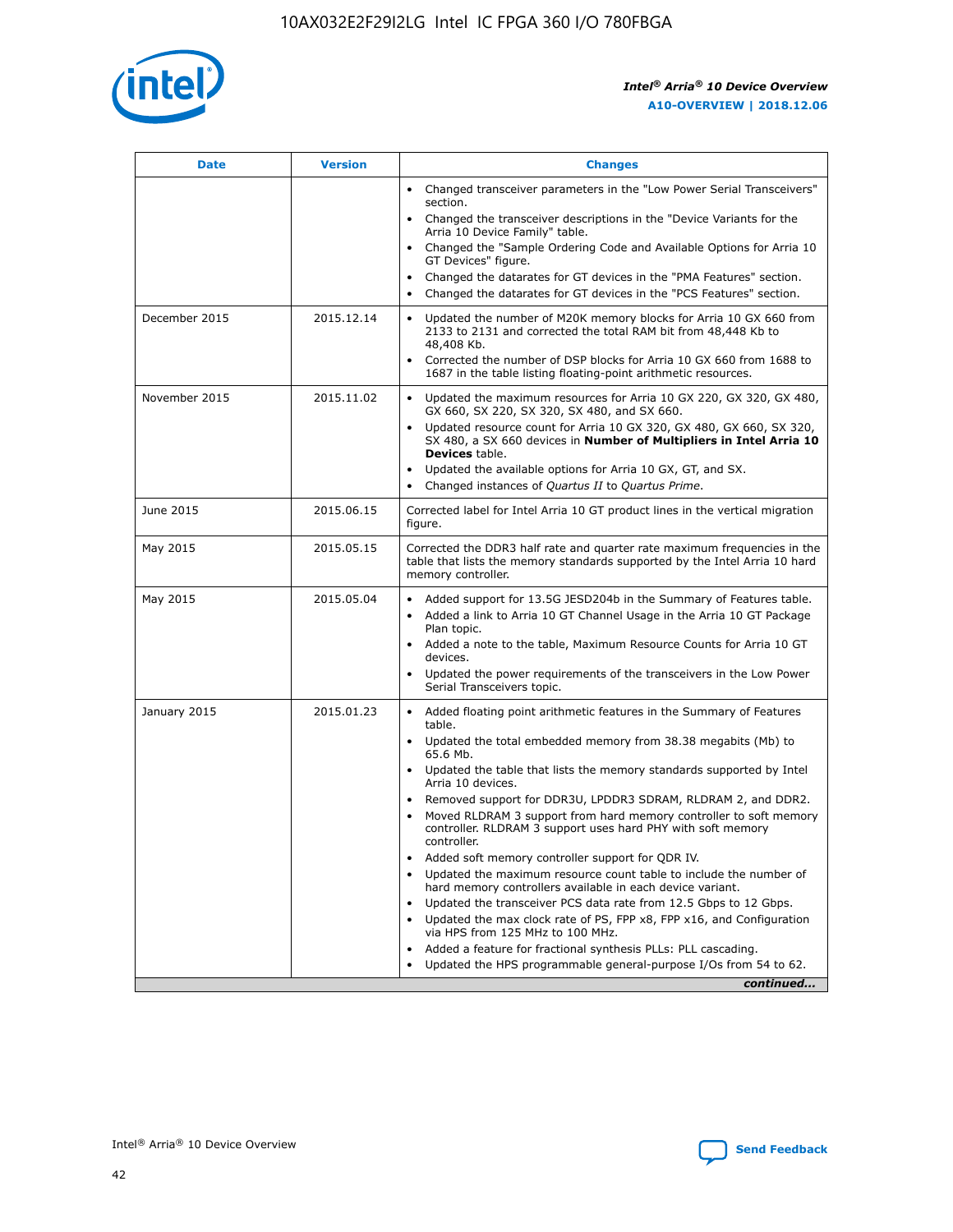r



| <b>Date</b>    | <b>Version</b> | <b>Changes</b>                                                                                                                                                                                                                                                                                                                                                                                                                                                                                                                         |
|----------------|----------------|----------------------------------------------------------------------------------------------------------------------------------------------------------------------------------------------------------------------------------------------------------------------------------------------------------------------------------------------------------------------------------------------------------------------------------------------------------------------------------------------------------------------------------------|
| September 2014 | 2014.09.30     | Corrected the 3 V I/O and LVDS I/O counts for F35 and F36 packages<br>of Arria 10 GX.<br>Corrected the 3 V I/O, LVDS I/O, and transceiver counts for the NF40<br>$\bullet$<br>package of the Arria GX 570 and 660.<br>Removed 3 V I/O, LVDS I/O, and transceiver counts for the NF40<br>package of the Arria GX 900 and 1150. The NF40 package is not<br>available for Arria 10 GX 900 and 1150.                                                                                                                                       |
| August 2014    | 2014.08.18     | Updated Memory (Kb) M20K maximum resources for Arria 10 GX 660<br>devices from 42,660 to 42,620.<br>Added GPIO columns consisting of LVDS I/O Bank and 3V I/O Bank in<br>$\bullet$<br>the Package Plan table.<br>Added how to use memory interface clock frequency higher than 533<br>$\bullet$<br>MHz in the I/O vertical migration.<br>Added information to clarify that RLDRAM3 support uses hard PHY with<br>$\bullet$<br>soft memory controller.<br>Added variable precision DSP blocks support for floating-point<br>arithmetic. |
| June 2014      | 2014.06.19     | Updated number of dedicated I/Os in the HPS block to 17.                                                                                                                                                                                                                                                                                                                                                                                                                                                                               |
| February 2014  | 2014.02.21     | Updated transceiver speed grade options for GT devices in Figure 2.                                                                                                                                                                                                                                                                                                                                                                                                                                                                    |
| February 2014  | 2014.02.06     | Updated data rate for Arria 10 GT devices from 28.1 Gbps to 28.3 Gbps.                                                                                                                                                                                                                                                                                                                                                                                                                                                                 |
| December 2013  | 2013.12.10     | Updated the HPS memory standards support from LPDDR2 to LPDDR3.<br>Updated HPS block diagram to include dedicated HPS I/O and FPGA<br>$\bullet$<br>Configuration blocks as well as repositioned SD/SDIO/MMC, DMA, SPI<br>and NAND Flash with ECC blocks.                                                                                                                                                                                                                                                                               |
| December 2013  | 2013.12.02     | Initial release.                                                                                                                                                                                                                                                                                                                                                                                                                                                                                                                       |